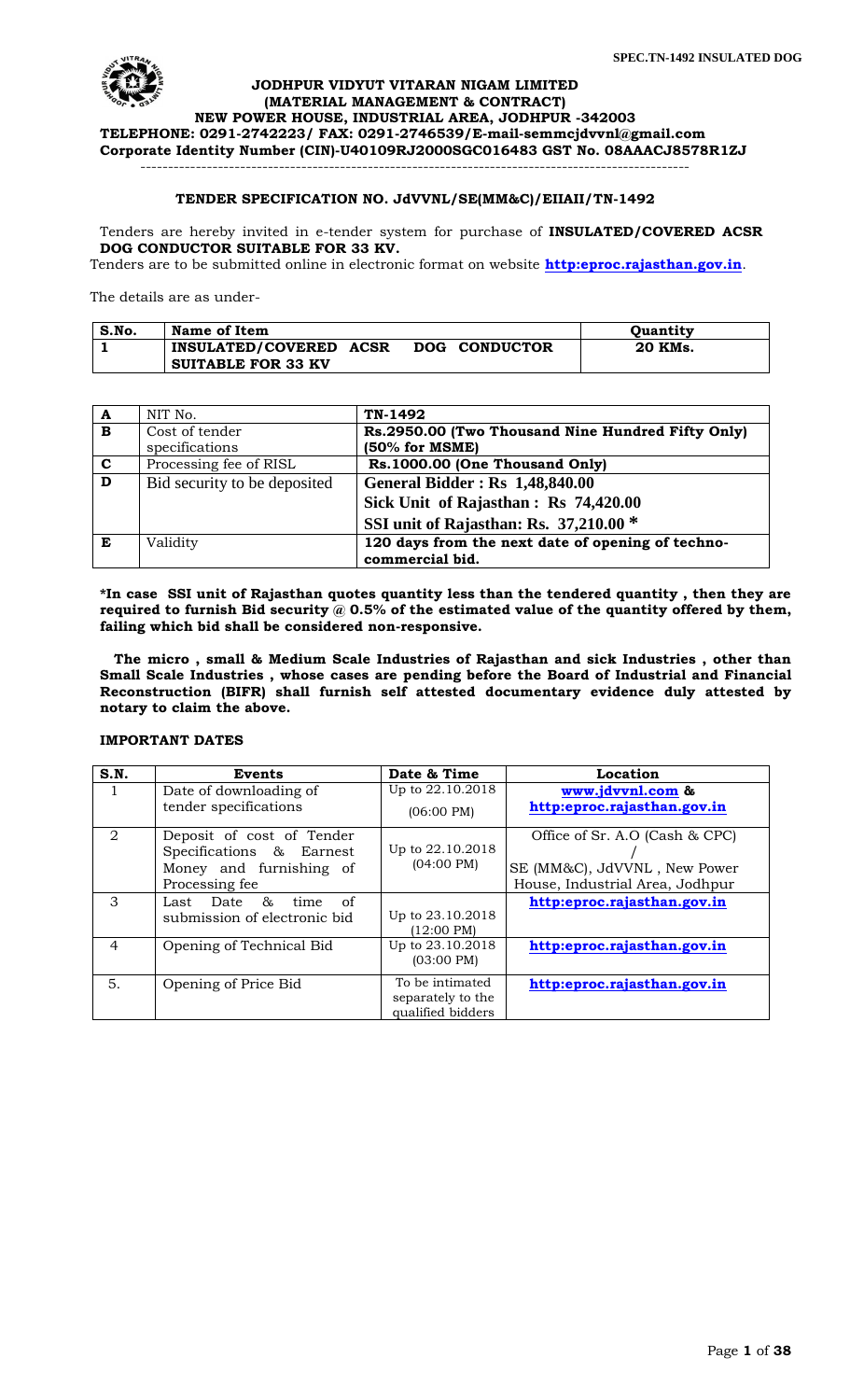|                | <b>INDEX</b>                                                    |                             |
|----------------|-----------------------------------------------------------------|-----------------------------|
| Section-I      | Instructions to bidders                                         | For e-Tendering             |
| Section-II     | General Conditions of Contract                                  |                             |
| Section-III    | Technical Specification for Insulated/Covered ACSR              |                             |
|                | DOG Conductor Suitable For 33 KV                                |                             |
| Schedule-I     | Schedule of Requirement                                         |                             |
| Schedule-III   | Details of Standards                                            |                             |
| Schedule-III A | Pre Qualification Requirement (PQR)                             |                             |
| Schedule-III B | Performa of Type Test BG                                        |                             |
| Schedule-IV    | <b>BOQ</b> (Price Schedule)                                     | To be submitted on line     |
| Schedule-IVA   | Details of tendered quantity, quantity offered                  | The bidder is required to   |
|                | along with justification with reference<br>to                   | justify quantity offered as |
|                | qualifying Requirement.                                         | per qualifying requirement. |
| Schedule V     | Departure from Guaranteed Technical Particulars                 |                             |
| Schedule VA    | Technical Particulars<br>Guaranteed<br>For                      |                             |
|                | Insulated/Covered ACSR DOG Conductor                            |                             |
|                | Suitable For 33 KV                                              |                             |
| Schedule VI A  | Departure from the requirement of Technical                     |                             |
|                | Specification.                                                  |                             |
| Schedule VI B  | Departure from commercial terms & conditions of                 |                             |
|                | specification                                                   |                             |
| Schedule VII   | List of Past Supplies                                           |                             |
| Schedule VII A | C.A. Certificate for Quantity Justification.                    |                             |
| Schedule VIII  | Delivery schedule.                                              |                             |
| Schedule IX    | List of equipment & technical hands available                   |                             |
| Schedule X     | with the biding firm.<br>Format of Affidavit for Rajasthan MSME |                             |
| General        | Amendments in ITB & GCC                                         |                             |
|                |                                                                 |                             |
| Appendix-A     | Performa for Bank Guarantee in lieu of Bid Security             |                             |
| Appendix-B     | <b>Important Instructions</b>                                   |                             |
| Annexure-I     | Undertaking for CA certificate.                                 |                             |
| Annexure-A     | Self Attested Undertaking                                       |                             |

1. Tender documents will be made available on e-Tendering portal [www.eproc.rajasthan.gov.in](http://www.eproc.rajasthan.gov.in/) The bidders, in their own interest are requested to read very carefully the tender document before submitting the bid only through online on website [www.eproc.rajasthan.gov.in](http://www.eproc.rajasthan.gov.in/) . The bidders can download bid up to 04:00 p.m. one day prior to schedule date of opening of respective bid mentioned above documents and submit their bids online up to 12:00 p.m. on schedule of respective bid mentioned above.

2. Eligible bidders should submit their bid well in advance instead of waiting till last date JdVVNL will not be responsible for non-submission of bids due to any website related problems.

3. The cost of Tender specification **Rs. 2950/-** (Non-Refundable) to be paid by Demand Draft in Favour of the Sr. Accounts officer(Cash & CPC), JdVVNL, Jodhpur and tender processing fees Rs. **1000/-** shall be payable by demand draft in favour of The Managing Director RISL, Jaipur ( Non- Refundable). The bidders are required to deposit all these payments in the office of the SE(MM&C), JdVVNL, Jodhpur up to 4.00 PM one day prior to date of tendering otherwise their bids are liable to be rejected.

4. The Bid Security amount (as applicable) to be paid by demand draft/banker's cheque in favour of SR.AO(CASH & CPC), JDVVNL, Jodhpur (Payable at jodhpur) 342003 **up to 4.00 p.m upto one WORKING day prior to schedule date of opening** of respective bid or Bank guarantee, in specified format, of a scheduled bank in favour of superintending Engineer (MM&C), JDVVNL, Jodhpur **up to 4.00 p.m. up to one WORKING day prior to schedule date of opening** of respective bid and obtain a receipt/acknowledgement thereof. No other mode of deposit shall be accepted. At the time of depositing the Bid Security amount or Bank Guarantee, the bidder shall also furnish self attested and duly attested by Notary, the documentary evidence of SSI unit of Rajasthan or of sick unit (as applicable). Along with affidavit as per schedule X on non-judical stamp of Rs. 100.

The Bank Guarantee against Bid Security be issued by Nationalized / Scheduled Bank. The same may be accepted after confirmation by issuing Bank. If any Bid Security Bank Guarantee is not in proper format / not confirmed by the issuing Bank the same would not be accepted and the bidder would be immediately sorted out from bid process.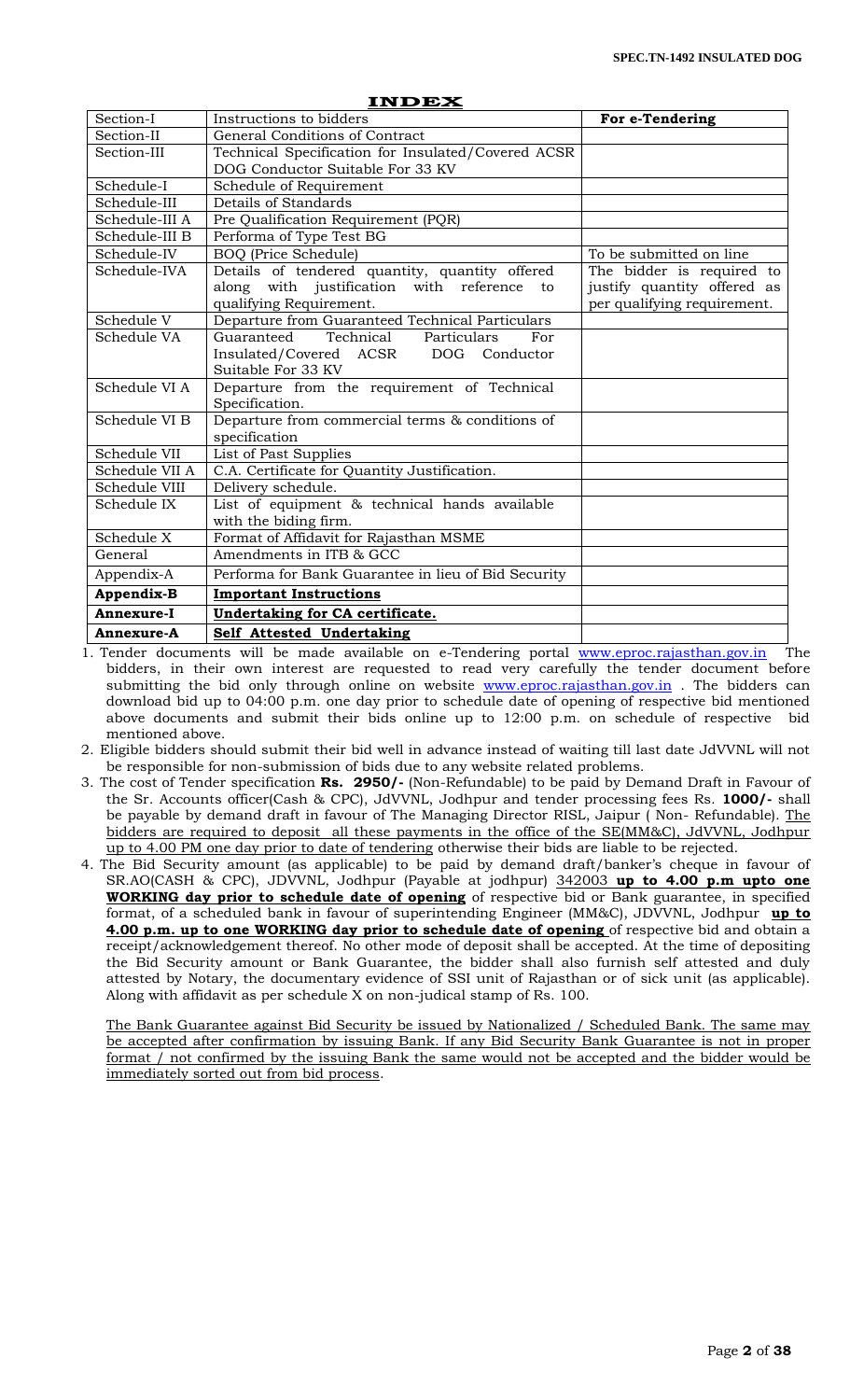# **SECTION-III**

**--------------------**

#### **TECHNICAL SPECIFICATION FOR INSULATED / COVERED ACSR DOG CONDUCTOR SUITABLE FOR 33KV AGAINST TN-1492**

#### ----------------------------------------------------------------------------------------------------------------

## **1. SCOPE**

1.1 This section provides for manufacture, testing before dispatch**, supply and delivery anywhere in the stores of JDVVNL** F.O.R Destination of Insulated / Covered Aluminum Conductor, Galvanized Steel reinforced (ACSR) Dog Conductor for satisfactory operation in various lines and sub-stations. The conductor should conform to latest IS. The ACSR Dog Conductor shall be conforming to IS:398(Pt.2)/1996 with latest amendment and the insulation **conforming to requirement given in Table-1 of EN50397-1:2006 with latest amendments. However, the insulation (XLPE) shall be U.V. Resistant which shall be ensured by adding 2.5 +/- 0.5% Carbon Black in XLPE in well dispersed manner.** 

The requirement of Insulated Conductor shall be as per Schedule of Requirement Annexed with this Section at Schedule-I. It may be noted that the requirement indicated in the Schedule is tentative and may vary at the time of placement of order.

1.2 The Insulated / Covered Aluminum Conductor with galvanized Steel re-enforcement shall be conforming to IS: 398(Pt.2)/1996 & EN 50397-1:2006 with latest amendments if any, supplied on non returnable strong wooden drums generally conforming to IS: 1778/1981 (Latest).

 **The bidders should be a manufacturer of offered Conductor. The Offers from sole selling agents / authorized dealer shall not be entertained. The firms (manufacturers) must possess valid ISI License for the offered Conductor. The technical bid of the bidders shall be considered for opening in absence of non-furnishing of above required ISI License along with the bid. However, price bid of the responsive bidders shall only be opened if bidder furnishes above required ISI License up to the official working hours of one working day prior to the scheduled / notified date of opening of price bid, alongwith undertaking on NJS of Rs. 100.00 duly notarized that BIS License so furnished is valid till date and same has not been withdrawn / cancelled by Bureau of Indian Standard, failing which price bid of the bidder shall not be opened. The bids from trading firms shall not be considered.**

#### 2. **CLIMATIC CONDITIONS:**

| i) Peak ambient temperature<br>in shade.                           | $50$ deg. $C$   |
|--------------------------------------------------------------------|-----------------|
| ii) Average ambient temperature<br>in a 24 hours period in shade.  | $40 \deg.C$     |
| iii) Min. ambient air temperature in shade                         | $(-)$ 5 deg. C  |
| iv) Maximum temperature attainable<br>by an object exposed to sun. | $60 \deg.C$     |
| v) Maximum relative humidity.                                      | 100%            |
| vi) Average number of thunder<br>storm days per annum.             | 40              |
| vii) Average number of rainy days<br>per annum.                    | 100             |
| viii) Average annual rainfall                                      | 10 to 100 cm    |
| ix) Number of months of tropical<br>Monsoon conditions.            | 4 months        |
| x) Maximum wind pressure.                                          | 100 kg/ sq. mm. |
| xi) Altitude not exceeding                                         | 1000 M          |

#### 3. **GENERAL TECHNICAL REQUIREMENT OF INSULATED / COVERED ACSR DOG CONDUCTOR**:

 The technical particulars shall be furnished strictly in the Performa attached at Schedule-V-A of this specification. The specific values must be indicated against each column and no 'dash'. 'dot', 'blank' or as per IS word should be indicated in this schedule. The technical suitability shall be adjudged from the values furnished in the clause 3.2 "PRINCIPAL PARAMETERS".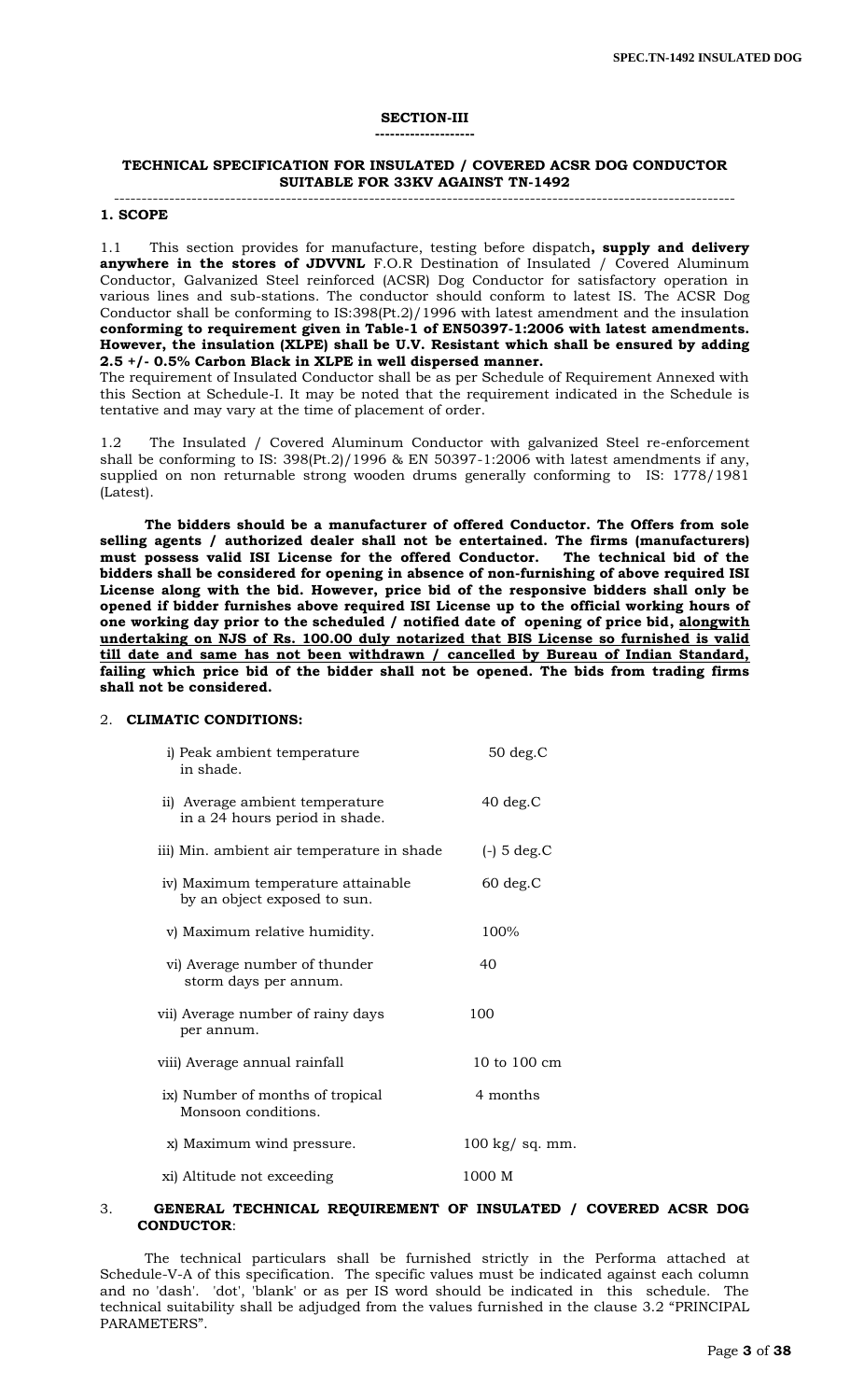The Insulated / Covered ACSR conductor shall comply in all respect with IS: 398(Part.2)/1996 & EN 50397-1:2006 with latest amendment, if any from the date of its applicability. Any departure from the standard be indicated in Schedule-III

## 3.1 **MATERIAL**

 The material offered shall be of the best quality and workmanship. The Insulated / Covered conductor shall be formed longitudinally watertight & constructed from hard drawn aluminum and galvanized steel wires which have the mechanical and electrical properties specified in Tables 1 & 2 of IS:398(Part.2)/1996 and properties of the covering material specified in Table 1 EN 50397-1:2006 of with latest amendment, if any. The Zinc coating on the galvanized steel wires may be applied in accordance with IS:4826/1979 with latest amendment if any. The EC Grade Aluminum rods for use in the manufacture of Aluminum Wires shall conform to IS:5484/1978 amended up to date. The zinc used for galvanizing shall be Electro type High Grade Zinc not less than 99.95 percent purity. It shall conform to and satisfy all the requirements of IS:209/1992 amended up to date. Galvanized Steel Wire should comply mechanical properties as per Table 2 of IS:398 (Part.2)/1996 amended up to date. The chemical composition is as per Annexure-C of IS:398 (Part.2)/1996 amended up to date.

### 3.2 **PRINCIPAL PARAMETERS**:

The details of Insulated / Covered ACSR Dog conductor are tabulated below:-

| <b>PARTICULAR</b>                                            | <b>INSULATED / COVERED ACSR</b><br><b>DOG</b> |
|--------------------------------------------------------------|-----------------------------------------------|
| Stranding and wire diameter (mm)<br>a)                       | 6/4.72 Al.<br>$7/1.57$ St.                    |
| b) Number of strands<br>Central Steel wire<br>Aluminum       | 7<br>6                                        |
| c) Sectional area of Aluminum (Sq. mm)                       | 105                                           |
| d) Total Sectional area (Sq. mm)                             | 118.5                                         |
| e) Overall diameter (mm) (Approx.)                           | 14.15                                         |
| f) Weight $(Kg/Km)$ (Approx.)                                | 394.00                                        |
| g) Calculated max. DC resistance at 20 Deg. C<br>(Ohm./ Km.) | 0.2792                                        |
| h) Approx. calculated breaking load (KN)                     | 32.41                                         |
| i) Modulus of elasticity (GN/Sq. meter)                      | 75                                            |
| j) Coefficient of liner Expansion per deg C.                 | 19.8x10-6                                     |
| k) Approx. overall diameter in mm                            | 22.3                                          |
| l) Approx. weight in KG / KM                                 | 630                                           |

#### 3.3 The details of aluminum strands are as follows:

| <b>PARTICULAR</b>                                           | <b>INSULATED / COVERED</b><br><b>ACSR DOG</b> |
|-------------------------------------------------------------|-----------------------------------------------|
| a) Min. Breaking load of strand before<br>stranding (KN)    | 2.78                                          |
| b) Min. Breaking load of strand after stranding<br>(KN)     | 2.64                                          |
| c) Max. D.C. Resistance of strand at 20 Deg. C<br>(ohm/Km.) | 1.650                                         |
| d) Diameter mm<br>Nominal<br>Minimum<br>Maximum             | 4.72<br>4.67<br>4.77                          |
| e) Mass (Kg/Km.)                                            | 47.30                                         |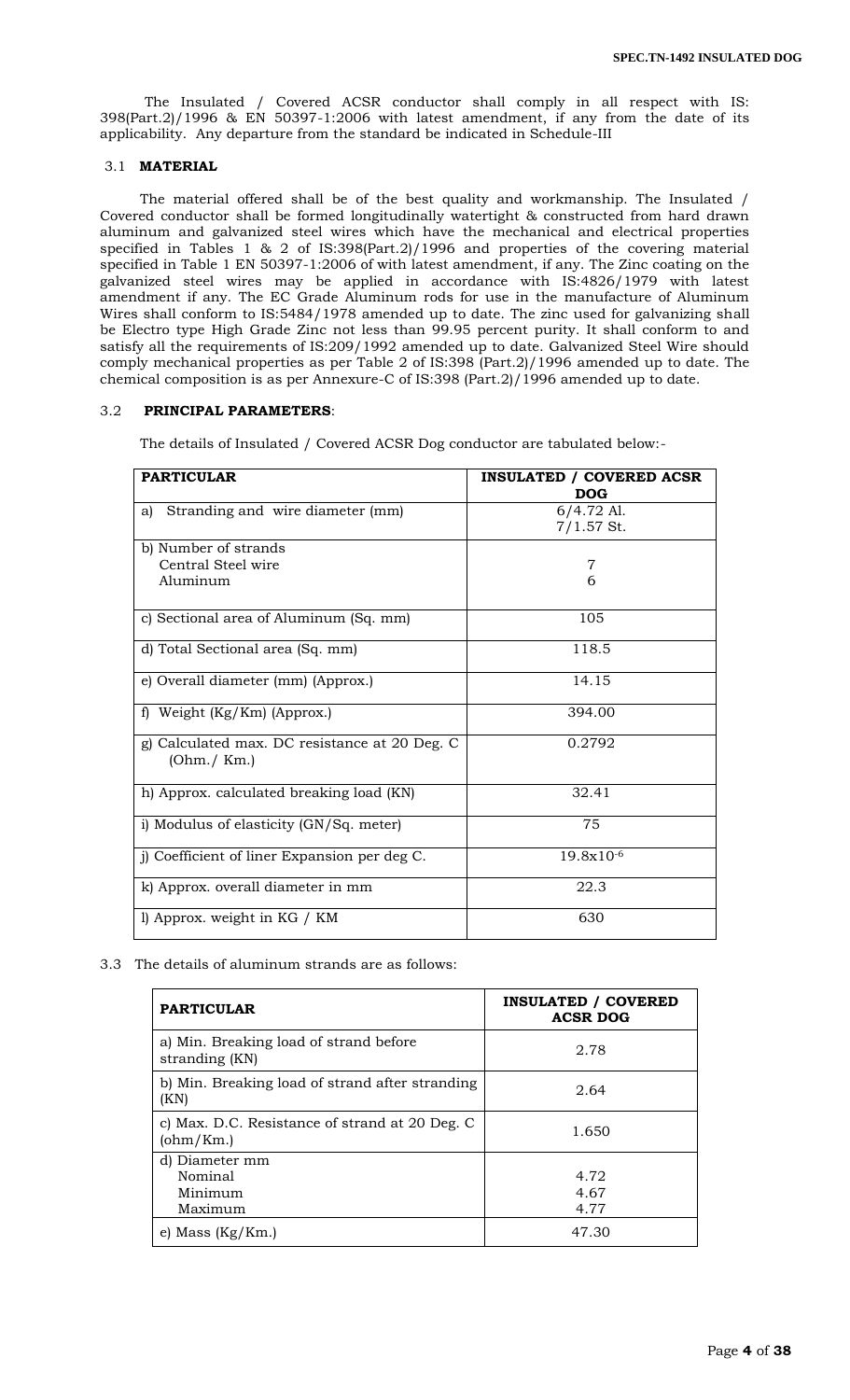3.4 The details of steel strands are as follows:

| <b>PARATICULAR</b>                                          | <b>INSULATED / COVERED</b><br><b>ACSR DOG</b> |
|-------------------------------------------------------------|-----------------------------------------------|
| i) Min. Breaking load of strand before<br>stranding (KN)    | 2.70                                          |
| ii) Min. Breaking load of strand after<br>stranding (KN)    | 2.57                                          |
| iii) Diameter mm<br>Nominal<br>aì<br>b) Max./Min            | 1.57<br>1.60/1.54                             |
| iv) Zinc coating testing                                    | 2 dips of 1 min. each                         |
| v) Min. weight of zinc coating GM/Sq. Mtr.                  | 180.50                                        |
| vi) Mass of strand at normal diameter of<br>strand(Kg./Km.) | 15.10                                         |

3.5 The details of Insulation are as follows:

| <b>PARATICULAR</b>                                  | <b>INSULATED /</b><br><b>COVERED ACSR DOG</b> |
|-----------------------------------------------------|-----------------------------------------------|
| a) Nominal Thickness of Conductor Screen            | $0.4 \text{ mm}$                              |
| Nominal Thickness of XLPE Insulation<br>Inner Layer | $2.43$ mm                                     |
| Nominal Thickness of Insulation outer<br>layer      | $1.2 \text{ mm}$                              |

## 3.6 **Tolerance on normal sizes**:

 The tolerance in diameter of aluminum wires and steel wire used in the manufacture of Insulated / Covered ACSR Conductor shall be allowed as per IS: 398/ (Part-2) /1996 & EN 50397-1:2006, amended up to date.

## 3.7 **Stranding:**

3.7.1 The wires used in the construction of a galvanized steel reinforced aluminum conductor shall before stranding, satisfy all the relevant requirements of this specification and relevant IS.

3.7.2 The lay ratio of the different layers shall be within the limits given:

| S.           | Particulars                    | ACSR       |
|--------------|--------------------------------|------------|
| No.          |                                | <b>DOG</b> |
| $\mathbf{1}$ | Number of wires:               |            |
|              | a) Aluminum                    | 6          |
|              | b) Steel                       | 7          |
| 2            | Ratio of aluminum Wire         |            |
|              | dia-meter to Steel wire dia-   |            |
|              | meter                          |            |
| 3            | Lay ratio for aluminum         |            |
|              | Wires (Outer most layer):      |            |
|              | a) Minimum                     | 10         |
|              | b) Maximum                     | 14         |
| 4.           | Lay ratio for steel core<br>16 |            |
|              | wire layer)                    |            |
|              | a) Minimum                     | 13         |
|              | Maximum<br>a)                  | 28         |
|              |                                |            |

**NOTE:** For the purpose of calculation, the mean lay ratio shall be taken as the arithmetic mean of the relevant minimum and maximum value given in this table.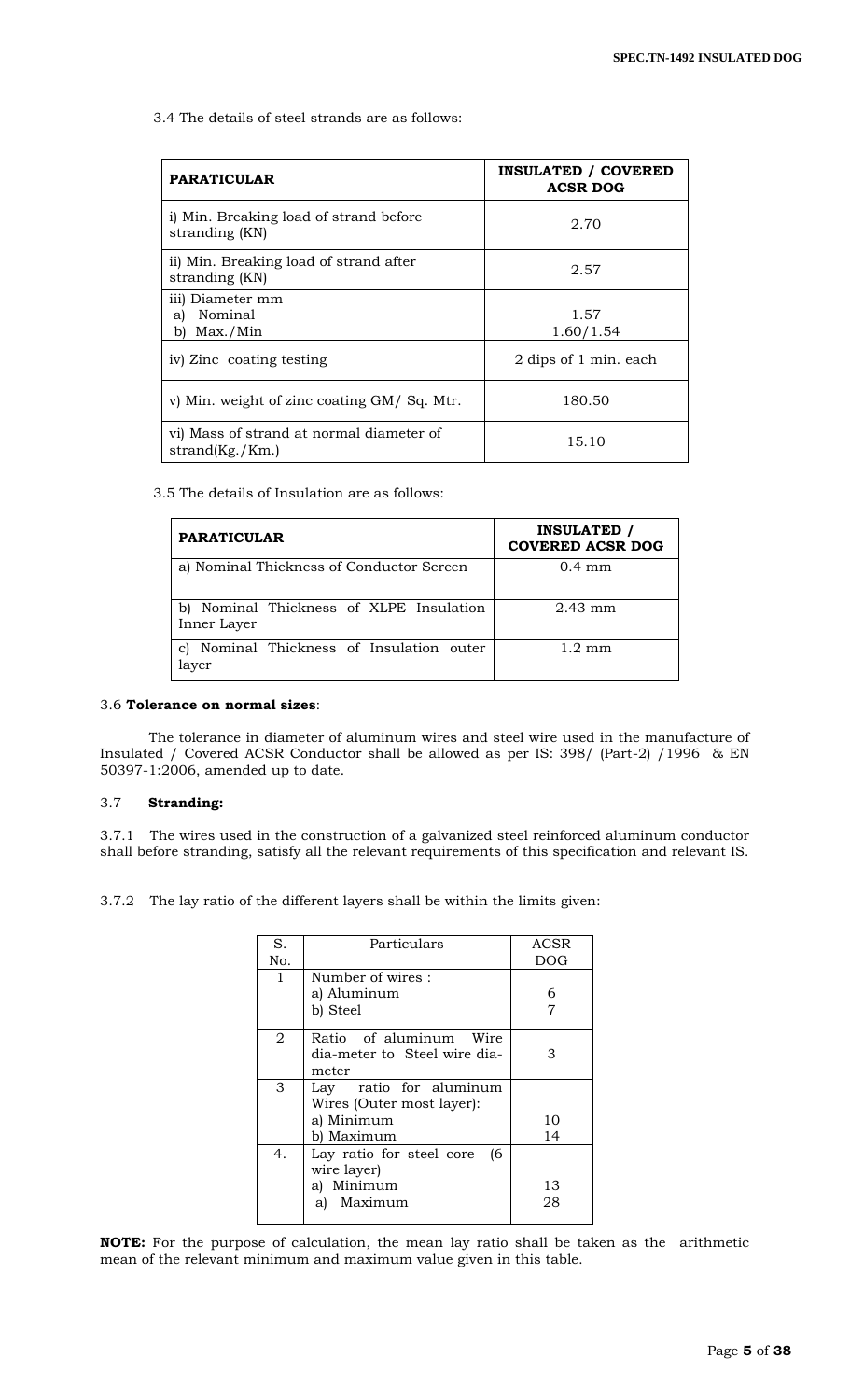### **3.7.3 Conductor Screen:**

Conductor shall be provided with semi conducting screen comprising of water swellable semi conducting tape (provided if required) followed by extruded semi-conducting compound.

## **3.7.4 Insulation:**

The insulation shall be as per standard EN 50397-1 comprising of two layers. The average thickness of the covering insulation shall not be less than that stipulated in the Technical requirement. The physical and Electrical properties of insulating compounds shall be as specified in the EN 50397-1.

a). The inner layer of main XLPE insulation shall be unfilled and shall not contain carbon black.

b). The outer covering insulation which also serves as protective covering shall be UV stabilized, whether resistant and Track resistant XLPE.

Properties of covering material shall meet the requirements specified in Table-1 & 2 of EN 50397-1:2006.

Conductor Screen, inner XLPE insulation and outer XLPE insulation shall be manufactured simultaneously, using triple extrusion process in a single operation. The three layers shall be bonded together.

## **4. TESTS (FOR INSULATED / COVERED ACSR DOG CONDUCTOR):**

**TESTS BEFORE DESPATCH**: The Covered ACSR Dog Conductor shall be subjected at manufacturer's works before dispatch, to the tests mentioned here-under as per IS: 398 (Part-2)/1996 & EN 50397-1:2006, with latest amended.

## **4.1 ROUTINE TESTS:**

The following tests shall be conducted before and after stranding on each drum of the conductor by the manufacturer at his works as per relevant standard IS: 398 (Part-2)/ 1996 (latest amended)

- a) Visual & dimensional check on drum as per specification.
- b) Visual check for joints, scratches etc. and length of conductor by re-winding of conductor on empty drum as per Specification/ IS.

| C) | Measurement of dia-meter of individual<br>Aluminum and steel wires. | $(Clause-13.2)$   |
|----|---------------------------------------------------------------------|-------------------|
| d) | Measurement of Lay Ratio.                                           | $(Clause-13.8)$   |
| e) | Breaking load of individual wires                                   | $(Clause-13.3.1)$ |
| f) | Ductility Test                                                      | $(Clause-13.4)$   |
| g) | Wrapping Test                                                       | $(Clause-13.5)$   |
| h) | Resistance Test                                                     | $(Clause-13.6)$   |
| i) | Galvanizing Test                                                    | $(Clause-13.7)$   |
|    |                                                                     |                   |

j) Any other test as per relevant IS

Beside this the following routine test as per requirement of EN 50397-1:2006, with latest amended, shall also be conducted for covered conductor.

| a) | Spark Test on the Covering.                                                                | (No. 1.3 of Table 2)                                               |
|----|--------------------------------------------------------------------------------------------|--------------------------------------------------------------------|
| b) | Construction and Dimension.<br>Compliance with design requirement<br>Thickness of covering | (No. 2 of Table 2)<br>(No. 2.1 of Table 2)<br>(No. 2.2 of Table 2) |
| c) | Marking.<br>Content, legibility                                                            | (No. 9 of Table 2)<br>(No. 9.1 of Table 2)                         |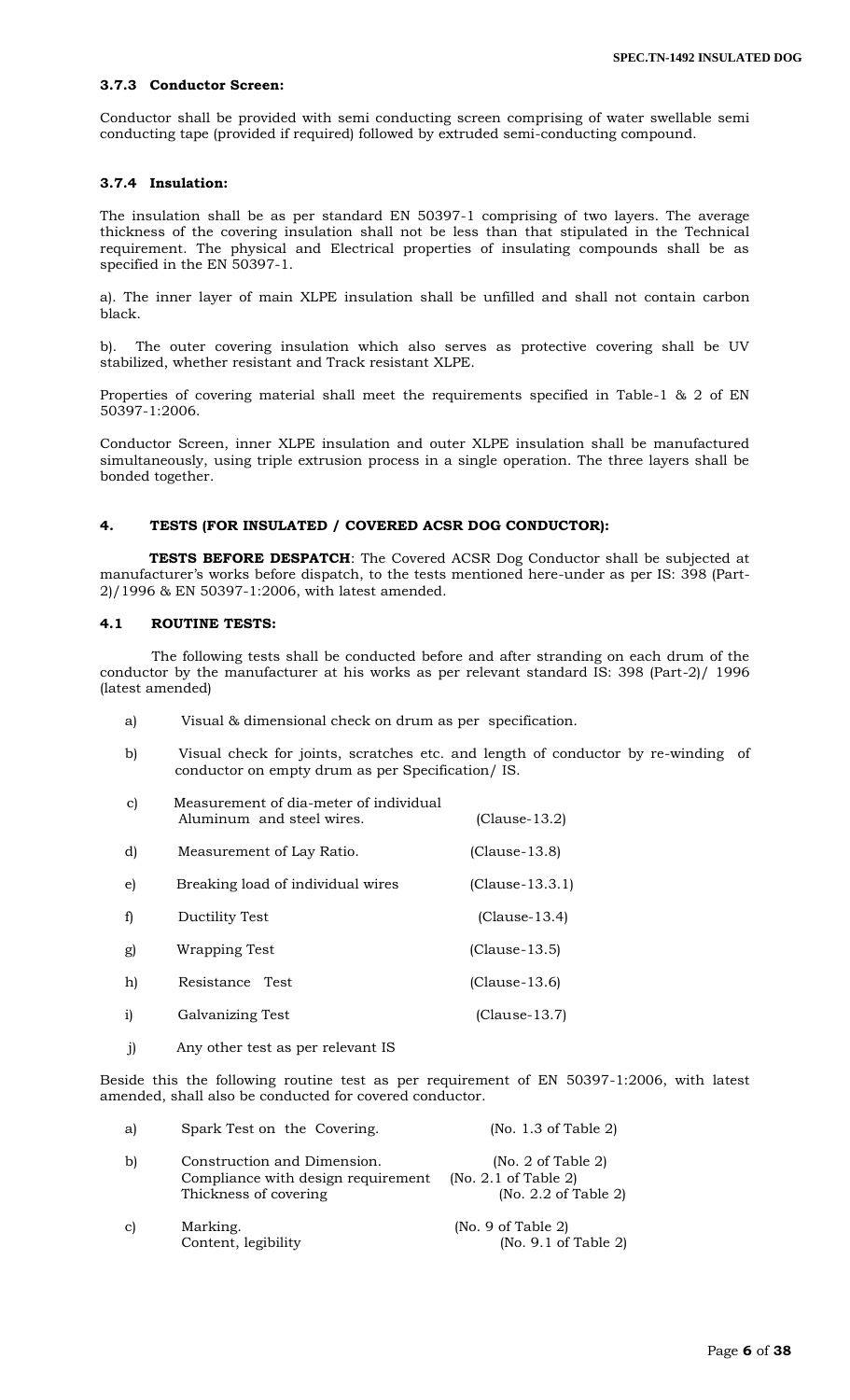#### **4.2 ACCEPTANCE TESTS:-**

The following tests shall be conducted on samples taken at random from a lot as per relevant standard IS: 398 (Part-2)/1996 (Latest amended) in presence of purchaser's representative:-

- a) Visual & dimensional check on drum as per specification.
- b) Visual check for joints, scratches etc. and length of conductor by re-winding of conductor on empty drum as per Specification / IS.

| C) | Measurement of dia-meter of individual<br>Aluminum and steel wires. | $(Clause-13.2)$   |  |  |
|----|---------------------------------------------------------------------|-------------------|--|--|
| d) | Measurement of Lay Ratio.                                           | $(Clause-13.8)$   |  |  |
| e) | Breaking load of individual wires                                   | $(Clause-13.3.1)$ |  |  |
| f) | Ductility Test                                                      | $(Clause-13.4)$   |  |  |
| g) | Wrapping Test                                                       | $(Clause-13.5)$   |  |  |
| h) | Resistance<br>Test                                                  | $(Clause-13.6)$   |  |  |
| i) | Galvanizing Test                                                    | $(Clause-13.7)$   |  |  |

Beside this the following routine test as per requirement of EN 50397-1:2006, with latest amended, shall also be conducted for covered conductor.

| a) | Conductor Resistance & High Voltage Test.                                                                                            | (No. 1.1, 1.2 of Table 2)                                          |  |
|----|--------------------------------------------------------------------------------------------------------------------------------------|--------------------------------------------------------------------|--|
| b) | Construction and Dimension.<br>Compliance with design requirement<br>Thickness of covering                                           | (No. 2 of Table 2)<br>(No. 2.1 of Table 2)<br>(No. 2.2 of Table 2) |  |
| C) | Construction and Mechanical Properities of the conductor. (No. 3 of Table 2)<br>Rated Tensile Strength<br>Construction and Dimension | (No. 3.1 of Table 2)<br>(No. 3.2 of Table 2)                       |  |
| d) | Hot Set Test.                                                                                                                        | (No. 6.2 of Table 2)                                               |  |
| e) | Test of the Longitudinal watertightness.                                                                                             | (No. 8 of Table 2)                                                 |  |
| f) | Marking.<br>Content, legibility                                                                                                      | (No. 9 of Table 2)<br>(No. 9.1 of Table 2)                         |  |

#### **5.0 TYPE TESTS:-**

For Insulated / Covered ACSR Dog Conductor, the bidders shall furnish the type test report along with bid as detailed at **Schedule-III A " Pre-Qualification Requirement" (PQR)** as per relevant IS:398 Pt.2)/1996 & EN 50397-1:2006, with latest amendment along with bid**.**

5.01 Where the bidder furnishes B.G. against Type Test in terms of conditions mentioned in Schedule-III "A" ' Pre Qualification Requirement (PQR).

One sample of 15 Mtr. Length from the 1st Lot of Insulated / Covered ACSR DOG Conductor as received in purchaser's store shall be selected and sealed in the presence of representative of supplier for getting it type tested from a Govt. / Govt. approved / Govt. Recognized / NABL Accredited laboratory / ILAC Accredited laboratory (Suppliers own lab shall not be considered for the purpose of type test). The selected and sealed sample for type test shall be identified by providing Polycarbonate Seals on both ends of conductor and two stickers seals provided along the length of the conductor. The transportation charges of sample from store to test house shall be borne by NIGAM, whereas the charges incurred towards type test of the material at test house shall be borne by the Supplier. The testing charges should be remitted through D.D. in favour of Test House. separately by purchaser.

In case sample from first lot fails then:

a) Supplier shall have to replace the full quantity of the respective inspected lot supplied to various stores and lying unused at stores.

b) For the quantity already utilized against the order in field a deduction of @30% (Thirty Percent) of F.O.R. Destination price of the material supplied shall be made.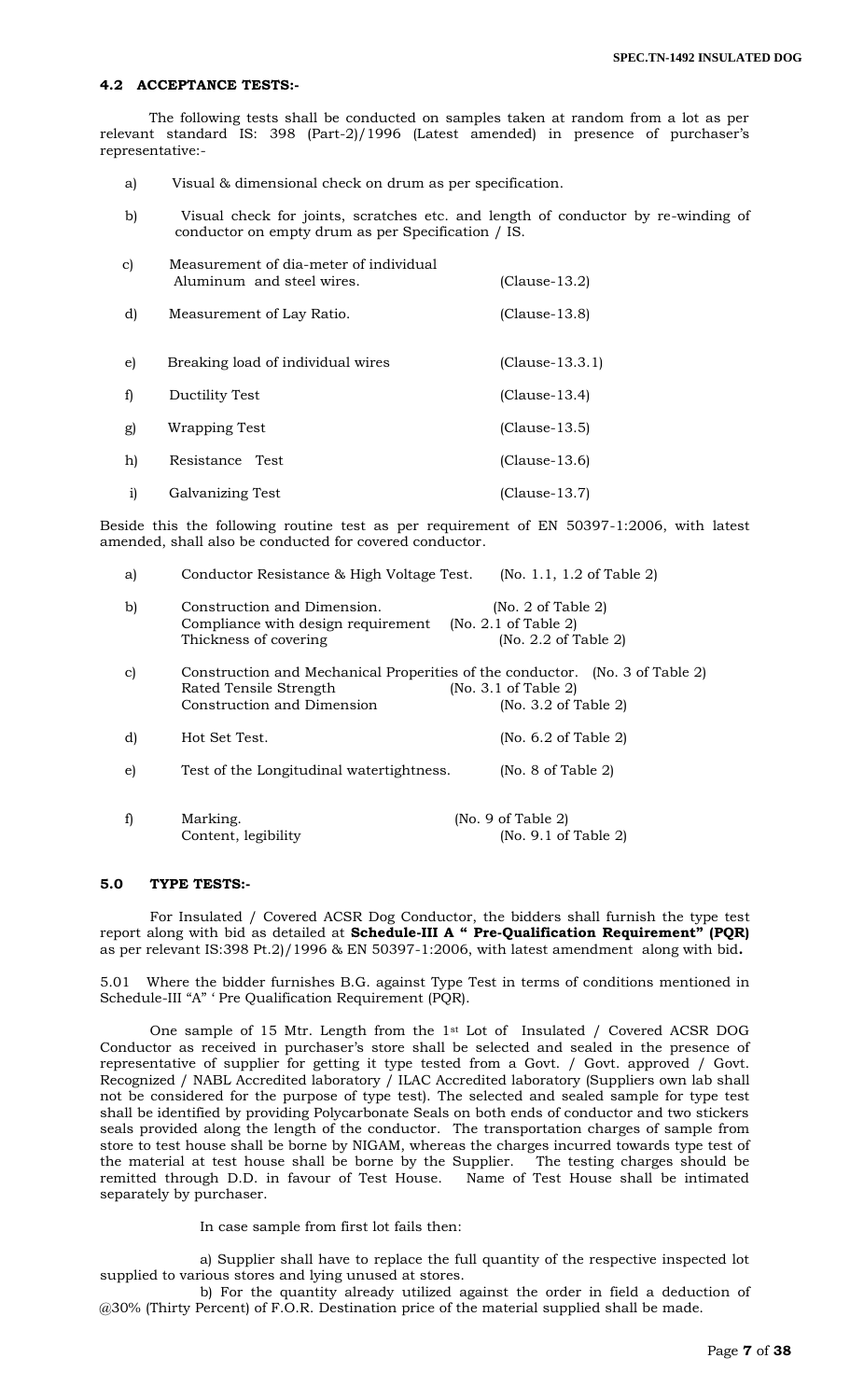c) Sample from next lot shall be selected again for type test. All test charges incurred towards type test of the material for second time shall be borne by the Supplier.

d) In case the 1st sample fails, the supplier shall have to pay the type test charges again for testing house for which the testing charges should be remitted through D.D. in favor of Test House by the supplier with the  $2<sup>nd</sup>$  inspection offer.

In case sample again fails in the type test then:

- a) The quantity lying unused at various stores shall be rejected.
- b) For the quantity already utilized against the order in field a deduction of @30% (Thirty Percent) of F.O.R. Destination price of the material supplied shall be made.
- c) Further supplies shall not be accepted.

"At the option of purchaser, the material received in the stores may be utilized in the field after receipt of successful test report from CTL, Jodhpur for the mandatory test checking on the samples selected from the material received at stores against first lot and subsequent lot(s) in anticipation of successful type test report(s)."

#### **NOTE:**

1. The 70% payment shall be released after receipt of successful Test reports from CTL, Jodhpur for the mandatory testing checking on the samples selected from the material received at stores against first lot and subsequent lot(s) in anticipation of successful type test reports.

2. The balance 30% payment shall be released after receipt of successful type test reports on the samples selected from the material received in the stores.

#### **6.0 SAMPLING PLAN:**

6.1**.** Samples for Acceptance Tests: Samples shall be taken as per relevant IS i.e. IS-398 (Part-2)/1996 & EN 50397-1:2006 with latest version as the case may be.

6.2 Apart from the sample selected for carrying out Acceptance Tests at the works of the firm during inspection, **one more sample from each length be also selected out of one drum under re-winding for carrying out various Acceptance Tests as per relevant IS. If any of the sample so selected from each length failed in any acceptance test the entire lot under inspection is not acceptable.**

#### 6.3 **TOLERANCE ON TEST RESULTS**:

Tolerance on test results shall be allowed as per relevant IS/EN/Spec. whichever is more stringent.

## **7.0 INSPECTION**

7.1 (a) The conductor shall be manufactured in accordance with latest edition of IS: 398(Part.2)/1996 & EN 50397-1:2006 with all subsequent amendments issued from time to time for Covered ACSR Dog Conductor. All the tests as laid down in the above mentioned specification on individual aluminum wire and steel wire shall be carried out. The testing shall also include the tests on manufactured finished conductor. Moreover the supplier shall also furnish test certificate(s) of raw materials to the inspecting officer at the time of inspection. The inspection & testing shall be governed by Clause No.1.27 of Section-II (General Condition of Contract).

 (b) The supplier / manufacturer must offer conductor for inspection through a letter of offer mentioning size and quantity of the conductor along with Packing List duly signed indicating drum Serial No. individual lengths total length, net weight & gross weight in DUPLICATE. This letter of offer shall be addressed to this office. The packing list shall also be furnished to the Inspecting Officer prior to carrying out the inspection at the works.

 (c) The Manufacturer shall provide all adequate facilities at his works for inspection of at least one number conductor drum or 5% conductor drums offered for inspection whichever is higher selected at random by the authorized representative of the purchaser for checking / verification of conductor length/ manufacturing defects by transferring the conductor from one drum to the another empty drum and at the same time measuring the length and lay ratio of each conductor length so transferred by means of the standard calibrated and sealed meter.

 (d) If the firm is not having the necessary facilities for carrying out the required tests as per relevant IS / EN / Purchase Order, the supplier will arrange such testing facilities in some other Government laboratory and shall bear the cost so incurred. But in such cases firm shall inform to the purchaser in advance before commencement of supplies.

 (e) The supplier shall provide adequate facilities for weighment of all the drums offered for inspection.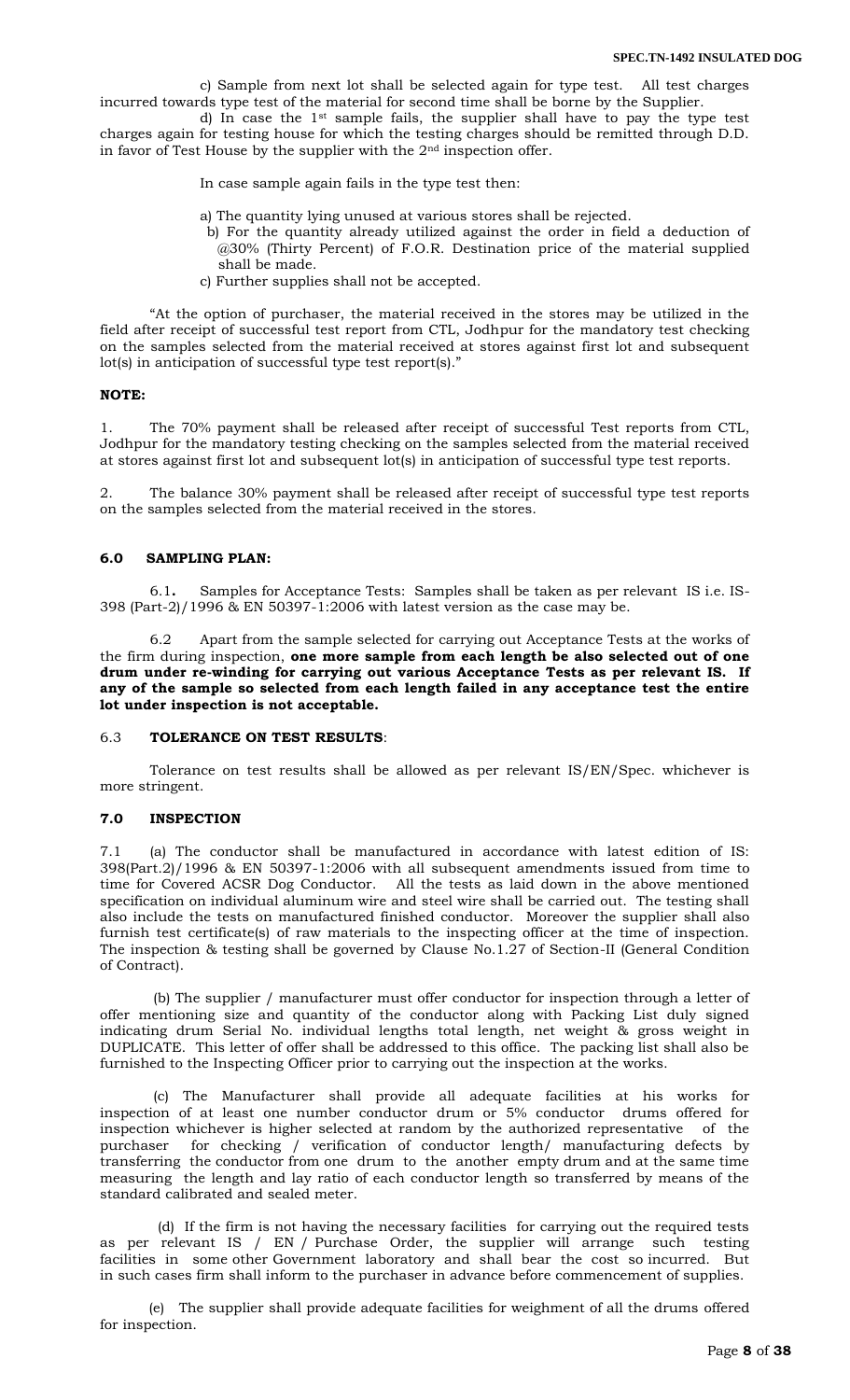7.2 In case of testing after re-offering as per Clause No.15 of IS:398 (Part.2)/1996 the lot under reference will be subject to 100% checking, if required by the purchaser.

7.3 The supplier shall present the latest Calibration Certificate(s) of testing instruments / equipments to be used for the testing of the material covered in the Purchase Order to the authorized inspecting officer / inspecting agency of the purchaser. The testing instruments / meters/ apparatus etc. should be got calibrated by the supplier from time to time from Govt. Lab or Independent test laboratory / house having valid accreditation from National Accreditation Board for Testing and Calibrating Laboratories for the testing equipments or original manufacturer having traceability to NABL / NPL or equivalent accredited lab.

**The calibration certificate(s) should not in any case be older than one year at the**  time of presenting the same to the inspecting officer / inspecting agency of the purchaser. The testing instruments / equipments should be duly sealed by the The testing instruments / equipments should be duly sealed by the **Calibrating Agency and mention thereof shall be indicated in the calibration certificate(s).**

7.4 The manufacturer will provide certificates as per the Clause No.7 of IS: 398((Part.2)/1996 "Freedom from defects" and clause No.9 "Joint in Wires" of IS:398 (Part 2) /1996 for ACSR Conductors and the certificates as per Clause No.6.

## **7.5 END SEALING:**

Heat Shrinkable end Caps with sealant shall be used for effectively sealing the end terminals of the covered conductor. The inner diameter range of the cap shall be such that it shall tightly fit to the covered conductors to prevent moisture ingress.

## **8.0 STANDARD LENGTH & VARIATION IN LENGTHS:**

-

 $\sim$  -  $\sim$   $\sim$   $\sim$ 

8.1 The Covered / Insulated ACSR Dog Conductor shall be supplied in the standard length. The standard length of Covered / Insulated ACSR Dog Conductor shall not less than the value specified below with a tolerance of (-) 5%. More than the standard length shall be acceptable.

a) Covered / Insulated ACSR DOG - Minimum 500 Mtrs.

8.2 Short length(s), if any shall not measure less than 80% of standard length as specified above in any case. The total quantity of such short length(s) shall not exceed 5% of the quantity of the lot offered for inspection.

8.3 **The maximum permissible length per drum shall be as under subject to condition that the manufacturer while packing the conductor in drum shall ensure that after winding complete quantity of conductor in drum a uniform space of not less than 100 mm. remains between outer layer of conductor and inner surface of the external protective lagging of the drum. This is essential to ensure that the conductor does not get closer to the lagging and to avoid damaged during transportation/ reeling / unreeling or rolling on the undulated ground / fields:**

## **a) Covered / Insulated ACSR DOG --- Minimum 0.5 Kms.**

#### **9.0 QUANTITY TOLERANCE:**

A quantity tolerance of plus minus 2% shall be allowed on the total ordered quantity.

## **10.0 QUANTITY:**

- a) The quantities as mentioned in the schedule of requirement are tentative & these may increase/decrease as per the requirement of the Nigam **(Schedule-I).**
- **b)** Details of offered quantity along with justification with reference to Qualifying Requirement shall be furnished in **Schedule-IVA**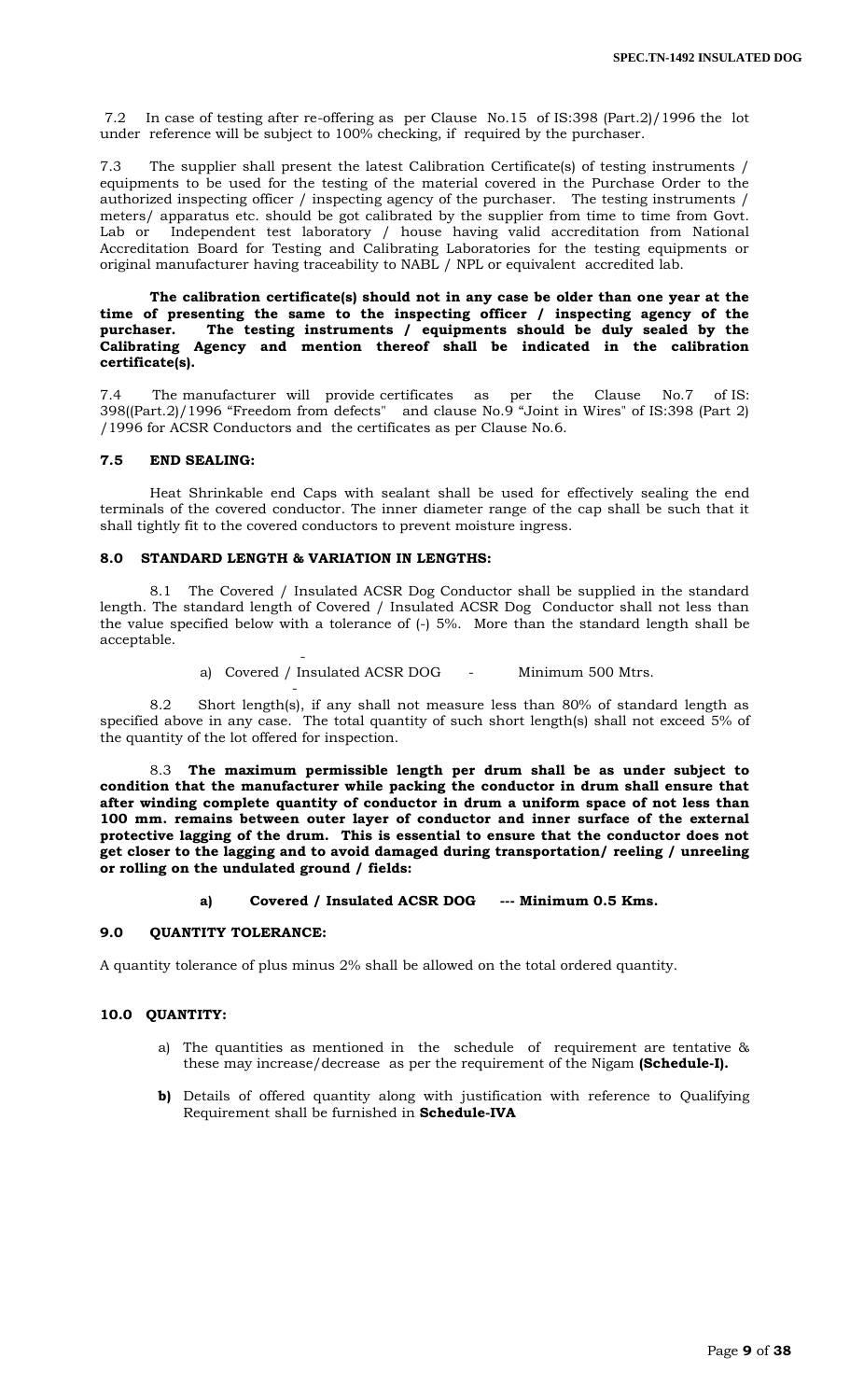## **11.0 PACKING FORWARDING AND MARKING**:

11.1 The packing shall have to be done as per standard practice worthy of road transport. The conductor shall be wound in strong wooden drums so as to withstand all stresses due to transportation, handling and stringing operation so that there is no damage caused to the conductor during the process of these operations. The wooden drums shall be non-returnable and shall **generally conform IS:1778/1981 with latest amendments, however, the main parameters of the drum shall be as under:**

| S.NO.          | <b>PARTICULARS</b>      | <b>DIMENSION FOR ACSR DOG</b><br><b>CONDUCTOR</b> |
|----------------|-------------------------|---------------------------------------------------|
|                | Flange Dia              | 1250 mm $(+/- 5%)$                                |
| 2.             | <b>Flange Thickness</b> | $2x25$ mm $(+/- 5%)$                              |
| 3.             | Barrel Dia              | 500 mm $(+/- 10$ mm)                              |
| 4.             | Traverse                | $510$ mm $(+/- 10$ mm)                            |
| 5.             | Number of Bolts         | 4 Nos.                                            |
| 6.             | Dia of Bolts            | $12 \text{ mm}$                                   |
| $\overline{7}$ | Bore Dia                | $80 \text{ mm}$                                   |

 However, use of seasoned wood shall not be insisted, provided wood used should be of good quality to withstand transportation hazards. The drums shall be having inside flanges painted with Aluminum Paint and with Ordinary White Enamel paint from outside. The conductor on each drum shall be securely fastened at each end. The outer end of the conductor shall be fastened inside the drum against one of the sides of the flanges while it is under tension and shall be such that no looseness is transmitted to the internal layers. The conductor shall be snugly, tightly and uniformly spooled on the drums. The wrapping of conductor on the drums shall be laid snugly against side of the preceding wrap and the first and last wrap in each layer shall fit snugly against the sides of the flanges. Drums shall be lagged with sufficient strong wooden laggings to support the full drum without crushing. The wooden drums after providing lagging shall be fastened by two steel wires of min. 3 mm. Dia over the lagging on the two sides of adequate size to keep the lagging intact and to prevent the drum from crushing/ damage.

 Although the various dimension of the drums such as flanges, stretches, traverse and barrel diameter shall depend on the quantity of conductor as offered and agreed upon, on one drum. **The manufacturer while packing the conductor in drum shall ensure that after winding complete quantity of conductor in drum a uniform space of not less than 100 mm. remains between outer layer of conductor and inner surface of the external protective legging of the drum. This is essential to ensure that the conductor does not get closer to the legging and to avoid damaged during transportation/ reeling / unreeling or rolling on the undulated ground / fields.**

11.2 Water proof material shall be wrapped round the barrel and inner surface of flange before winding the conductor and also wrapped round over the conductor completely wounded and under the laggings.

#### 11.3 **The drums shall be marked clearly in block letters with water proof mark having the marking attached to them so that there is no possibility of goods being lost or wrongly dispatched due to faulty marking. The marking shall constitute the following:-**

- a) Name & full address of the consignee.
- b) Destination station.
- c) Serial number of drum.
- d) Size of Conductor with its code name.
- e) Total length of Conductor in drum, with individual length (s).
- f) Number of length(s) in each drum.
- g) Gross mass of drum including the tare mass of drum.
- h) Tare mass of the empty drum with lagging.
- i) Net mass of conductor.
- j) BIS standard mark.
- k) Name of the supplier.
- l) Purchase order reference/TN number.
- m) Date of expiry of warranty / guarantee period.

 Besides above, an arrow shall be put on the drum so as to indicate the direction in which the drum can be unwound. The manufacturer shall also provide his own lead seal with distinguishing mark at the outer end of the conductor on each drum before dispatch of the material.

Beside this covered conductor shall also carry marking at regular interval as below:

Name of Manufacture or Trade Mark, Voltage Grade XLPE Covered ACSR Dog Conductor size in sq. mm., Year of Mfg., Standard EN 50397-P1 & IS 398-P2.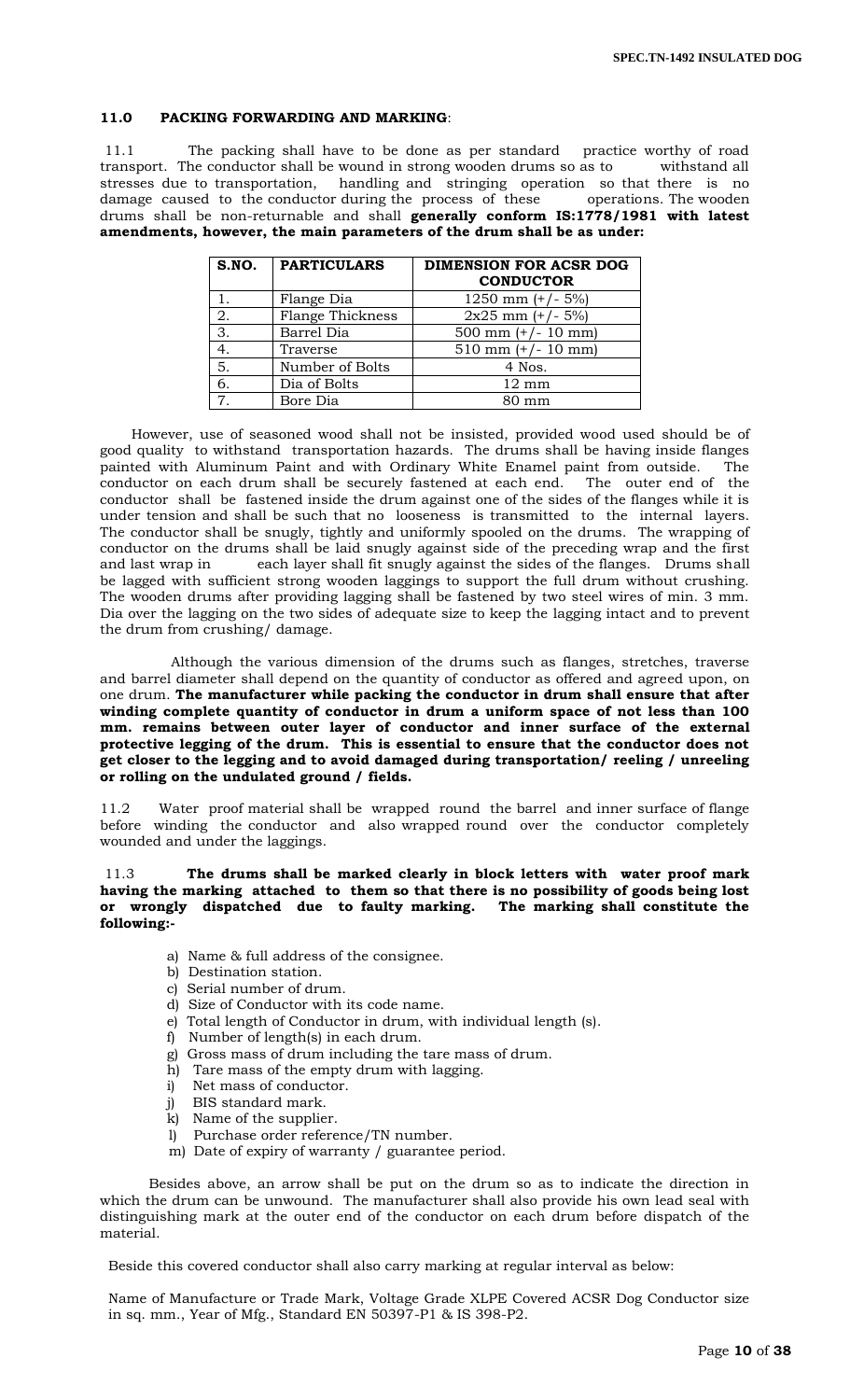# **12. PRICES :**

- a) The bidder shall quote the Prices in **Schedule-IV** strictly in the manner prescribed in Clause No. 1.09 of Section-I (Instruction to Bidders) & Clause No. 1.33 of Section-II (General Conditions of Contract).
- b) The **prices** quoted shall be **FIRM**.

#### **13.0 PAYMENTS**

 The payment shall be governed by the provisions of the General Conditions of Contract and shall be released after receipt of successful test report from Nigam"s (CTL) on the samples selected from the material received in stores as per clause No.15

#### **14.0 DELIVERY:**

.

 The bidder is required to quote monthly delivery in Schedule-VIII. The delivery of quoted quantity of conductor should be **commenced after 30 days from the date of receipt of purchase order and shall be completed in 01 (One) month thereafter. Bids of bidders in which monthly delivery schedule is not quoted shall be considered as Non Responsive.**

#### **15.0 TEST CHECKING OF MATERIAL AT STORES:**

**i) Sample drums from the material received at stores shall be selected for testing at CTL as per sampling plan given hereunder in presence of firm's representative.**

#### ii) **The selected sample drum for CTL testing shall be identified by the seals provided by Inspecting Officer / Inspecting Agency during pre-dispatch inspection at firm's works and these sealing details shall be invariably mentioned in the selection Memo by the nominated officers of Nigam.**

iii) The tests in the Nigam Testing laboratory (CTL) shall be conducted in the presence of representative of supplier for which a 7 days notice shall be issued through Fax / Speed Post stating Date & Time to the firm, so that supplier can depute their representative to witness the test . In case the supplier or his representative does not turn up the testing shall be proceeded & completed. **The payment shall be released only after receipt of successful CTL test**  reports for the samples selected at purchaser's stores for mandatory test checking the samples to be selected from material received at Nigam"s stores by officers to be nominated by Circle SE"s / SE (I&S) for testing at CTL.

## **15.1 SAMPLING:**

 **Selection of samples from the material received at stores shall be done as soon as material received in stores in the presence of representative of supplier.**

 **One number Drum out of each lot / sub-lot of 20 Nos. Drums or part thereof for the material received in Stores of Nigam. The selected sample drum / drums shall be transported to CTL by concerned ACOS / SS.**

 **In case of selection of sample for type test the length of the sample shall be of 15 Mtrs. The selected and sealed sample for type test shall be identified by providing polycarbonate seals on both ends of conductor and after forming the coil of conductor two stickers seals provided around the coil.** 

#### **15.2 TESTS:**

**15.2.1.** The following tests shall be carried out as per relevant Clause of latest IS-398 (Part2)/1996 on each selected drum by drawing sample of 5 Mtrs. at CTL from random distance from any length of the selected drum of ACSR Covered Conductor during rewinding:

- a) Rewinding test (Measurement of Length and weight) & Checking of Manufacturing defects.
- b) Measurement of lay ratio during rewinding of Conductor Drum.
- c) Dia. of Aluminum Strands and Steel Wires.
- d) Breaking load test.
- e) Resistance Test.
- f) Galvanization of steel wire (Uniformity) and Mass of Zinc Coating.
- g) Verification of Water Proof marking on Drum as per Specification.

15.2.2 The following tests shall be carried out as per relevant Clause of latest IS / Specification on each selected drum by drawing sample of 5 Mtrs. at CTL from random distance from any length of the selected drum of Conductor during rewinding: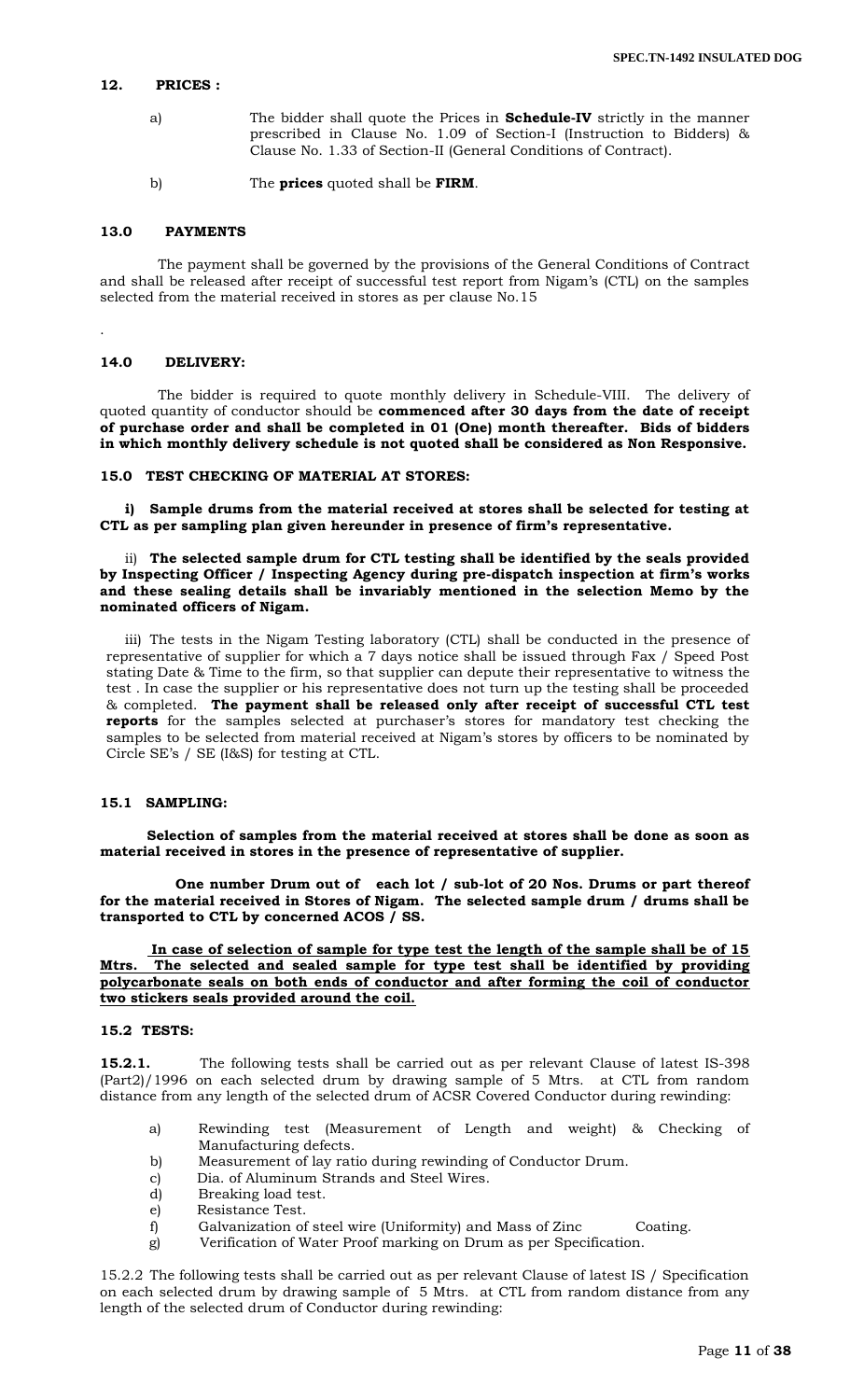- i) Rewinding test (Measurement of Length and weight) & Checking of Manufacturing defects.
- ii) Measurement of lay ratio during rewinding of Conductor Drum
- iii) Breaking Load test
- iv) Elongation Test
- v) Resistance test
- vi) Measurement of dia-meter of individual Aluminum.
- vii) Verification of Water Proof marking on Drum as per Specification.

#### **NOTE: (a) In addition to above tests remaining acceptance tests as per relevant IS shall also be conducted at CTL provided the testing facility is available at CTL for these tests time to time. Only those tests shall be conducted for which testing facilities are available in NIGAM's Lab.**

- (a) The Officer In charge of central Testing Lab (CTL) of Nigam shall send copies of test reports to the Purchasing Officer / Sr. AO (CPC), consignee and the supplier.
- **(b) The payment of every lot shall be released after receipt of successful test report from Nigam's Lab (CTL) on the samples selected from the material received in Nigam stores.**

#### **15.3 CRITERIA FOR ACCEPTANCE**:

(a) Rewinding Test (Measurement of Length and weight):

 The results of measurement of length test shall be made applicable to all drums contained in each lot/sub-lot by making deduction of less length of conductor in a sample drum. In case short length is observed more than one percent of the length contained in lot / sub-lot , then the lot / sub-lot shall liable to be rejected

The net calculated weight of conductor corresponding to minimum prescribed diameter in IS of Aluminum Strand & Steel Strands shall be as under:

#### **a) COVERED CONDUCTOR ACSR DOG: 630 Kg./Km.**

 If weight of conductor corresponding to minimum prescribed diameter as per IS found less up to 2% in respect to measured length the lot shall be acceptable otherwise the entire lot for which sample drum represents shall be rejected and to be replaced by the supplier.

 (b) If the sample(s) fail in any test other than length measurement, the entire material in the Lot shall be rejected and shall have to be replaced by the supplier.

c) If the contractor / supplier fails to lift the material declared rejected or any part thereof from the consignee within a period of 15 days from the date of dispatch instruction from the purchaser, the purchaser shall be entitled to effect recovery along with other actions as per Clause No. 1.62 of Section-II (General Condition of Contract).

### **16.0 TEST CHARGES:**

 All test charges incurred towards test checking of the material received in our stores shall be borne by the NIGAM.

#### **17.0 DETAILS OF PAST EXPERIENCE:**

 The details of past orders executed by the bidder may be indicated in the relevant **Schedule- VII & VII A** . The bidder must furnish the documentary evidence like copy of purchase order placed for detailing of past supplies.

#### **18.0**. **GST:-**

GST registration number of Jodhpur Discom is **08AAACJ8578R1ZJ.**

#### **As GST act has been implemented from 01.07.17, therefore, BOQ has been prepared accordingly with applicability of GST. Further, old tax structure wherever appearing in ITB, GCC, and specification may be replaced by GST as per notification.**

#### **19. ADDITIONAL ORDER**

 Repeat order for additional quantities upto 50% of original ordered quantities , may be placed by the nigam on the same rates ,terms and conditions given in the contract.

#### **20.0 Every Micro, Small & Medium enterprises of Rajasthan shall be required to submit an affidavit in schedule-X, along with duly filled bid document.**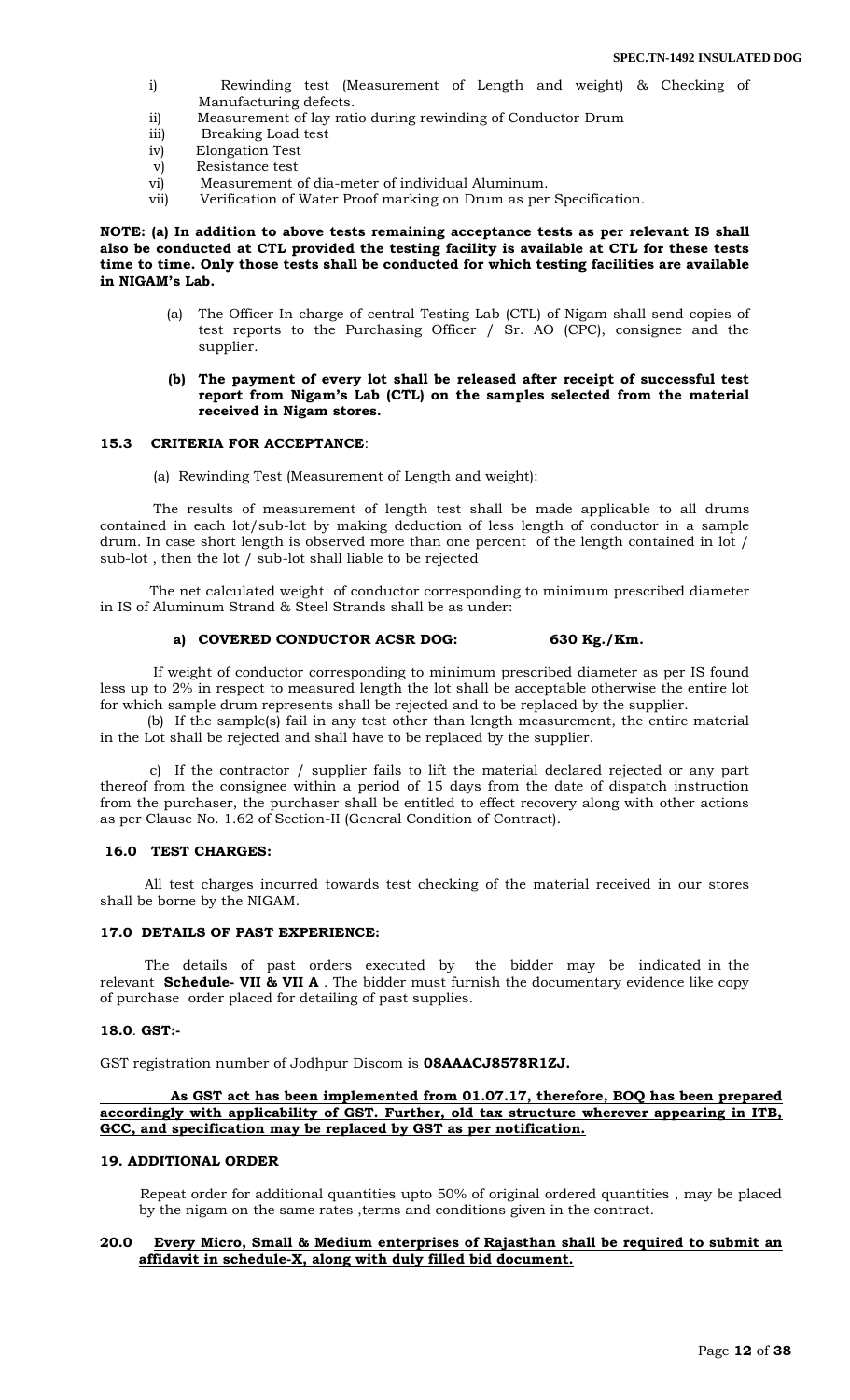# **SCHEDULE - 1**

# **SCHEDULE OF REQUIREMENT**

| S.No. | Name of Item                                                                                  | <b>Quantity (Kms.)</b> |
|-------|-----------------------------------------------------------------------------------------------|------------------------|
|       | Insulated / Covered ACSR Dog Conductor suitable for<br>working voltage up to & including 33KV | 20 Kms.                |

The above mentioned quantity is approximate and may increase or decrease as per the requirement of the Nigam.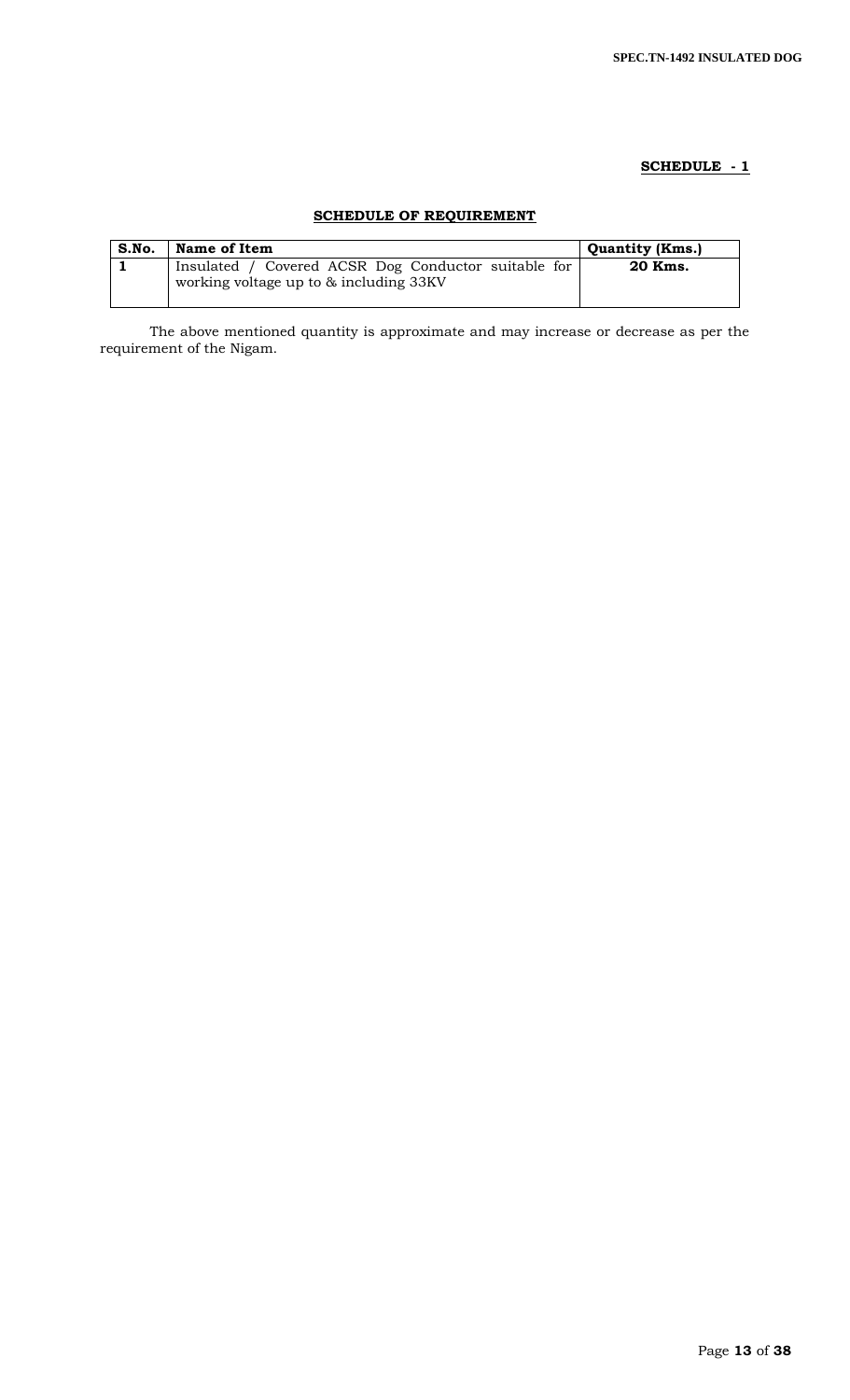# **Schedule – III**

# **JODHPUR VIDYUT VITRAN NIGAM LIMITED**

# **A Govt. of Rajasthan Undertaking Prescribed technical specification for supply of**

(Name of Material/Equipment/Machinery/T&P etc.)

| S. No. | Technical specification     | Name of IS/other         | Other particulars to which |
|--------|-----------------------------|--------------------------|----------------------------|
|        | material/equipment/         | standard specification   | if any.                    |
|        | Machinery/T&P shall confirm | to which material should |                            |
|        |                             | confirm                  |                            |

Certified that we agree to all the aforesaid technical specification except at S. No……. for which our technical specification shall be as under:-

| S. No. | Technical specification      | Name of IS/other                 | Other particulars |
|--------|------------------------------|----------------------------------|-------------------|
|        | to which material/equipment/ | standard specification           | if any.           |
|        | Machinery/T&P shall confirm  | to which material should confirm |                   |

 **(Signature)** Name & Designation with seal of the bidder.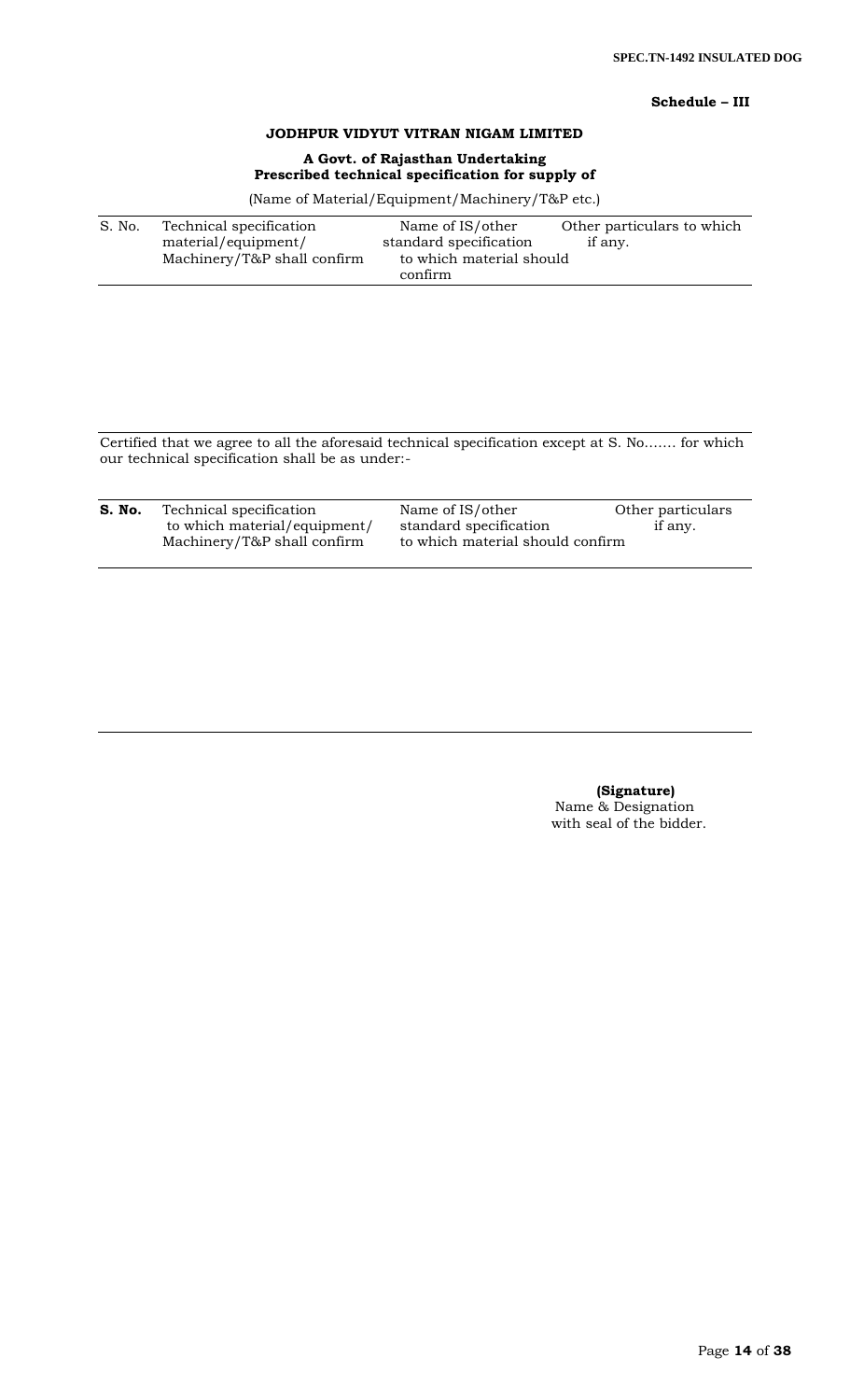#### **SCHEDULE-IIIA**

### **PRE-QUALIFICATION REQUIREMENT (PQR) FOR PURCHASE OF INSULATED / COVERED ACSR DOG CONDUCTOR SUITABLE FOR 33KV AS PER SPECIFICATION NO. JD / SE / MM&C / XENIIAII / TN-1492.**

The bidder should fulfill following qualifying requirements for successful participation in the tender along with relevant documentary evidence supporting each qualifying requirement without which the offer shall be considered non-responsive & rejected.

#### 1.0 **STATUS OF BIDDER:-**

a) The bidder should be a Manufacturer of offered items. The offers from sole selling agent/ authorized dealers shall not be entertained.

b) Old/ New suppliers:- Any bidder located within or outside the state of Rajasthan has participated for the first time in a particular Discom & meeting minimum qualification requirement and has supplied the tendered material/or of higher rating in other utility shall be treated as an old supplier. Rajasthan"s firms although supplied in past but not meeting minimum quantity supplied criterion including altogether new units which have not supplied any quantity but having adequate & required manufacturing and testing facility and technical know-how of the tendered material shall be considered as new firms and would be eligible for trial order only. In case of supply made to the licensed power utility outside India, the C.A. certificate furnished by firm shall be considered.

### 2.0 **PAST SUPPLY & PERFORMANCE CRITERIA** :-

The bidder shall meet both past supply and performance criteria as detailed below for opening of tenders:-

#### **2.01 PAST SUPPLY:-**

- 2.01.1 The bidder is required to quote for minimum **10%** of tendered quantity failing which their offer may be considered Non-Responsive.
- 2.01.2 The bidder should have designed, manufactured / fabricated, tested and supplied to utility / Discoms / Govt. Departments / generator (wind / solar power) of any power utility at least 2 X QQ (QQ being the quoted quantity) of similar item / higher rating of tendered material / equipment (the supplies of 33KV /ACSR or AAAC Al / XLPE / 100 Sq. mm (Dog) or higher rating, for the purpose of evaluating the qualifying quantity of the participating firm in last 3 financial years from the date of opening / orders executed upto the opening of technicalcommercial bid.
- **Note:** Requirement of quantity manufactured, minimum quantity to be offered and amount of Bank Guarantee to be furnished in absence of test certificate shall be reduced to 25% for Rajasthan based units.
- 2.01.3 In support of fulfillment of the past supply criteria, the bidder shall furnish documentary evidence in the form of certificate from Chartered Accountant in the enclosed prescribed proforma only. This prescribed proforma should be furnished either in original or copy duly attested by Notary. The bidder shall also sign and affix seal on the C.A. Certificate. The certificate should have membership number with the name & address of the chartered accountant. Certificate should clearly indicate the quantity supplied, period of supply, voltage Class, Rating of the Transformer etc. in the format prescribed, any deviation to format or information diverted format, will not be considered and rejected.

Note:-The material supplied and accepted for same/higher rating for Turnkey projects to a licensed power utility/Govt. shall be considered for the purpose of evaluating criteria. The certificate given by C.A. shall indicate above quantity separately.

### 2.02 **PERFORMANCE CRITERIA:-**

2.02.1 i) If a bidder has supplied up to 50% of ordered quantity in previous tender up to date of opening of subsequent tender and scheduled delivery period expired, the bid of such bidder will not be opened in the Discom for that item. ii) However, if the supplies have been completed for a quantity more than 50% but not completed up to date of opening of subsequent tender and scheduled delivery period expired, the quantity equal to the quantity pending in previous tender for that item shall be reduced from the subsequent tender quantity to be allocated to the bidder.

# 3.0 **TYPE TEST CRITERIA:-**

3.01) The bidder shall furnish valid and authenticated type test certificate from a Govt. approved / a Govt. recognized / NABL Accredited laboratory / ILAC i.e. International laboratory Accreditation Corporation (In case of foreign laboratory) of **similar rating and design** of tendered material / equipment. **The bid of the bidder be also considered meeting the type test criteria if the bidder have the requisite Type Test conducted successfully on the samples selected from the 1st lot supplied to Jd.VVNL against previous tenders and its reports are available with the Nigam and furnish certified copy of such Type Test**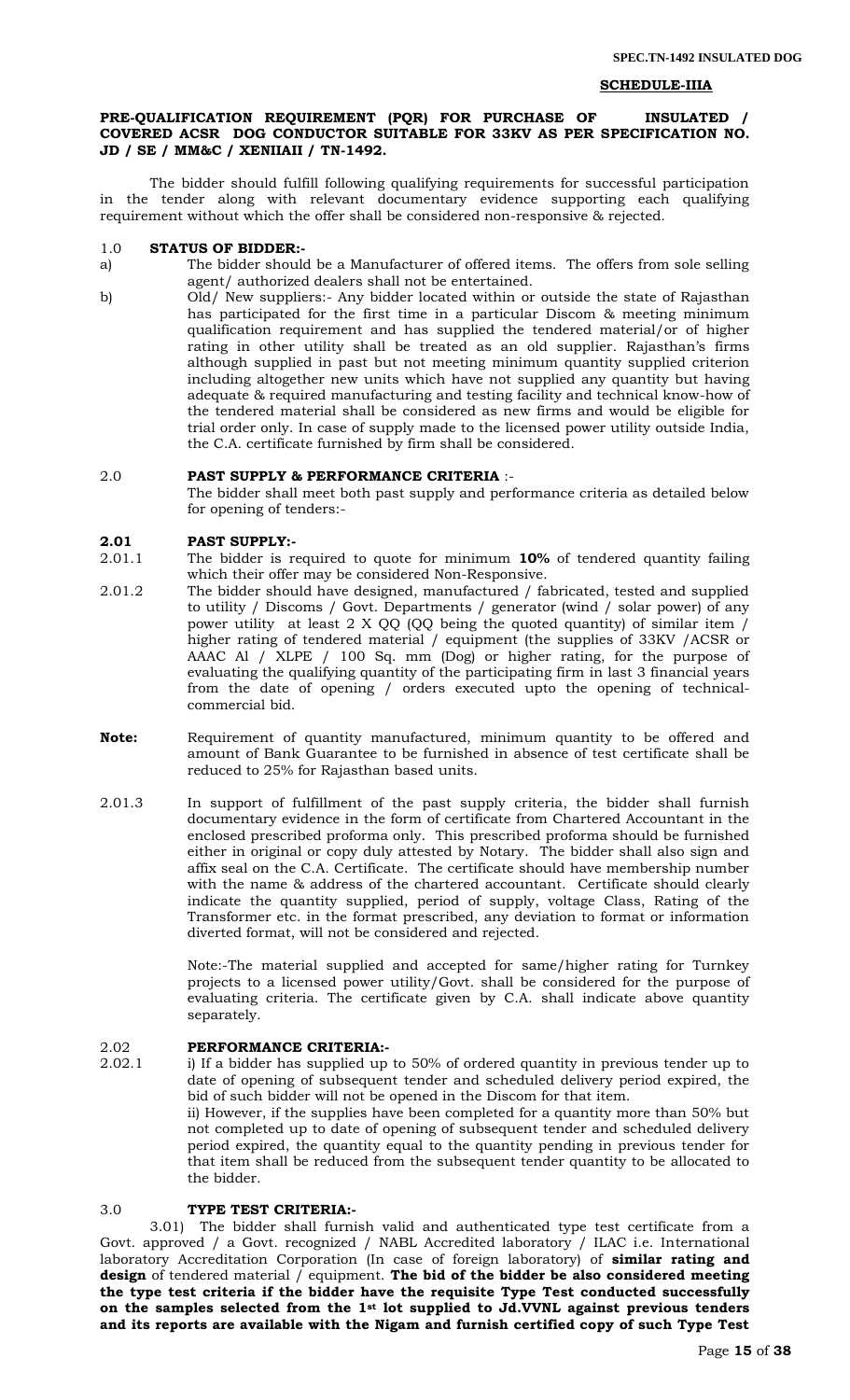**Reports with the Bid or reference of order / tender be mentioned in Bid document for verification purpose. Such type test certificate should not be older than five years as on the date of bid opening For this purpose date of conducting type test will be considered.**

3.02) For Insulated / Covered ACSR Dog Conductor, the bidders shall furnish the type test report along with bid.

The type test certificate by in house laboratory of biding firms even if it is a Govt. approved / Govt. Recognized / NABL Accredited laboratory / ILAC accredited , shall not be accepted, in case of their own bid. This will not apply if biding firm is Govt. company / public sector undertaking.

- 3.03) The bidder should furnish documentary evidence in support of laboratory whose type test have been furnished, that the said laboratory is a Government / Govt. approved / Govt. Recognized / NABL Accredited laboratory / ILAC accredited (In case of foreign laboratory).
- 3.04) The type test certificate shall be furnished either in original or copy duly attested by Notary.
- 3.05) The bids of only those bidders shall be considered to be meeting the type test criteria who furnishes complete type test certificate with the bid as per above provisions.

However, in the following cases the bid of the bidder may be considered meeting the type test criteria if the bidder furnishes an undertaking stating that valid type test certificate from a Govt. / Govt. approved / Govt. recognized / NABL accredited / ILAC accredited laboratory shall be furnished from first lot (without asking any delivery extension) along with bank guarantee with the technical bid from a Nationalized / Scheduled Bank in prescribed proforma at Schedule-III C or DD/ Pay Order amounting to Rs. 1.5 Lac (for outside Rajasthan Based Bidder) / Rs. 37500/- (for Rajasthan Based Bidder). The initial validity of Bank Guarantee shall be nine months with claim period of three months in addition.

- (i) When a New Rajasthan based firm is participating and technically competent.
- (ii) Where one or more type test(s) is / are older than 5 years.
- **(iii)** The Rajasthan and Outside Rajasthan based firm furnishes type test reports of higher rating material.

## **4.0 POOR RECORD OF PERFORMANCE AND DELIVERY :**

The bidder who have been black listed in any of state discom or with whom business relations have been severed by Jodhpur Discom shall not be considered. Severment of business relations will be done in case of following circumstances for the period and with the recovery mentioned against each:

|                                  | i) When vendor does not accept Forfeiture of EMD/cancellation of vendor registration to              |  |  |  |  |
|----------------------------------|------------------------------------------------------------------------------------------------------|--|--|--|--|
|                                  | order awarded on its accepted recover amount of EMD along with severment of business                 |  |  |  |  |
|                                  | price and terms and conditions or $\vert$ relations for three years from the date of issue of order. |  |  |  |  |
| does not comply with contractual |                                                                                                      |  |  |  |  |
| formalities.                     |                                                                                                      |  |  |  |  |
|                                  | ii) When vendor complies with Levy of maximum recovery on account of delay in delivery               |  |  |  |  |
| contractual formalities but does | along with severment of relations for a period of 2 years                                            |  |  |  |  |
| not commence supplies.           | from the date of issue of order or in next two bids                                                  |  |  |  |  |
|                                  | whichever is later.                                                                                  |  |  |  |  |

#### **5.0 (A) Black listing of a firm:**

After having given Show Cause Notice of 30 days, and having established & cogent reasons for blacklisting of the firm as given below, the firm should immediately be blacklisted for a period of 5 years indicating reasons of doing so, in the letter itself, and a copy of such blacklisting should be given to the firm, with the approval of CLPC:-

(i) There are sufficient and strong reasons to believe that the supplier or his employee has been guilty of malpractices such as manhandling/misbehavior with Government official by supplier or his partner/employee, bribery, corruption or abatement of such a offence in a position where he could corrupt Nigam's official, fraud, vitiating fair tender process including substitution of or interpolation in tender, misrepresentation, pilfer-aging or unauthorized use or disposal of Nigam"s material issued for specific work etc.

(ii) Where a supplier or his partner or his representative has been convicted by a court of Law for offences involving moral turpitude in relation to the business dealing or where security considerations including suspected disloyalty to the Nigam/state so warrant the blacklisting.

(iii) If the State Bureau of Investigation or any other authorized investigating agency recommends for blacklisting after completing the investigation.

**Note: - 1** If a supplier after having tendered for a supply or after negotiations gives application voluntarily vitiating the fair tendering process, it shall also tantamount to malpractice.

**Note:-2** A register containing the reasons for blacklisting the supplier as also the names of all the partner of the suppliers and the allied concerns coming within the effective influence of the blacklisted supplier will be maintained.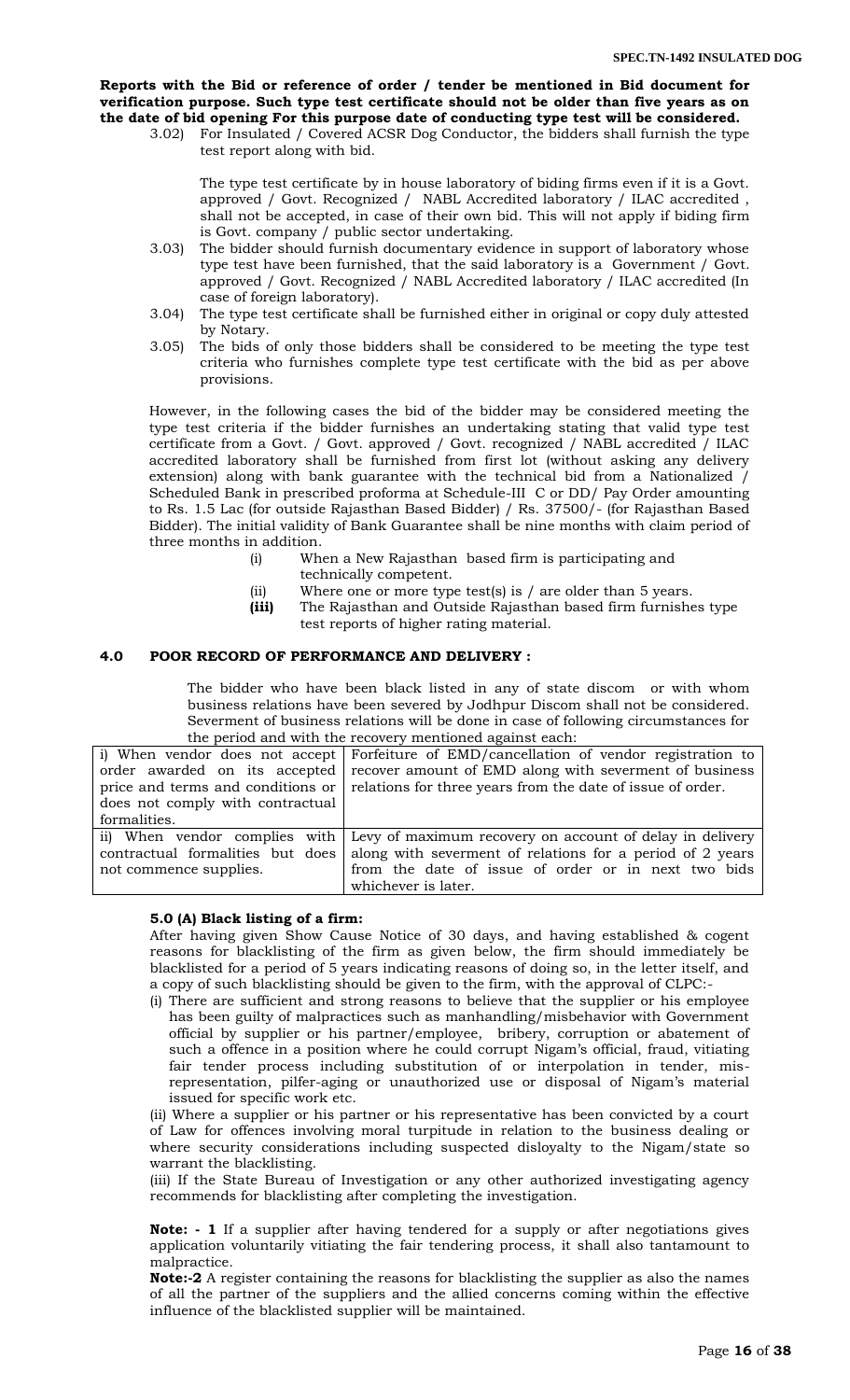**Note: - 3** A register of black listed supplier will be maintained which will not only include suppliers enlisted with the Enlisting Authority but also black listed suppliers in Nigam.

**Note :-4** A Black listed supplier (i) shall not be entitled for registration in any of the Discom (ii) shall not be awarded any supply order in future in any Discom during the notified period.(iii) his registration if any shall stand cancelled immediately and his registration security /EMD/S.D. shall stand forfeited. (iv) In case of blacklisting of the firm by any one of Discom for the cogent prescribed reason(s) as stipulated above, the same shall be applicable to all the three Discoms and as a consequence of blacklisting, all the pending orders to that firm, will be cancelled in all three (3) Discoms with immediate effect. However in respect of completed/executed contract G.P. obligations as well as other liabilities shall be fulfilled by the supplier.

#### **(B) Severment of Business relation:**

(a) After having given Show Cause Notice of 30 days, and having established & cogent reasons for Severment of business relation as given below, the firm should immediately be severed the business relations for a period of 2 to 3 years indicating reasons of doing so, in the letter itself, and a copy of such severment should be given to the firm, with the approval of CLPC:-

(i) The supplier continuously refuses to pay Nigam dues without showing adequate reasons and where the purchasing authority is satisfied that no reasonable dispute attracting reference to Settlement Committee or Court of Law exists for the supplier"s action of non-supply.

(ii) When vendor does not accept LOI/detailed purchase order awarded on its accepted prices and terms & conditions or does not comply with the contractual formalities.

(iii) When vendor/supplier who otherwise completed contractual formalities but does not commence supplies on the date of opening of technical bid of the fresh tender/completion of schedule delivery period whichever is later.

**Note-1**-In case supplier does not deposit outstanding dues towards Nigam, even after completion of severment period, the period of severment will continue.

**2.** Severment done purely/ mainly on account of non-deposition of dues against the supplier/vendor/contractor could be lifted by CLPC, if the dues are deposited prior to the expiry of such severment period.

3. Severment done by one Discom for non-supply of material and /or corresponding non-recovery of dues will not be effective in other Discoms except in respect of common purchase cases of three Discom.

4.On severment of business, the EMD/SD/vendor registration security will be forfeited.

5. The orders in execution satisfactorily will not be cancelled other than the order on which severment have been done.

#### **(C) DEBARMENT**

Reasons on which Debarment can be made:-

(i) The competent authority may debar the supplier on account of his performance or other disabilities, if it is no longer considered fit to remain under vendor registration as per his obligation under vendor registration.

(ii) If at any subsequent stage of inspection of firms after award of contract, it is found that firm does not have sufficient tech. staff or required/necessary technical equipments, the purchasing authority can debar the firm for one year or next tenders whichever is later. The debarment will be lifted only on re-inspection of firm"s works; the defects noticed earlier are fully rectified to the satisfaction of Nigam**.** 

(iii) When contract agreement executed and supplies commenced but could supply only up to 50% of ordered quantity and scheduled delivery period expired, then the firm can be debarred for one year or next tender whichever is later in that Discom only for that particular item/rating/ capacity/size etc.

(iv) The suppliers who have been awarded contract for supply of material is not adhering to the periodic delivery schedule, the contract awarding authority reserve the right to terminate the contract and may debar the firm in participating in tender for a period of 2 to 3 years.

Note:-1. On debarment, the EMD/ SD/Vendor Registration security shall be forfeited.

Note:-. 2. If the firm is debarred in one Discom for any reasons then the same should not be applicable in other Discom subject to exception that in case of common Discoms purchases such debarment of a firm would be applicable to all three Discoms for that particular item and rating/capacity/size etc.

## **6.0 APPEALS AND APPLICATIONS:-**

Appeal against the order of blacklisting, severment and debarment can be filed before BOD within a period of 3 months from the date of intimation. The letter of appeal will be addressed to the order placing authority. Who will process the case for placing the matter in B.O.D. with in a period 60 days. The BOD may reduce or waive the penalty, if sufficient reasons/supporting documents are furnished by the supplier.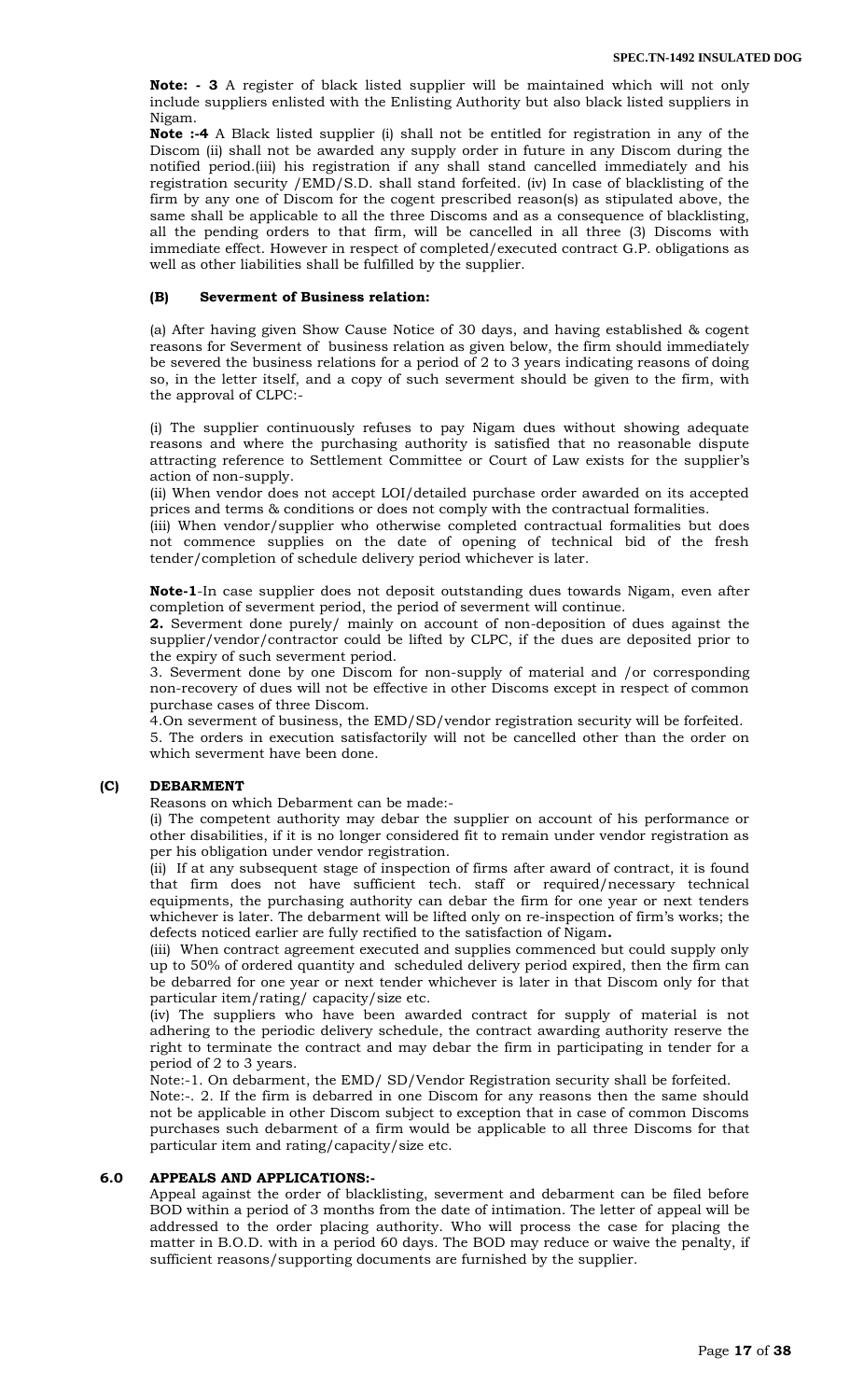## **GENERAL CONDITIONS : - (ALL CONDITIONS BE DULY SIGNED & SEALED)**

- I) The bidder shall clearly indicate the deviations such as `Technical Deviation & Commercial Deviations" in the prescribed proforma only. The deviations indicated elsewhere in the bid shall not be accepted.
- II) The bidder must clearly fill up each and every particular of guaranteed technical particulars annexed with Technical Specifications otherwise he will be responsible for Technical Non-responsiveness.
- III) All documents required in the prescribed format are to be furnished along with the bid itself only except an attested copy of BIS license (wherever it is required), failing which the bid will be summarily rejected.
- IV) However, a copy of BIS License may be submitted by the bidder up to the official working hours of one working day prior to the schedule / notified date of opening of price bid.

-----------------------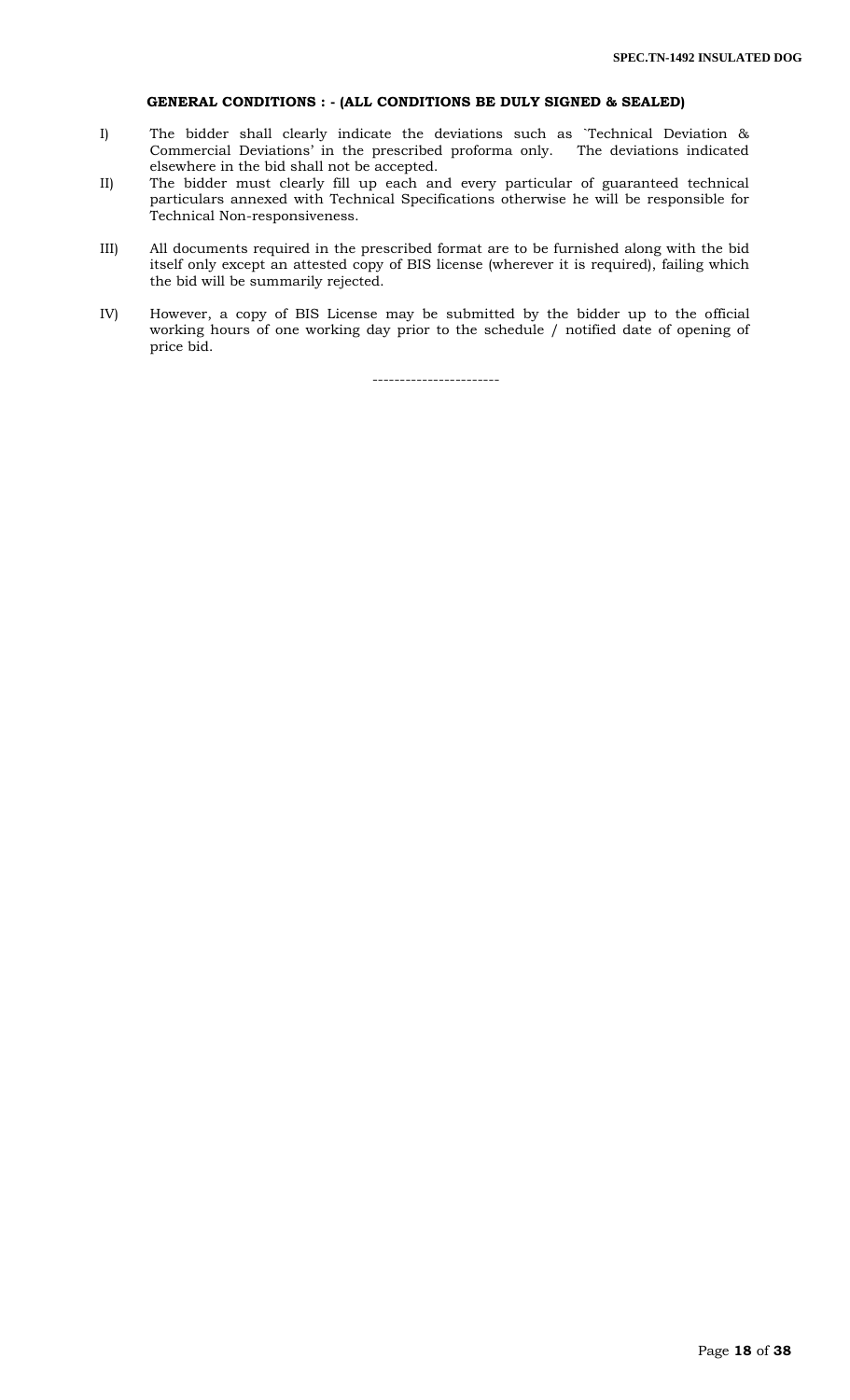#### **SCHEDULE-III-B**

#### **BANK GUARANTEE IN LIEU OF FURNISHING OF TYPE TEST CERTIFICATE**

( On Rajasthan Non-Judicial Stamp Paper worth Rs. @ 0.25% of BG amount or Rs. 25,000/-, whichever is less.)

To,

The Superintending Engineer (MM&C), Jodhpur Vidyut Vitran Nigam Limited, New Power House , Jodhpur.

#### Dear Sir,

 Whereas Jodhpur Vidyut Vitran Nigam Limited, Jodhpur ( hereinafter called the purchaser) has issued a bid enquiry under TN-\_\_\_\_\_\_ for procurement of ……………………………………. ( Name of material) .

 Whereas M/s …………………………………………….. (hereinafter called the bidder ) has furnished a bid for supply of ………….. to The Superintending Engineer (MM&C), Jodhpur Vidyut Vitran Nigam Limited, Jodhpur or his Nominated officer (s) .

Whereas in accordance with the provision of the specification of the afore said TN…….. the bidder can deposit a bank guarantee in lieu of the requirement of furnishing the type test certificates.

 Whereas M/s ………….. (the bidder) have requested us (Name of the Bank) to furnish the bank guarantee in lieu of the type test certificate for an amount equivalent to Rs……………… ( in words also) only.

 Under this Bank Guarantee, we (Name of the Bank) hereby undertake unconditionally and irrevocably to guarantee as primary obligator and not as Surety merely, the payment to the purchaser on his first demand without whatsoever right of objection on our part and without his first claim to the bidder in the amount not exceeding (amount of guarantee in figures and words).

 Payment pursuant to this undertaking will be demanded by the purchaser from the Bank and will be met by the Bank without question in the case in which the bidder , on receipt of the order and / or after the acceptance of this bid, makes default in furnishing the required type test certificates. Also whether the occasion or ground has arisen for such demand the decision of The Superintending Engineer (MM&C), Jodhpur Vidyut Vitran Nigam Limited, Jodhpur, shall be final.

 The liability of the Bank shall not at any time exceed Rs…………………………….. (Rupees……………).

 The undertaking will be determined on but will not withstanding such determination, continue to be in force till the expiry of 3 months from that date.

 No indulgence or grant of time by the purchaser to the bidder without the acknowledgement of the Bank will discharge the liabilities of the Bank under this guarantee.

 The guarantee herein contained shall not be affected by any change in the constitution of the bidder.

 All disputes arising under the said guarantee between the Bank and the bidder or between the bidder and the purchaser pertaining to the guarantee shall be subject to the jurisdiction of Courts only at JODHPUR in Rajasthan.

 The bank further undertake not to revoke this guarantee during its currency except with the previous consent of The Superintending Engineer (MM&C), Jodhpur Vidyut Vitran Nigam Limited, Jodhpur.

 Notwithstanding anything contained herein before, the Bank"s liability under this guarantee i.e restricted to Rs………………… (Rupees …………..) and the guarantee shall remain in force upto …………………. Unless demand or claim in writing is presented on the Bank within three months from that date, the bank shall be released and discharged from all liabilities there under. However, the validity of the bank guarantee shall be extended as and when required by the purchaser.

 IN WITNESS WHEREOF the bank has executed these presents the day …………. month……………. and year…………….

Yours faithfully,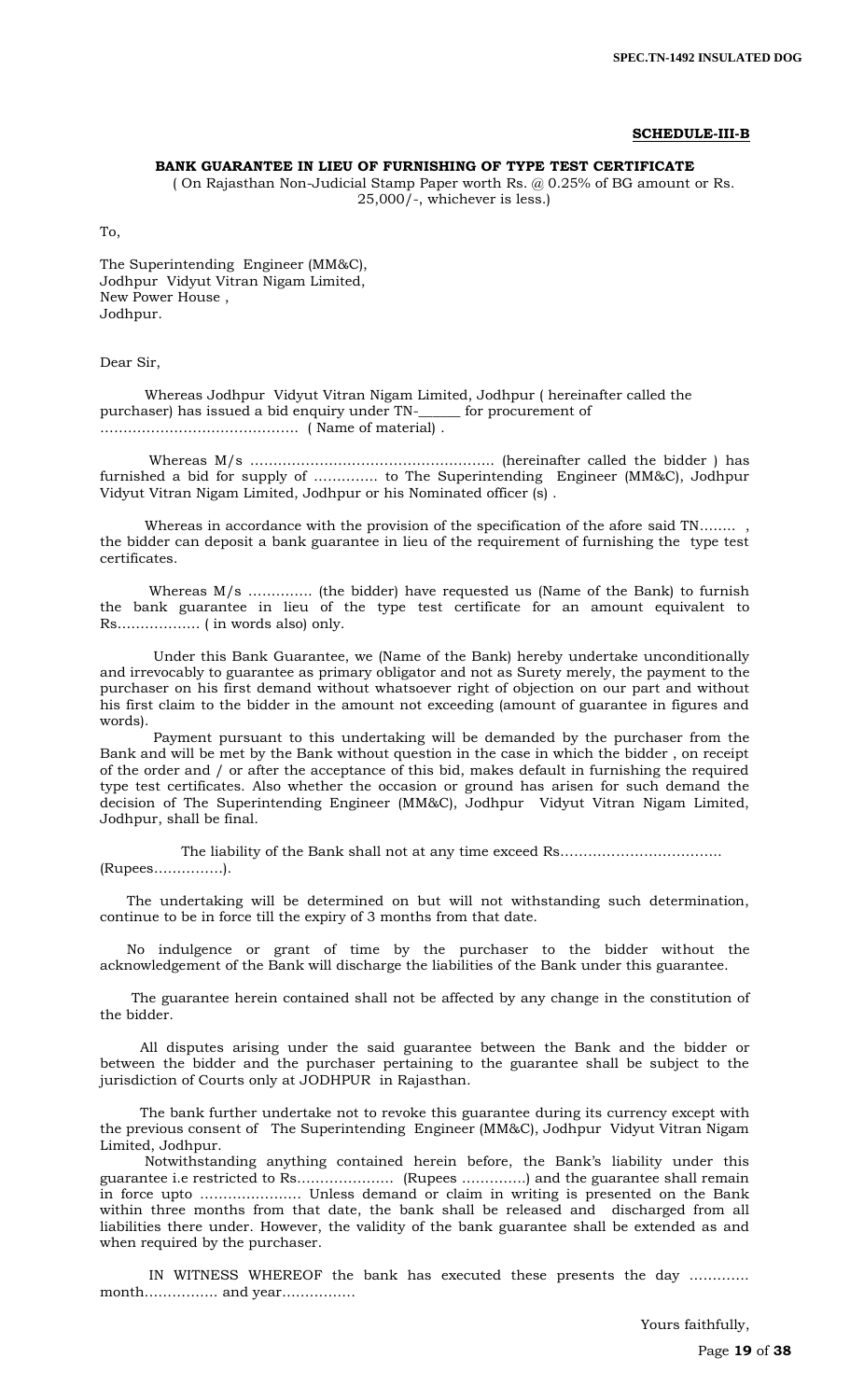(Bankers) Executants

## **Schedule-IV A**

## **ITEM - Insulated / Covered ACSR Dog Conductor suitable for 33KV**

## **Must be filled in by the bidder and attached with Technical Bid**

To,

The Superintending Engineer (MM&C), Jodhpur Vidyut Vitran Nigam Limited, New Power House , Jodhpur.

Dear Sir,

With reference to your invitation to bid against specification No.JD/SE/MM&C/XENIIAII/ TN- 1492, we agree to supply the following quantity:

| S.No. | <b>Particulars of Items</b>                                        | <b>Bid</b><br>Quantity<br>(KMS.) | Qty.<br><b>Offered</b><br>(KMS.) | Justification of<br>quantity offered as<br>per<br><b>Qualifying Requirement</b> |
|-------|--------------------------------------------------------------------|----------------------------------|----------------------------------|---------------------------------------------------------------------------------|
|       |                                                                    |                                  |                                  | Ð.                                                                              |
|       | Insulated / Covered ACSR Dog<br><b>Conductor suitable for 33KV</b> | 20 Kms.                          |                                  |                                                                                 |

1. The offer is valid for a period of 120 days from the next date of opening of Techno-Commercial Bid.

- 2. The prices are **Firm basis** in all respect.
- 3. It is noted that the quantity as mentioned in the specification are approximate and we agree to supply any quantity as per your requirement.
- 4. The delivery shall strictly be in accordance with our delivery schedule as given in Schedule – VIII of this specification. In case we fail to deliver the materials as indicated in the clause No.1.23 of GCC (Schedule-II), we are liable to pay recovery for delay in delivery as per clause No.1.24 of this Schedule-II of this specification. The material shall conform to your specification No. **JD/SE/MM&C/XENIIAII/ TN-1492** and as per relevant ISS in all respect.
- 5. We confirm that we agree to all the terms & conditions as well as the technical stipulation of your specification No. **JD/SE/MM&C/XENIIAII/ TN- 1492** and there are no deviations other than as specified in the Schedule-VI (A & B).

#### **Yours faithfully,**

 **Signature of bidder with stamp & Date**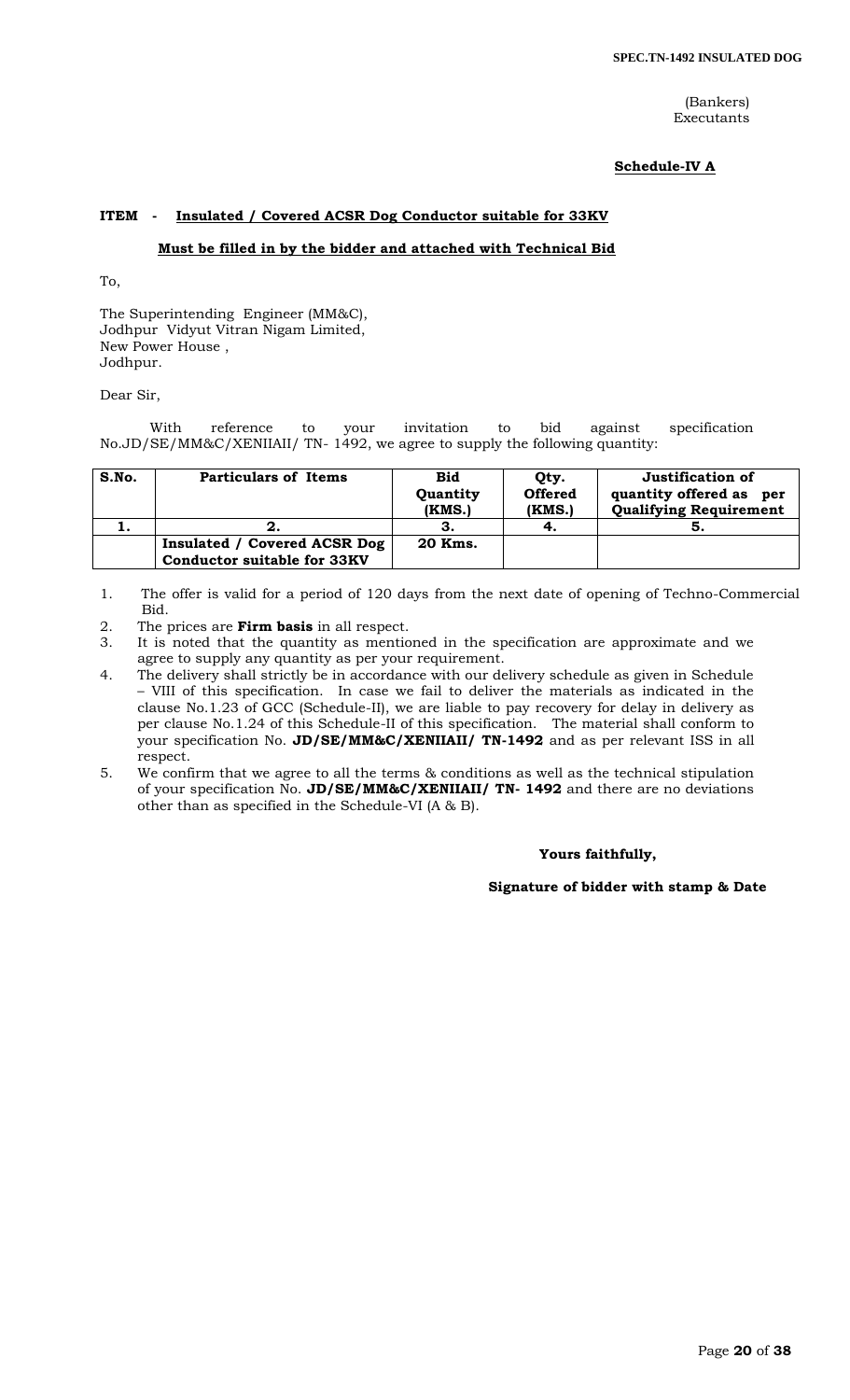**Schedule – V**

# **JODHPUR VIDYUT VITRAN NIGAM LIMITED**

# **A Govt. of Rajasthan Undertaking**

Statement of guaranteed technical particulars and other performance data for supply of ……………………………………….. (Name of material) against specification no..………………………..

S. No. Particulars of technical & other performance data guaranteed.

Certified that we agree to all the aforesaid technical particulars and other performance data except following:-

| S.No. | Particulars of technical & other | Reasons for           |
|-------|----------------------------------|-----------------------|
|       | Performance data                 | deviations/departure. |

**(Signature) Name & Designation with seal of the bidder**.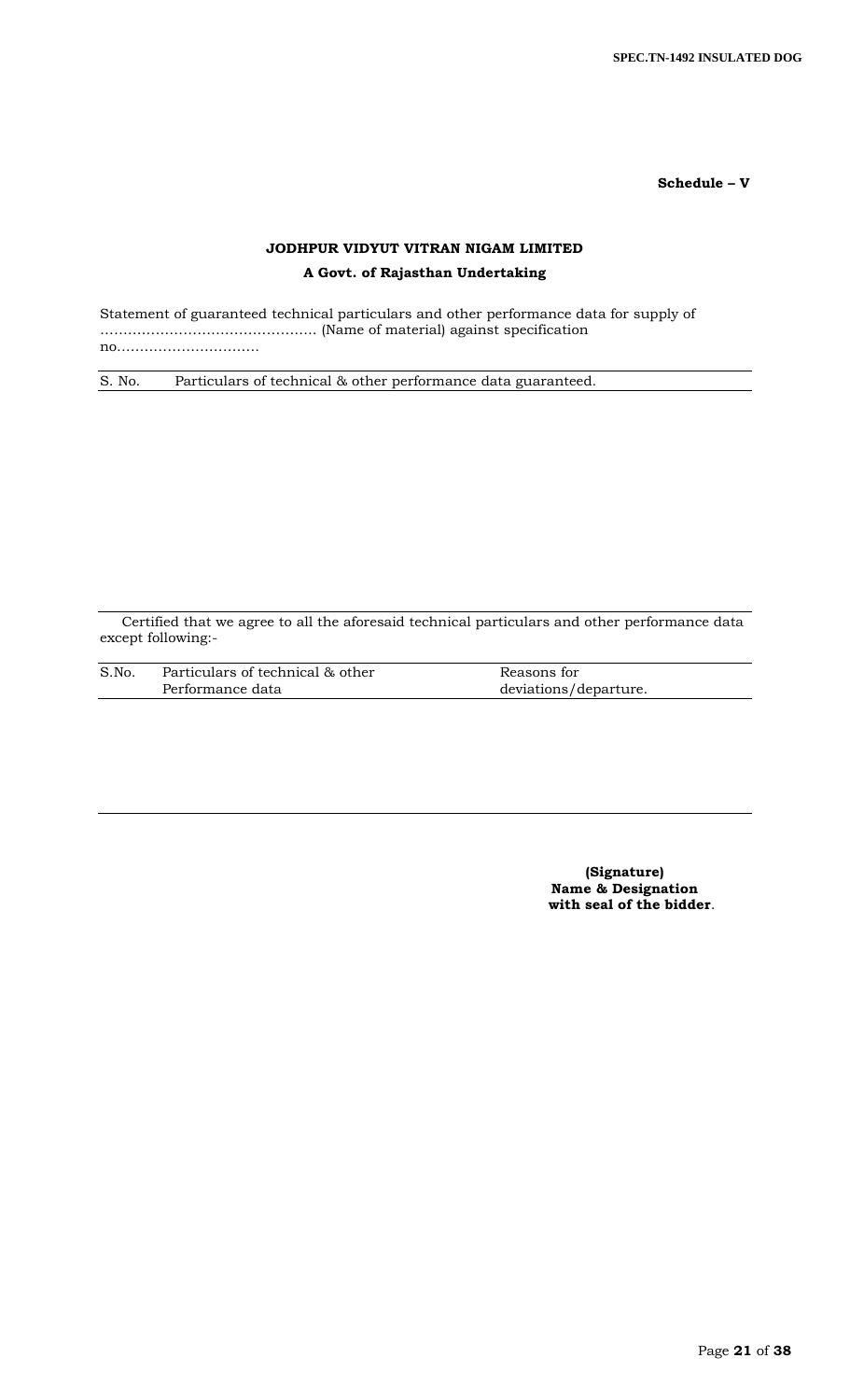## **SCHEDULE – VA**

#### **GUARANTEED TECHNICAL PARTICULARS OF INSULATED / COVERED ACSR DOG CONDUCTOR SUITABE FOR 33KV AGAINST TN -1492**

#### ---------------------------------------------------------------------------------------------------------------- **S.NO. PARTICULARS INSULATED / COVERED ACSR DOG CONDUCTOR**

 1. Manufacturer's name Office address Work's address

---------------------------------------------------------------------------------------------------------------

| Telephonic address     |
|------------------------|
| Telephone              |
| Fax                    |
| Telex                  |
| Name of Contact Person |
| GST NO:                |
|                        |

- 2. Code Name
- 3. Standard according to which the conductor will be manufactured and tested.
- 4. Whether conductor offered bears BIS standard mark. If yes, furnish copy of registration certificate of Bureau of Indian Standards.
- 5. Aluminum wires used in the construction of aluminum conductors galvanized reinforced (ACSR) as per tables of IS;398(Part.2)/1996

a) Diameter in mm :

| $\mathbf{i}$ |  | Nominal |  |
|--------------|--|---------|--|
|              |  |         |  |

- ii) Minimum
- iii) Maximum
- b) Cross sectional area of nominal Diameter wire (Sq. mm.)
- c) Mass (Kg./Km.)
- d) Resistance at 20 Deg. C. Maximum (Ohms./Km.)
- e) Breaking load (Min.) i) Before Stranding (KN) ii) After Stranding (KN)
- 6. Steel wire used in construction of aluminum conductors, galvanized steel reinforced (ACSR) as per tables of IS:398(Pt.2)/1996
- a) Diameter :
	- i) Nominal (mm)
- ii) Minimum (mm)
- iii) Maximum (mm)
- b) Cross sectional area of nominal diameter wire (Sq.mm.)
- c) Mass (Kg./Km.)
- d) Breaking load (Min.)

 i) Before Stranding (KN) ii) After Stranding (KN)

 7. Aluminum conductor galvanized steel reinforced as per tables of IS:398  $(Part.2)/1996$ :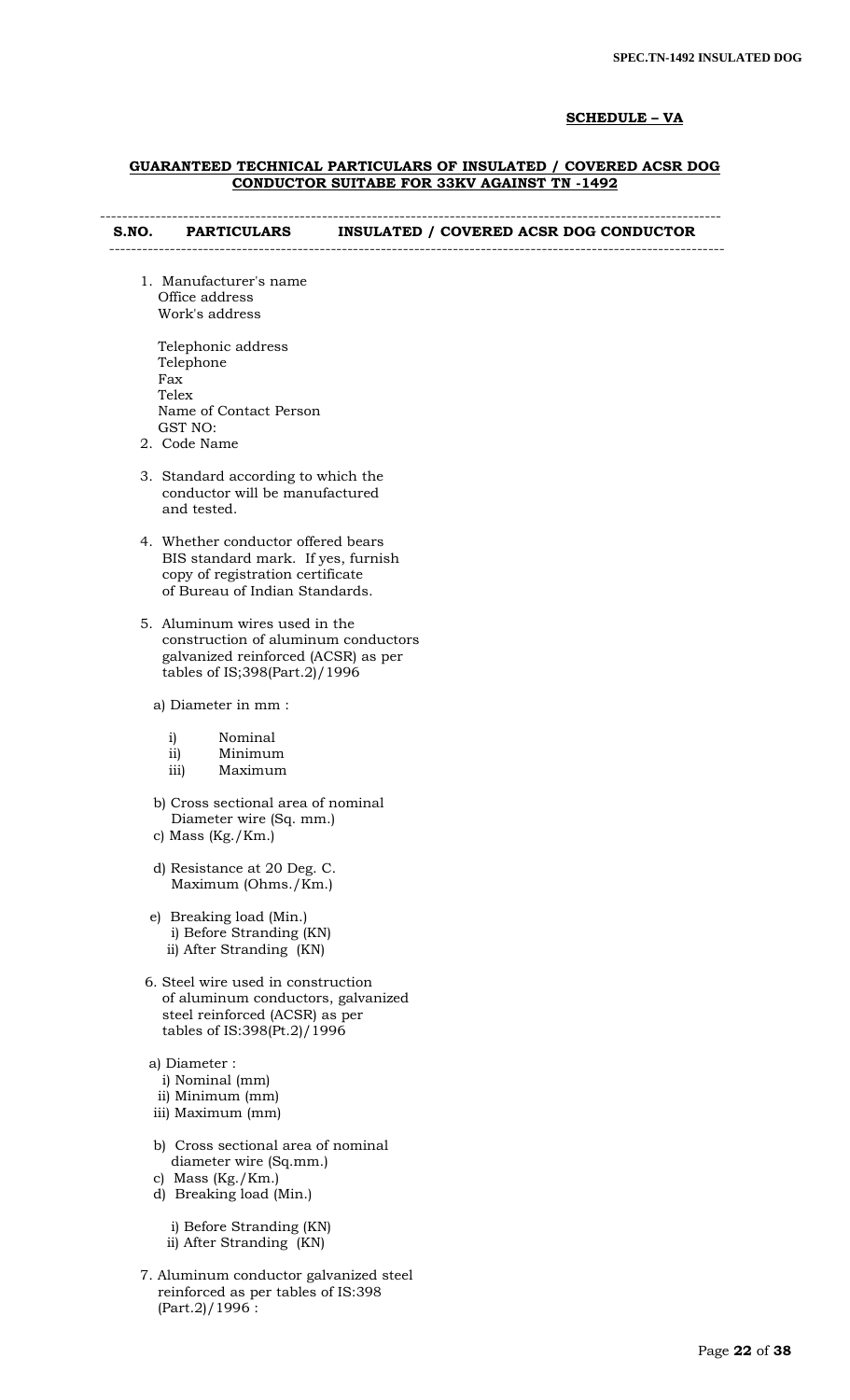# ---------------------------------------------------------------------------------------------------------------- **S.NO. PARTICULARS INSULATED / COVERED ACSR DOG CONDUCTOR**  -------------------------------------------------------------------------------------------------------------- a) Nominal Al. area (Sq.mm.) b) Stranding and wire dia. i) Aluminum (mm) ii) Steel (mm) c) Sectional area of Al. sq.mm. d) Total sectional area sq.mm. e) Approx. overall diameter mm. f) Approx. Mass (Kg./Km.). g) Calculated resistance at 20 Deg. C. (Max.)(Ohms./Km.) h) Approximate calculated breaking load (KN) 8. a) Zinc coating of steel wire IS:4826/ 1979 with latest amendments. i) No. of one minute dip. ii) No. of half minute dip. b) Minimum weight of Zinc Coating Gm./Sq. mtr. 9. Thickness and Dimension: 9.1. Conductor Screen a. Material b. Nominal Thickness (mm) 9.2. Insulation-Inner Layer a. Material b. Nominal Thickness (mm) 9.3. Insulation-Outer Layer a. Material b. Nominal Thickness (mm) 10. Approx. Overall diameter (mm) 11. Approx. Weight (Kg. / Km) 12. Standard length in Meter 13. No. of the short lengths as per Clause No.10 of specification of Schedule-III 14. Total length in one drum 15. Net Mass of conductor in one drum (Kg.) 16. Tare Mass of the drum with lagging (Kg.) 17. Gross Weight of the drum including weight of the conductor (Kg.) 18. Wooden Drums for ACSR ` Conductor : i) Flange dia. ii) Barrel dia.

iii)Traverse

- 19. Space between outer layer of Conductor and Inner surface of the external protective lagging of the drum after winding complete quantity of conductor in drum.
- 20. Other particulars if any.

#### **SIGNATURE**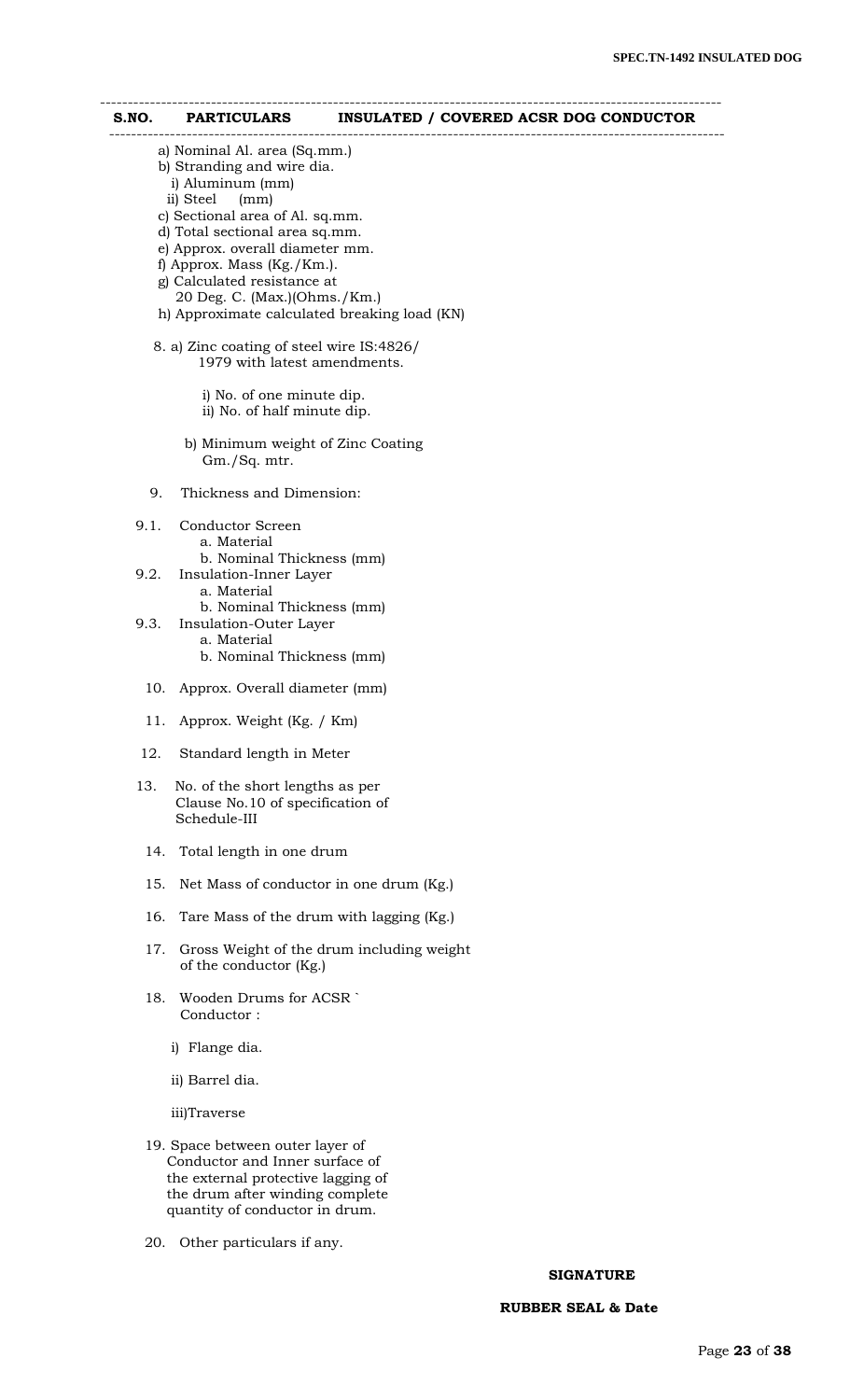# **Schedule – VI (A)**

# **JODHPUR VIDYUT VITRAN NIGAM LIMITED A Govt. of Rajasthan Undertaking DEPARTURE/DEVIATION FROM TECHNICAL SPECIFICATION**

The bidder shall state under this schedule the departure from the Purchaser's specification in respect of technical is as under:-

S.No. Main Deviations from Technical Specification.

Certified that we agree to all the technical specification of the NIT except for the deviation to the extent indicated above.

> **(Signature) Name & Designation with seal of the bidder.**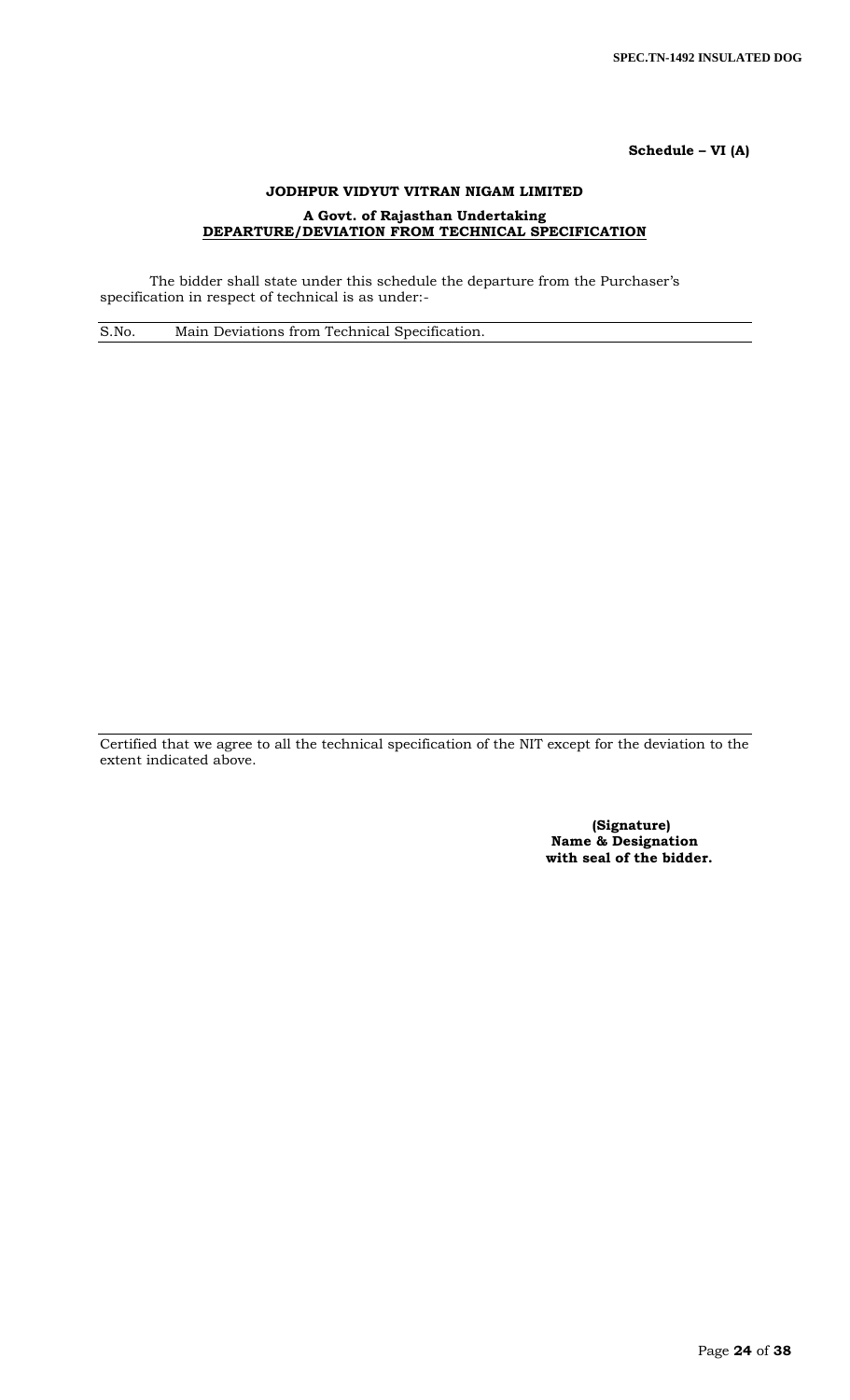**Schedule – VI (B)**

# **JODHPUR VIDYUT VITRAN NIGAM LIMITED**

# **A Govt. of Rajasthan Undertaking DEPARTURE FROM COMMERCIAL TERMS & CONDITIONS OF THE SPECIFICATION**

The bidder shall state under this schedule the departure from the Purchaser's specification in respect of Commercial terms & conditions:-

S.No. Main Deviations from Specification.

Certified that we agree to all the commercial terms & conditions as laid down in General Conditions of Contract to the specification except for the deviation to the extent indicated above.

> **(Signature)** Name & Designation with seal of the bidder.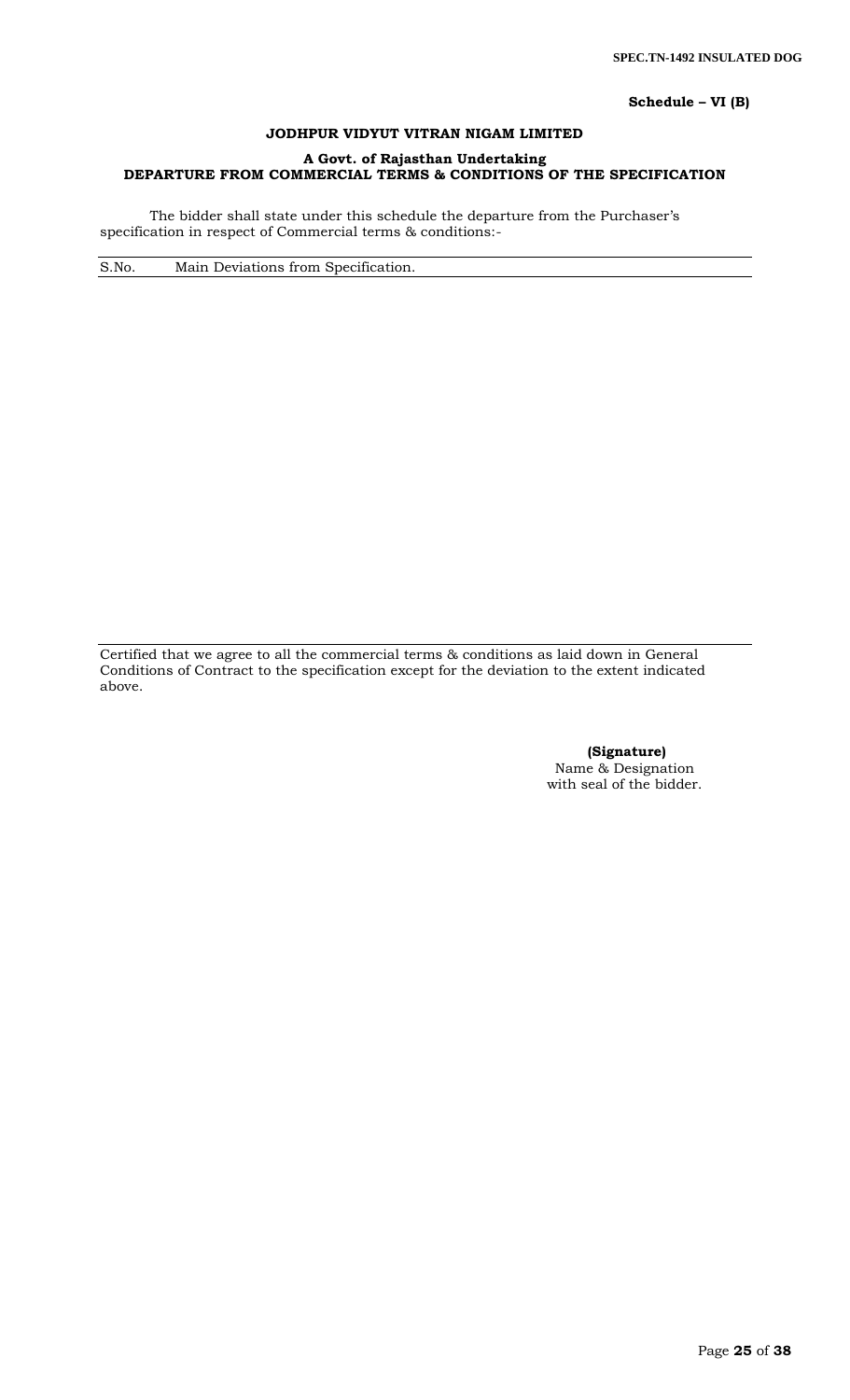### **Schedule – VII**

# **JODHPUR VIDYUT VITRAN NIGAM LIMITED**

# **A Govt. of Rajasthan Undertaking LIST OF PAST SUPPLIES**

The bidder shall state under this schedule whether material and equipments, similar to those offered in the tender have been previously supplied by him. A list shall be given of such orders executed by him together with information regarding the names of purchasing organizations, quantities supplied and when the supplies were effected. This list should be in form given below:-

| S.No. | Detailed particulars<br>of items supplied | Otv | Order No.<br>& Date | Name & details<br>of purchasing<br>authority | Date of<br>Completion |  |
|-------|-------------------------------------------|-----|---------------------|----------------------------------------------|-----------------------|--|
|       |                                           |     |                     |                                              |                       |  |

| If executed partially<br>to be mentioned<br>(Quantity) | whether still<br>to be executed | Delivery<br>stipulated in<br>order | Remarks |  |
|--------------------------------------------------------|---------------------------------|------------------------------------|---------|--|
|                                                        |                                 |                                    |         |  |

**Note:** Separate schedules are to be furnished by the bidder for past supply to the JDVVNL, JODHPUR other State Electricity Boards and other Departments /Organisations.

# **(Signature)**

Name & Designation with seal of the bidder.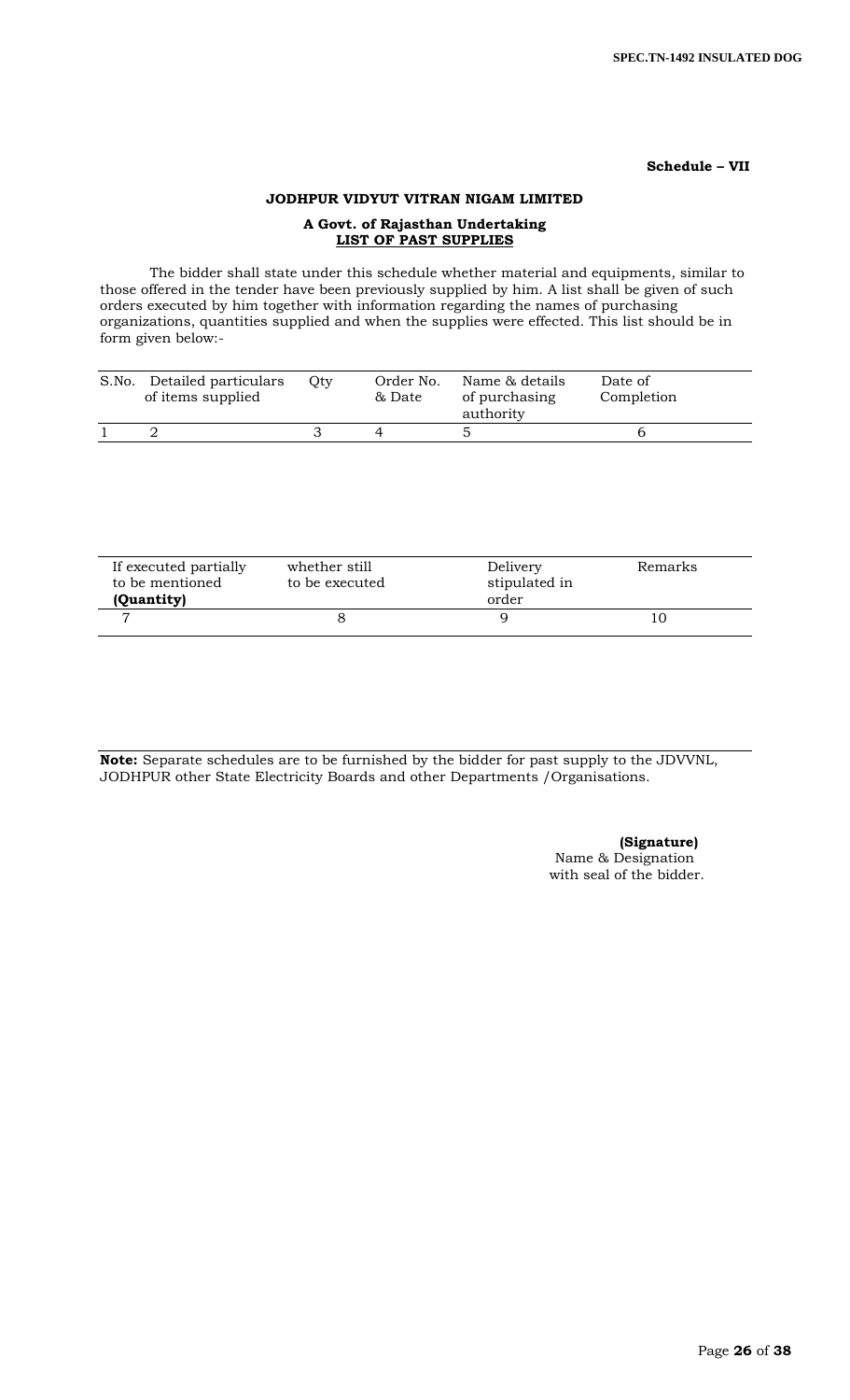#### **SCHEDULE-VIIA**

## **TN-1492**

# **TO WHOMSOEVER IT MAY CONCERN**

*This is to certify that M/s.* \_\_\_\_\_\_\_\_\_\_\_\_\_\_\_\_\_\_\_\_\_\_\_\_\_\_\_\_\_\_\_\_\_\_ (Complete with address) have *manufactured and supplied the* **tendered material / higher rating** *during the following financial year(s) to the Electrical Utilities / Government Departments / Discoms/ SEBs as detailed out below:* 

| S.<br>No | Finan<br>cial                                    | Detaile                                   | Name<br>and                                       | Order<br>No. &                                  | Unit | Ordered      |               | Actual<br>Supplied up to |                   | Remar<br>ks |
|----------|--------------------------------------------------|-------------------------------------------|---------------------------------------------------|-------------------------------------------------|------|--------------|---------------|--------------------------|-------------------|-------------|
|          | year in<br>which<br>materi<br>al<br>supplie<br>d | Particul<br>ars of<br>item(s)<br>supplied | particular<br>s of<br>purchasi<br>ng<br>authority | date<br>against<br>which<br>item(s)<br>supplied |      | Quanti<br>ty | Value<br>(Rs) | Quanti<br>ty             | Valu<br>e<br>(Rs) |             |
|          | 2                                                | 3                                         | 4                                                 | 5                                               | 6    | 7            | 8             | 9                        | 10                | 11          |
|          |                                                  |                                           |                                                   |                                                 |      |              |               |                          |                   |             |
|          |                                                  |                                           |                                                   |                                                 |      |              |               |                          |                   |             |
|          |                                                  |                                           |                                                   |                                                 |      |              |               |                          |                   |             |

Signature, Signature of C.A Signature of C.A Name & Designation Name & Designation With Seal of the Bidder **Address:** Address: Date\_\_\_\_\_\_\_\_\_\_\_\_\_ Place\_\_\_\_\_\_\_\_\_\_\_\_\_

Membership No

The above particulars are true and correct based on explanations, records and books of accounts produced before us. Further, the above certificate issued on the request of the company.

CA Firm(-------------------------------)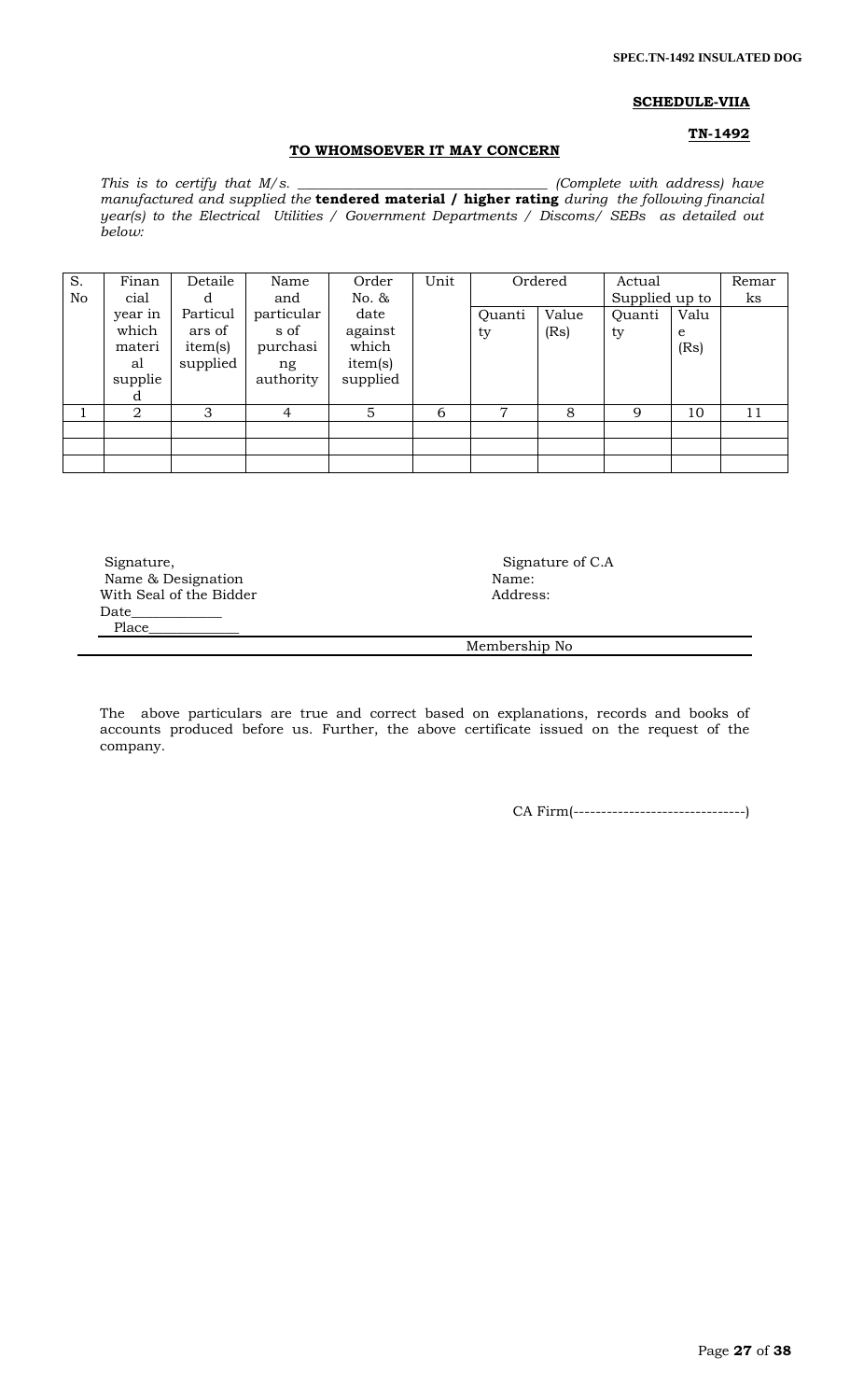#### **SCHEDUE-VIII**

 **TN-1492**

# **JODHPUR VIDYUT VITRAN NIGAM LIMITED DELIVERY SCHEDULE PART – A**

The delivery Schedule of the material by the Purchaser Officer is as mentioned hereunder:-

| S.N<br>$\mathbf{o}$ | Particular Of Material                                                                                                                                                                     | Commencement<br>Period          | Rate of<br>Supply per<br>Month     | Period for<br>Completion of<br>delivery of Entire<br>material |
|---------------------|--------------------------------------------------------------------------------------------------------------------------------------------------------------------------------------------|---------------------------------|------------------------------------|---------------------------------------------------------------|
|                     | Covered ACSR<br>Insulated /<br>Dog Conductor suitable for $\vert$ the date of receipt<br>working voltage up to $\&$<br>including 33KV<br>as<br>per<br>Specification against<br>TN-<br>1492 | After 30 Days from<br>of $P.O.$ | At equal<br>monthly<br>installment | In ONE Months<br>thereafter                                   |

**Note –** In case ordered quantity is different than quoted quantity, then monthly delivery shall be adjusted proportionately. **Tenders in which monthly delivery schedule as above is not indicated, shall be considered as NON-RESPONSIVE.**

#### **PART - B**

In case bidder deviates from the delivery schedule mentioned by the purchaser in Part-A, then the delivery Schedule of the material by the bidder shall be indicated / mentioned as under:-

| S.<br>No | <b>Particular of Material</b> | Commencement<br>Period | <b>Rate Of Supply</b><br>per Month | Period for<br>Completion of<br>delivery of<br>Entire<br>material |
|----------|-------------------------------|------------------------|------------------------------------|------------------------------------------------------------------|
|          |                               |                        |                                    |                                                                  |

 **Note**: (i) During the commencement period, the process of model assembly and submission of B.O.M. for approval shall be got completed.

(ii) During the commencement period the contractual formalities shall be got completed.

 **Signature Name & Designation With Seal of the Bidder**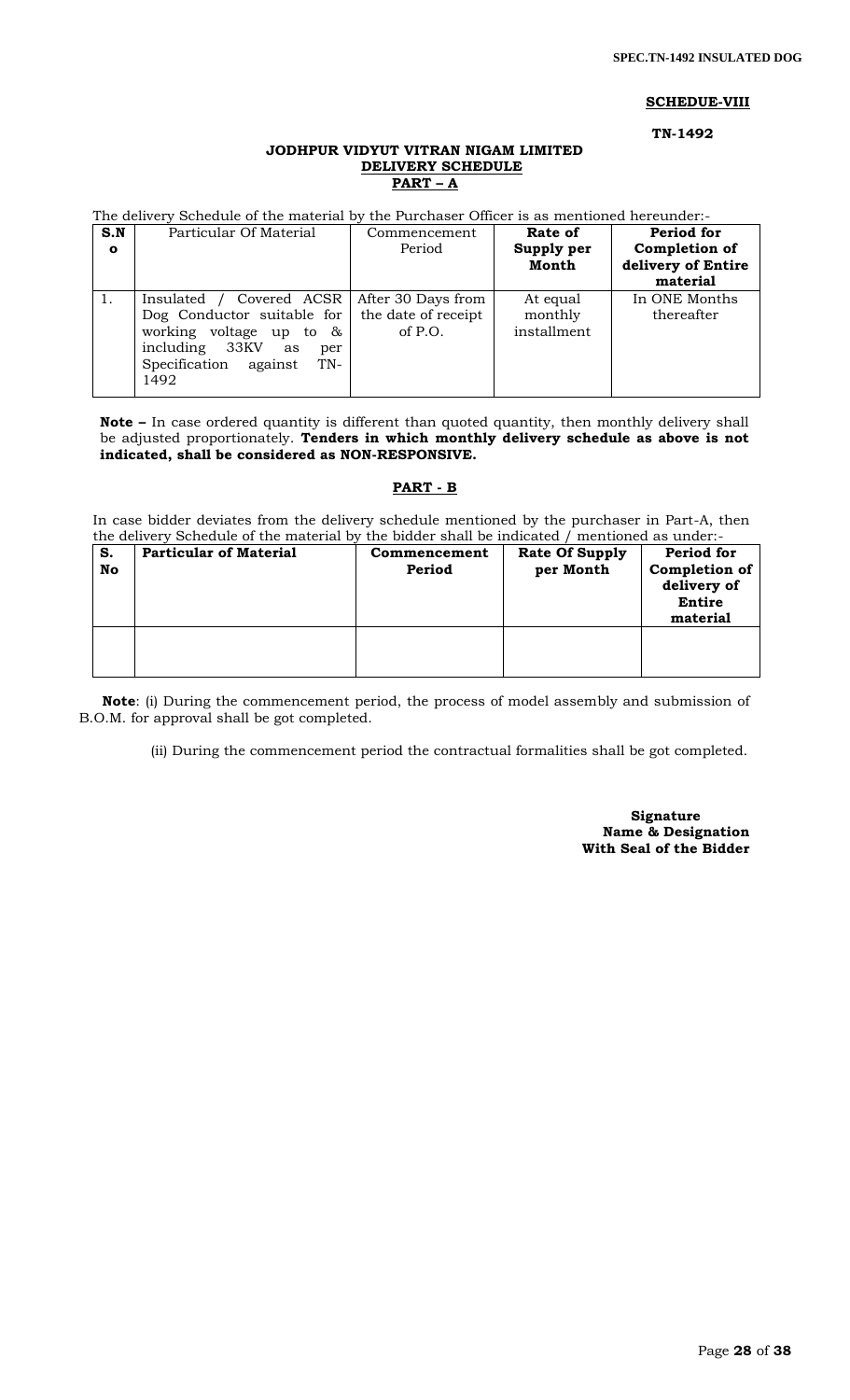# **Schedule – IX**

## **JODHPUR VIDYUT VITRAN NIGAM LIMITED**

## **A Govt. of Rajasthan Undertaking**

List of Equipments and Technical Hands Available with the Firm

(To be filled in by the bidders & enclosed with the bid)

Manufacturers and / or their authorized agents who are quoting against this bid are requested to furnish the following information along-with the bid. The Purchaser will have the discretion to ignore the bid without the under noted particulars and/or ignore the bid particulars.

- 1. Name and Address of Manufacturer.
- 2. Place where works exist.
- 3. Details of machinery particularly with B.H.P. of each item installed.
- 4. Details of staff employed in the works.
- 5. Date when started the manufacturing of item under reference.
- 6. List of items manufactured.
- 7. Literature and drawings of items manufactured showing their description, size, design and other important technical particulars.
- 8. Details of order so far, executed alongwith the names of organization to whom supplied.
- 9. Manufacturing capacity.
- 10. Is the workshop open for inspection by the representative of the board, if required?
- 11. Statement of financial resources and Banking Reference alongwith Balance-Sheet for previous two years.
- 12. Testing facilities available for the manufactured articles in the testing laboratory of works.
- 13. Whether the Firm is a small/medium/large scale industry.
- 14. Registration No. with :
	- i. Small Scale, National/State.
	- ii. DGTD
	- iii. State Industries Department.

 **(Signature)** Name & Designation with seal of the bidder.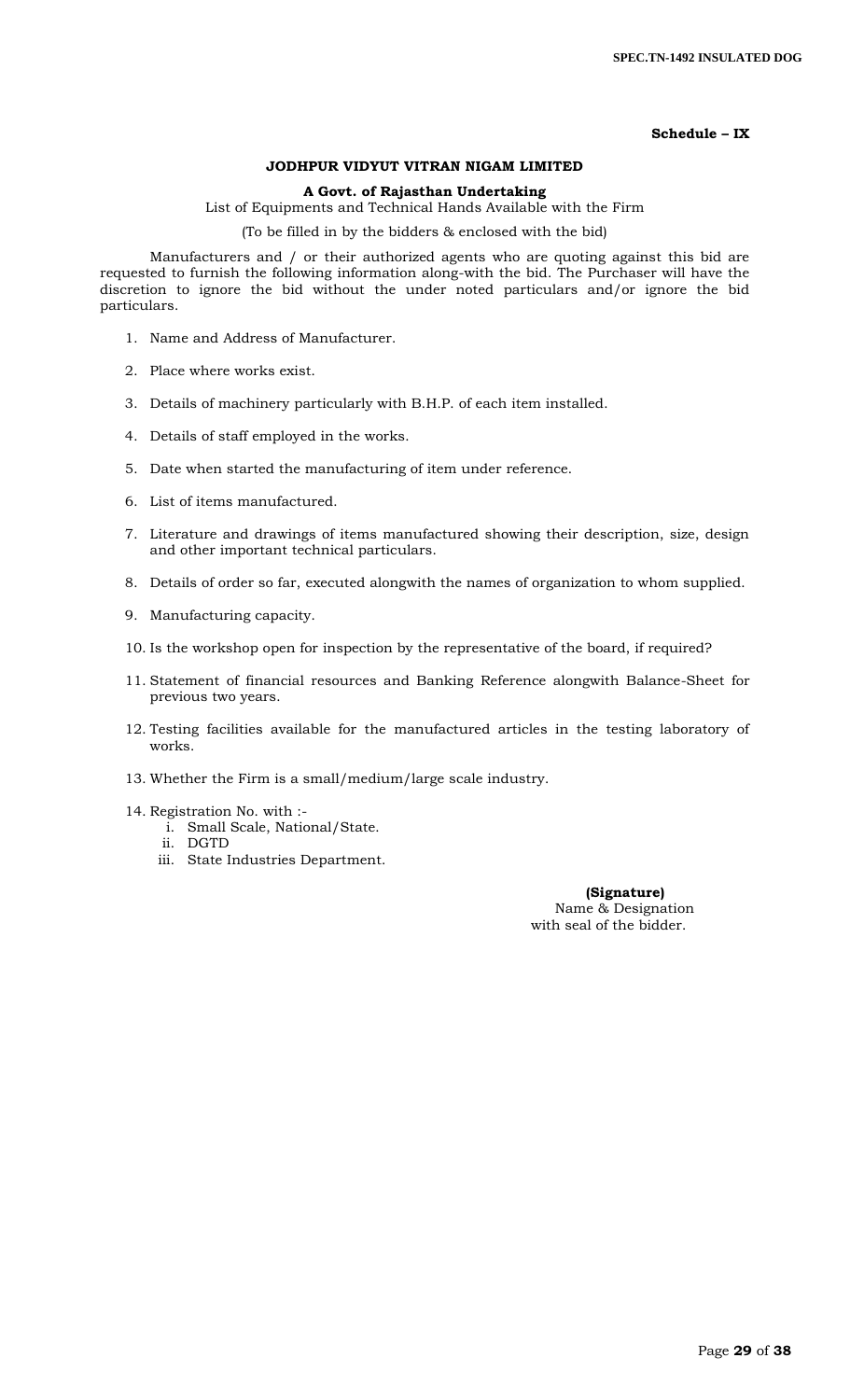# **SCHEDULE – X**

## **(TO BE FURNISHED ON NON-JUDICIAL STAMP WORTH Rs.100/- & DULY NOTARIZED)**

## **FORMAT OF AFFIDAVIT**

|                |                              |  | $S/O$ Aged                                                                           |  | Yrs.                         |               |
|----------------|------------------------------|--|--------------------------------------------------------------------------------------|--|------------------------------|---------------|
| Residing<br>at |                              |  |                                                                                      |  | Proprietor/Partner/Director_ | <sub>of</sub> |
| M/s            |                              |  | do hereby solemnly affirm and declare that:                                          |  |                              |               |
|                |                              |  | (a) My/Our above noted enterprise M/s _______________________________has been issued |  |                              |               |
|                |                              |  | acknowledgement of Entrepreneurial Memorandum Part II by the District Industries     |  |                              |               |
|                |                              |  | Centre dated the cknowledgement No. is dated                                         |  |                              |               |
|                |                              |  | and has been issued manufacture of following items:                                  |  |                              |               |
| Name of Items  | Production Capacity (Yearly) |  |                                                                                      |  |                              |               |

(i)

(ii)

(iii)

(iv)

(v)

(b) My/Our above noted acknowledgement of Entrepreneurial Memorandum Part-II has not been cancelled or withdrawn by the Industries Department and that the enterprise is regularly manufacturing the above items.

(c) My/Our enterprise is having all the requisite plant and machinery and is fully equipped to manufacture the above noted items.

Place\_\_\_\_

Signature of Proprietor/Director Authorized Signatory With Rubber Stamp and date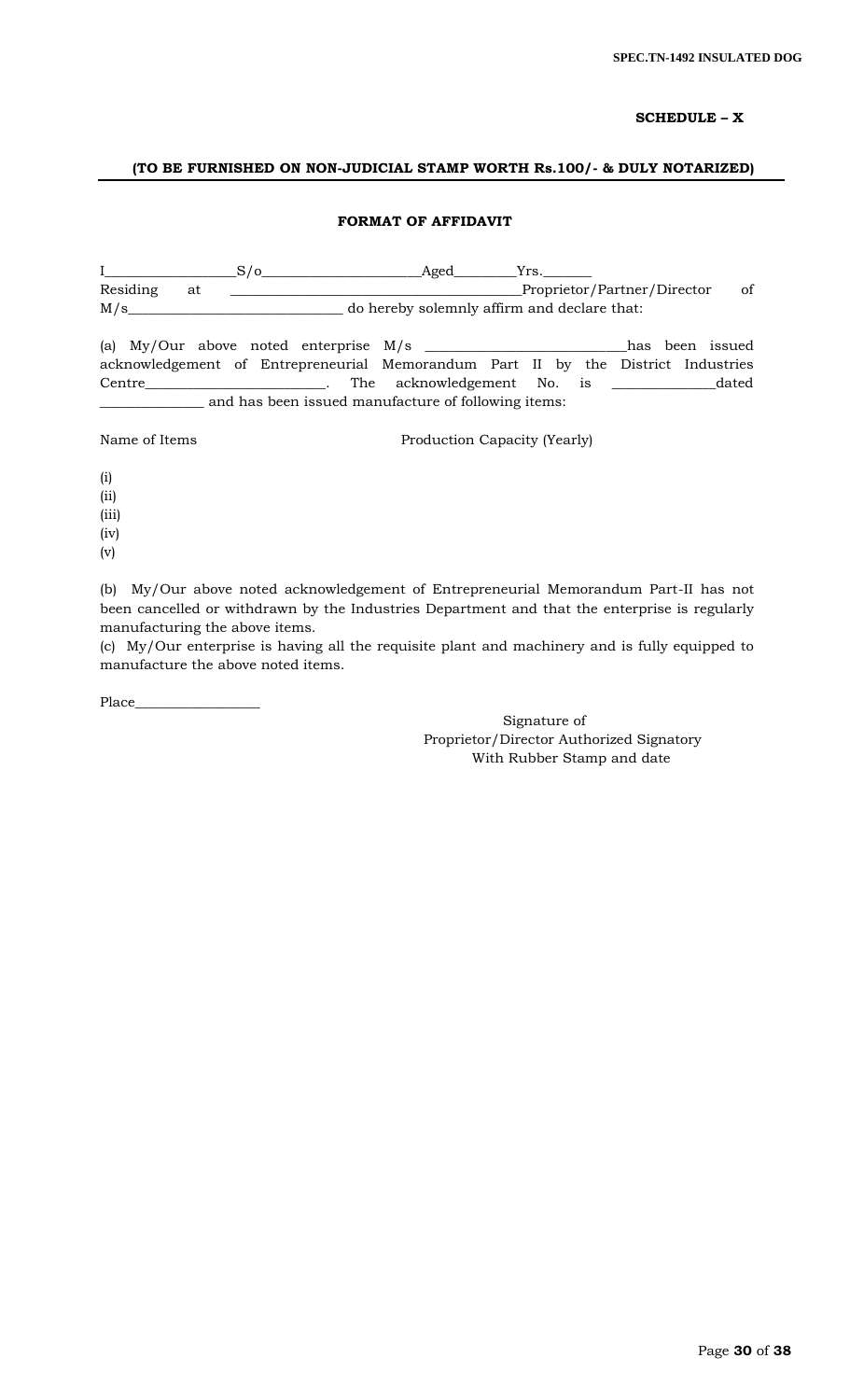#### GENERAL

## **Amendments in GCC & ITB**

# **1) Wherever EMD and Security Bank Guarantee (SBG), are appearing in the ITB, GCC & other Bidding Documents, same is hereby replaced by BID SECURITY as under:-**

#### **BID SECURITY**

Bid security shall be 2% **of the estimated value of subject matter of procurement put to bid.** In case of Small Scale Industries of Rajasthan it shall be 0.5% of the **quantity offered** for supply and in case of sick industries, other than Small Scale Industries, whose cases are pending with Board of Industrial and Financial Reconstruction, it shall be 1% of the value of bid. Every bidder, if not exempted, participating in the procurement process shall be required to furnish the bid security as specified in the notice inviting bids.

# **In case SSI unit of Rajasthan quotes the less than the tendered quantity, then they are required to furnish Bid Security @ 0.5% of the value of the quantity offered by them, failing which bid shall be considered non-responsive.**

The Bid Security amount (as applicable) to be paid by Demand Draft/Banker's Cheque in favour of SR. AO (CASH & CPC), JDVVNL, Jodhpur (payable at Jodhpur) 342003 **upto 4.00 p.m. upto one WORKING day prior to schedule date of opening** of respective bid or Bank Guarantee, in specified format, of a scheduled bank in favor of Superintending Engineer (MM&C), JDVVNL, Jodhpur, **upto 4.00 p.m. upto one WORKING day prior to schedule date of opening** of respective bid and obtain a receipt/acknowledgement thereof. No other mode of deposit shall be accepted. At the time of depositing the Bid Security amount or Bank Guarantee, the bidder shall also furnish self attested and duly attested by Notary, the documentary evidence of SSI unit of Rajasthan or of sick unit (as applicable). along with affidavit as per schedule X on non-judicial stamp of Rs. 100/-

The Bank Guarantee against Bid Security be issued by Nationalized / Scheduled Bank. The same may be accepted after confirmation by issuing Bank. If any Bid Security Bank Guarantee is not in proper format / not confirmed by the issuing Bank the same would not be accepted and the bidder would be immediately shorted out from bid process.

The Micro, Small & Medium Scale Industries of Rajasthan and sick industries, other than Small Scale Industries, whose cases are pending before the Board of Industrial and Financial Reconstruction (BIFR) shall furnish self-attested documentary evidence duly attested by Notary to claim the above.

# **2) Wherever Performance Bank Guarantee (PBG) and Composite Bank Guarantee (CBG) are appearing in the ITB, GCC & other Bidding Documents, same are hereby replaced by PERFORMANCE SECURITY as under:-**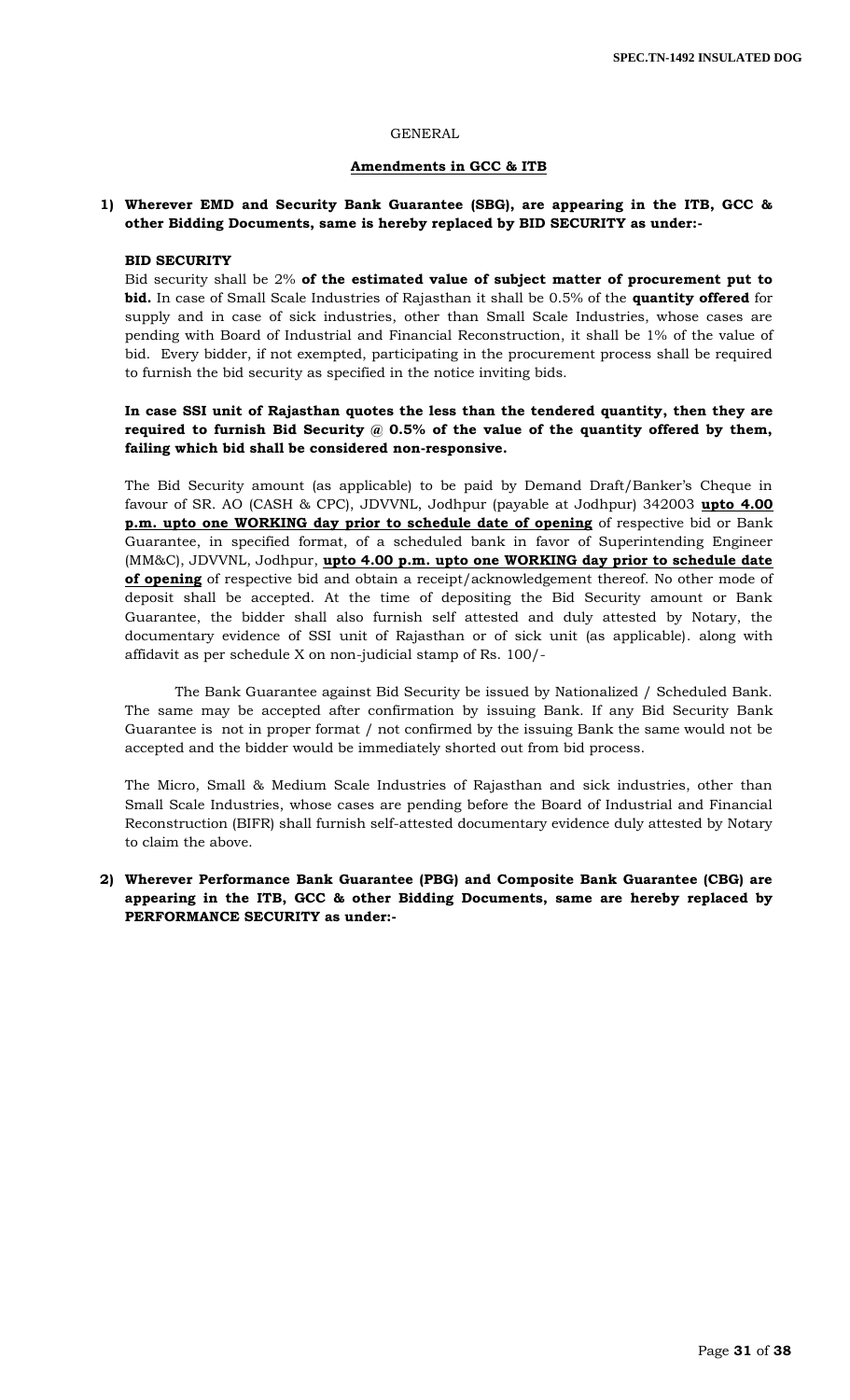### **PERFORMANCE SECURITY**

- (i) Performance security shall be solicited from all successful bidders except the department's of the State Government and undertakings, corporations, autonomous bodies, registered societies, co-operative societies which are owned or controlled or managed by the State Government and undertakings of the Central Government. However, a performance security declaration shall be taken from them. The State Government may relax the provision of performance security in particular procurement or any class of procurement.
- (ii) Performance security from the successful bidder shall be taken **5%** (of the amount of supply order in case of established suppliers)/ **1%** (of the amount of supply order in case of Micro, Small & Medium scale industries of Rajasthan)/2%( of the amount of supply order in case of sick industries)/10% (of the amount of supply order in case of other suppliers). In case of successful bidder , the amount of bid security may be adjusted in arriving at the amount of the performance security, or refunded if the successful bidder furnishes the full amount of performance security.

#### **3) VENDOR REGISTERATION**

**The relaxation/exemption given to the registered vendors of the Nigam in respect of EMD/SBG, wherever appearing in the ITB, GCC & other Bidding documents, are hereby WITHDRAWN.**

- **4) The indirect taxes i.e. Excise Duty, Service Tax, VAT/CST, Entry Tax etc. mentioned in G.C.C., ITB and other bidding document may now be read as G.S.T.**
- **5)** The following amendment is hereby made in GCC Clause No. 1.43 (Due Date of Payment):

 Payment shall be due and payable by the purchaser in accordance with the provision of the contract within a reasonable period from the date of receipt of each invoice by the contractor / supplier duly supported by a certificate of the Engineer. The purchaser will take all possible efforts to make payment to the contractor / supplier generally on **45th day** after receipt of duly verified challans / receipts / bill in the office of paying authority (Sr. Accounts Officer (Cash &CPC) Jodhpur Discom, Jodhpur / Concerned Circle Accounts Officer) and completion of contractual formalities. But in case of delay in payment the purchaser shall not be liable to pay any interest on the outstanding amount to the contractor / supplier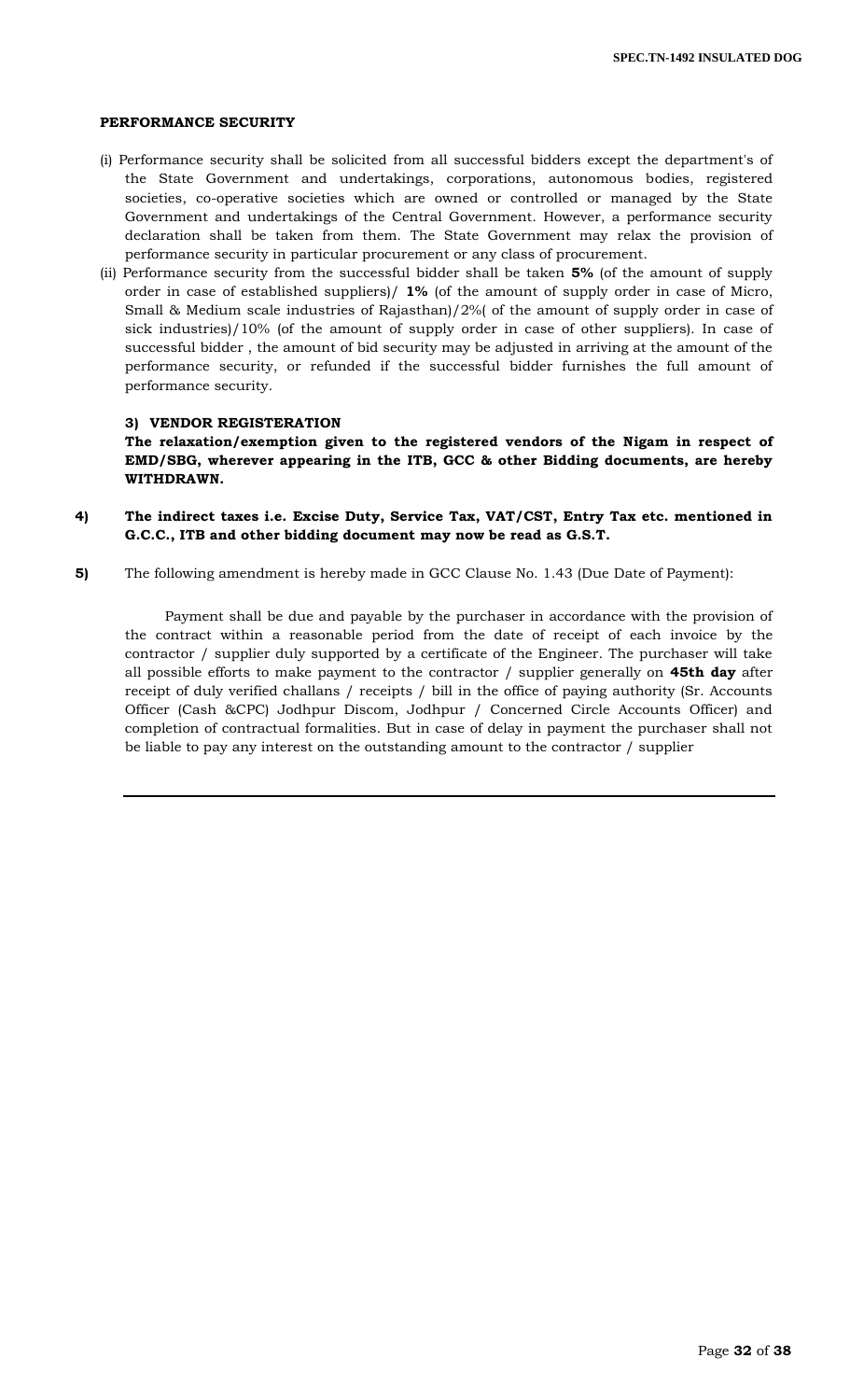Bank Guarantee No. \_\_\_\_\_\_\_. Security Amount : \_\_\_\_\_\_\_\_. Issued on dated : \_\_\_\_\_\_\_\_. Valid upto :  $\frac{\ }{\ }$ . Claim upto / Grace period: \_\_\_\_\_\_\_\_.

## **PERFORMA OF BANK GUARANTEE FOR BID SECURITY**

(Bank Guarantee in lieu of bid Security on non-judicial Stamp Paper of Rajasthan State of 0.25% of the B.G. value or Rs.25,000/-, whichever is less)

To,

The Superintending Engineer (MM&C), Jodhpur Vidyut Vitaran Nigam Limited, Jodhpur.

- 1. Whereas \_\_\_\_\_\_\_\_\_\_\_\_\_\_\_\_ (name of the Bidder) (hereinafter called "the Bidder") has submitted its bid dated \_\_\_\_\_\_ (date of submission of bid) for \_\_\_\_\_\_\_\_ (name of contract/ name of the material with Bid no. / TN No. \_\_\_\_\_) (hereinafter called "the Bid").
- 2. KNOW ALL PEOPLE by these presents that WE \_\_\_\_\_\_\_\_\_\_\_\_ (name and address of branch of Bank ) of \_\_\_\_\_\_\_\_\_ (name of country), having our registered office at \_\_\_\_\_\_\_\_\_\_\_\_\_\_\_\_\_\_\_\_\_\_ (addresses of bank) (hereinafter called "the Bank"), are bound unto \_\_\_\_\_\_\_\_\_\_\_\_\_\_\_\_\_\_\_ (name of Purchaser) (hereinafter called "the Purchaser") in the sum of Rs. \*\_\_\_\_\_\_\_\_\_\_\_\_\_\_\_ for which payment well and truly to be made to the in the sum of the sum of the sum of the sum of the sum of the sum of the sum of the sum of the made to the sum of the sum of the sum of the sum of the sum of the sum of the sum of the sum of the sum of the sum of the sum o said Purchaser, the Bank binds itself, its successors, and assigns by these presents sealed with the Common Seal of the said Bank this \_\_\_\_\_\_\_ day of \_\_\_\_\_\_ 20\_\_\_\_.
- 3. THE CONDITIONS of this obligation are :
	- i. If the bidder withdraws its Bid during the period of bid validity specified by the Bidder in the Bid Form; or
	- ii. If the bidder refuses to accept the correction of error in his Bid; or
	- iii. If the bidder, having been notified of the acceptance of its Bid by the purchaser during the period of bid validity:
	- a. Fails or refuses to execute the Contract Agreement within the time specified in purchase / work order, if required, or
	- b. Fails or refuses to furnish the performance security within the time specified in purchase / work order in accordance with the GCC, or
	- c. Fails to commence supply of goods or services or execute work as per purchase / work order within time specified.
	- iv. If the bidder breaches any provision of the Code of integrity specified in the RTPP Act and Chapter VI of the RTPP Rules.
- 4. We undertake unconditionally and irrevocably to guarantee as primary obligator and not as surety merely to pay to the purchaser a sum of Rs. \_\_\_\_\_\_\_\_\_\_\_\_ (in words Rs. \_\_\_\_\_\_\_\_\_\_\_\_\_\_\_\_\_\_\_\_\_\_\_\_\_\_\_\_\_\_\_\_\_\_\_\_\_\_) upon receipt of its first written demand, without the purchaser having to substantiate its demand, provided that in its demand the Purchaser will note that the amount claimed by it is due to it owing to the occurrence of one or all of the above three conditions specifying the occurred condition or conditions.
- 5. The decision of the Superintending Engineer (MM&C), Jodhpur Vidyut Vitaran Nigam Limited, Jodhpur shall be final whether breach has been committed on the right to demand the amount of guarantee from us which has accrued to the purchaser.
- 6. This guarantee shall not cease or determine, if the purchaser grants time or indulgence or vary the terms of the contract with the Contractor or without our consent or knowledge.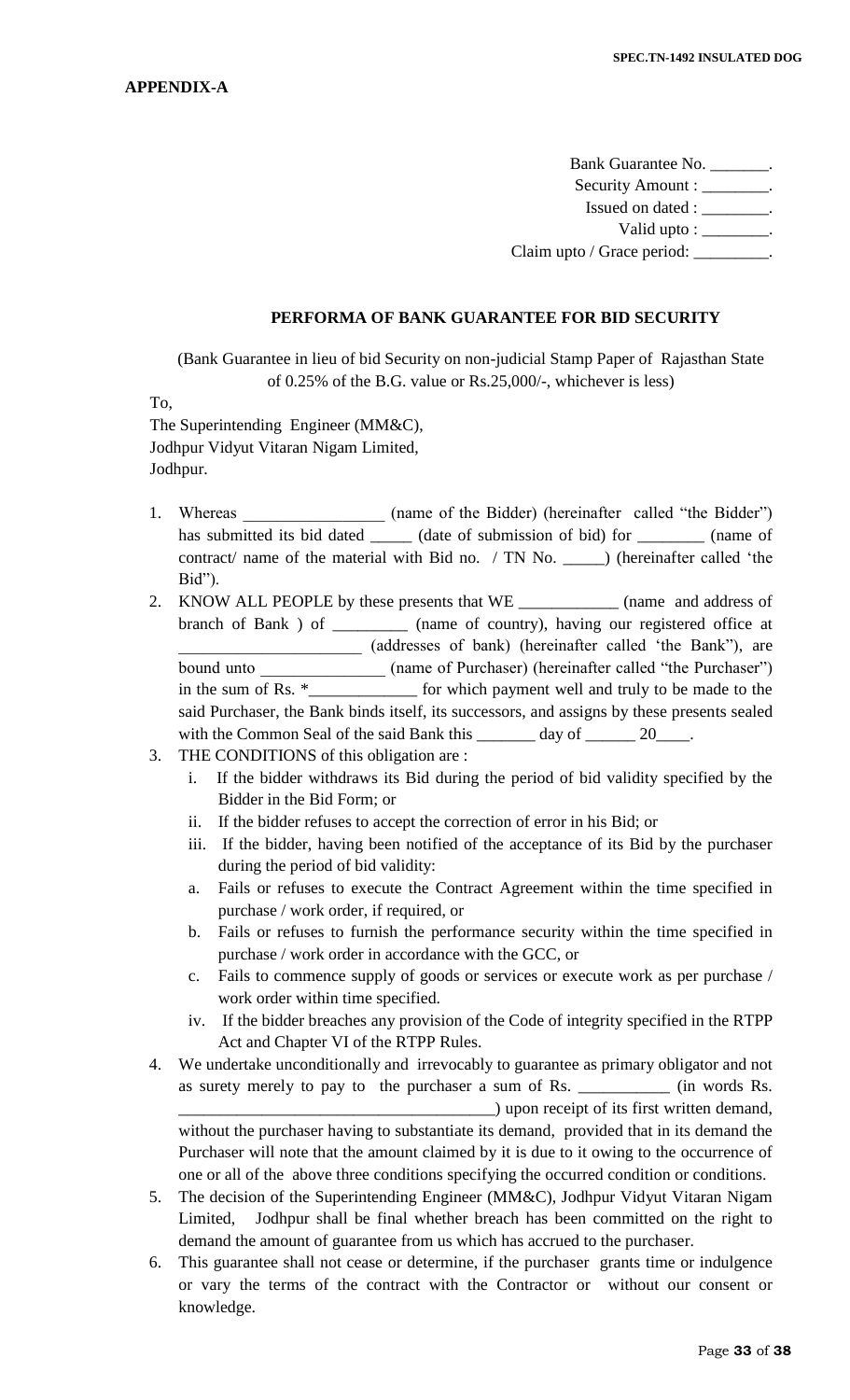- 7. The guarantee herein contained shall not be affected by any change in the constitution of the Contractor.
- 8. We \_\_\_\_\_\_\_\_\_\_(Bank Name) further undertake not to revoke this guarantee during its currency except with the previous consent of the Superintending Engineer (MM&C), Jodhpur Vidyut Vitran Nigam Limited, Jodhpur.
- 9. All disputes arising under the said guarantee between the Bank and the Nigam or between the Contractor and the Nigam pertaining to the guarantee, shall be subject to the jurisdiction of the Courts in Jodhpur, Rajasthan alone.
- 10. This guarantee will remain in force up to and including one hundred eighty (180) days after the date of the opening of bids, i.e. upto \_\_\_\_\_\_\_\_\_\_\_, with a further grace period of Ninety (90) days and any demand in respect thereof should reach the Bank not later than the above date.

Yours faithfully, Bankers (EXECUTANT) Signed by the above named Bank in presence of : (signature with full Name and Address)

Witness :

.

1. \_\_\_\_\_\_\_\_\_\_\_\_\_\_. 2. \_\_\_\_\_\_\_\_\_\_\_\_\_\_.

Attested by Notary Public, First Class Magistrate or directly confirmed by the executing Bank.

- \* The Bidder should insert the amount of the guarantee in words and figures denominated in the currency of bid.
- **Note** : In case the bid is submitted by a Joint Venture, the Bid Bank guarantee shall be in the name of Lead partner or in the name of joint venture partners submitting the Bid covering all the partners of the joint venture.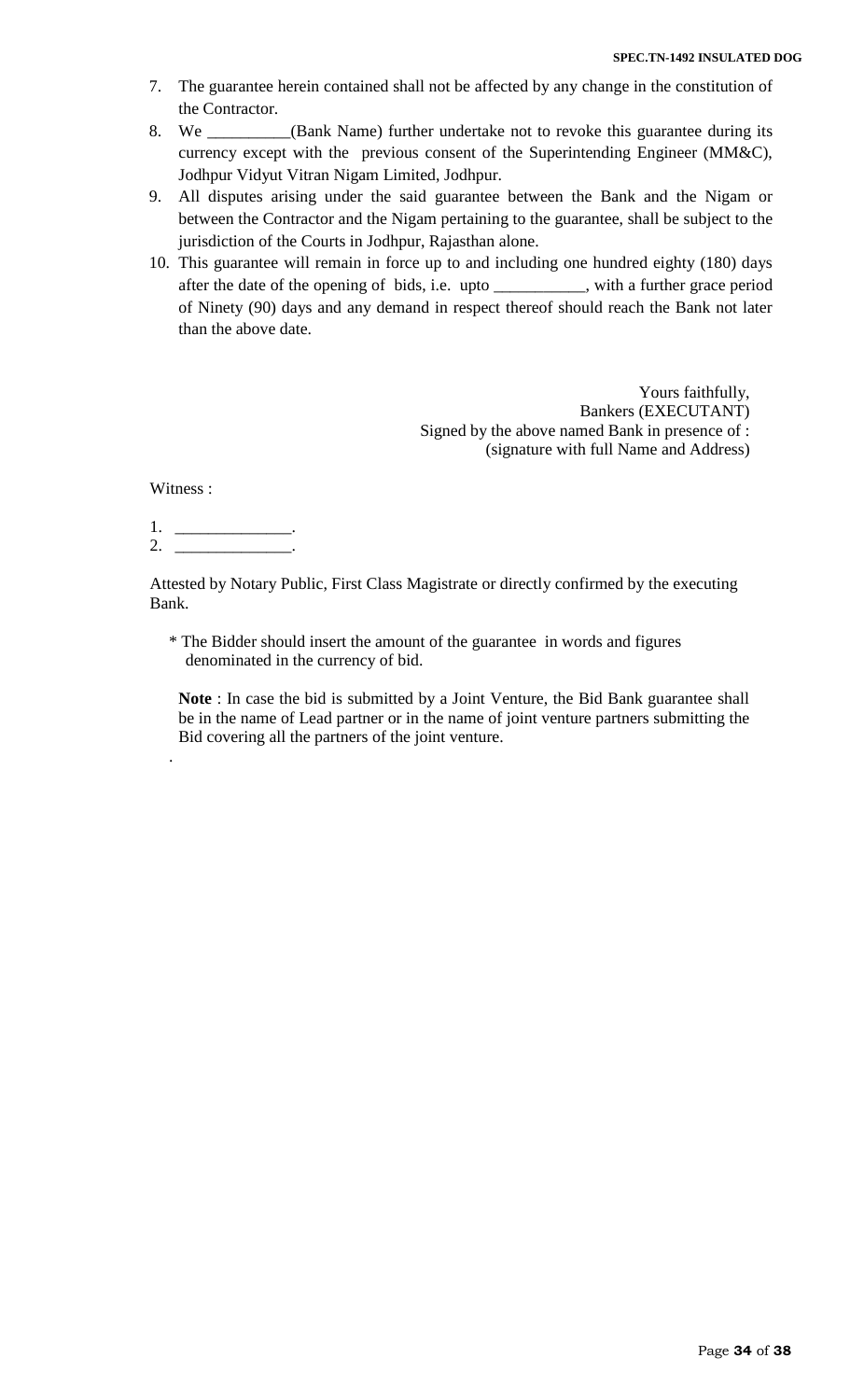**Appendix-B**

## **IMPORTANT INSTRUCTION**

- 1. All the intending bidders are requested to submit hard copy of all the document(s), uploaded on the e-procurement web-portal, in a sealed envelop in the office of the SE (MM & C), JdVVNL, Jodhpur. This sealed envelop shall be opened on the same date of bid opening i.e. on website of e.proc.rajasthan.
- *2. Bidders are requested to read the bid documents very carefully and upload their bid well in time. Please note that no further chance shall be given for attending shortcoming(s), if any and in the event of shortcoming in any tender document(s), the bid is likely to be rejected.*
- 3. At the time of accepting counter offer given or at the time of negotiation, bidders change the quantity of original offer & give the conditional acceptance of counter offer which is not in accordance with RTPP rules and Act therefore Negotiation with the bidders or counter offer given to bidder shall be accepted in terms of price only. Restriction on quantity to be supplied or any other conditional offer shall not be accepted. If any conditional offer is given then that bidder shall be treated for violation of the code of integrity in terms of sec 11 of RTPP Act and Rule 80 of RTPP Rules and action shall be taken against defaulter bidder in accordance with RTPP Rules and Act.
- 4. In case of bid security deposited, the firm deposits lesser security than the required amount, bid shall be rejected.
- 5. As per notification SO 165 issued by Fin. Dept. dt. 19.11.2015 on reference to RTPP rules, "clause 8(A)" bidding document shall be provided to MSME at 50% of prescribed cost.
- 6. RTPP Act 2012 & RTPP rules 2013 shall be applicable for the procurement process.
- 7. A declaration regarding debarment/blacklisting/code of integrity shall be given by bidder in Annx-'A'.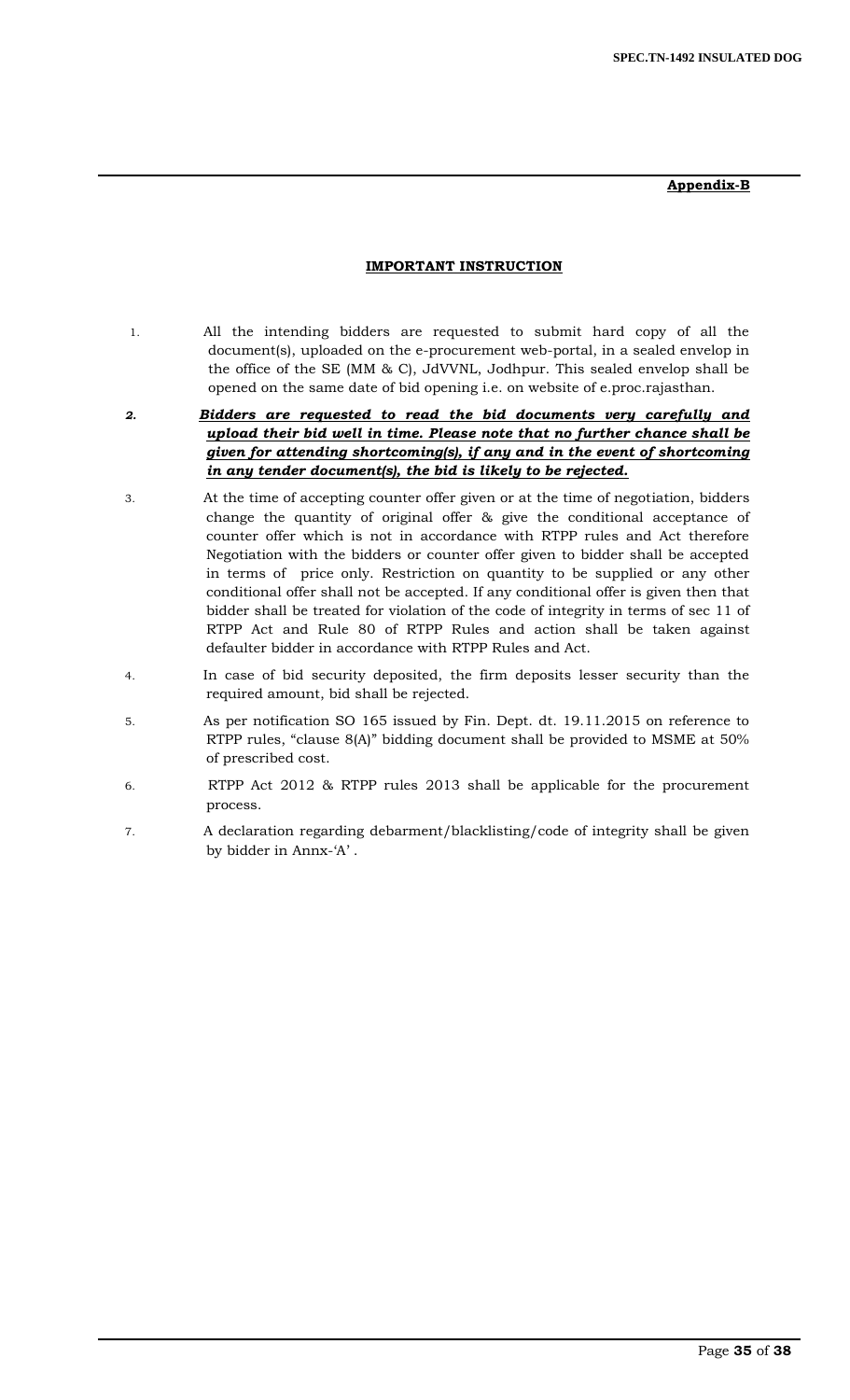## **ANNEXURE-A**

## **SELF ATTESTED UNDERTAKING TO BE GIVEN ON FIRM'S LETTER HEAD**

 **We, the undersigned declare that:**

- **1. Our firm, its affiliates of subsidiaries including any subcontractor or suppliers for any part of the contract have not debarred by the state government or the procuring entity or a regulatory authority under any applicable law.**
- **2. We declare that we have complied with and shall continue to comply with the provision of the code of integrity including conflict of interest as specified for bidders in the RTPP Act 2012, RTPP Rules 2013 and the bidding document during the procurement process and execution of contract till completion of all our obligation under contract.**

**Firm's Name Seal & Signature**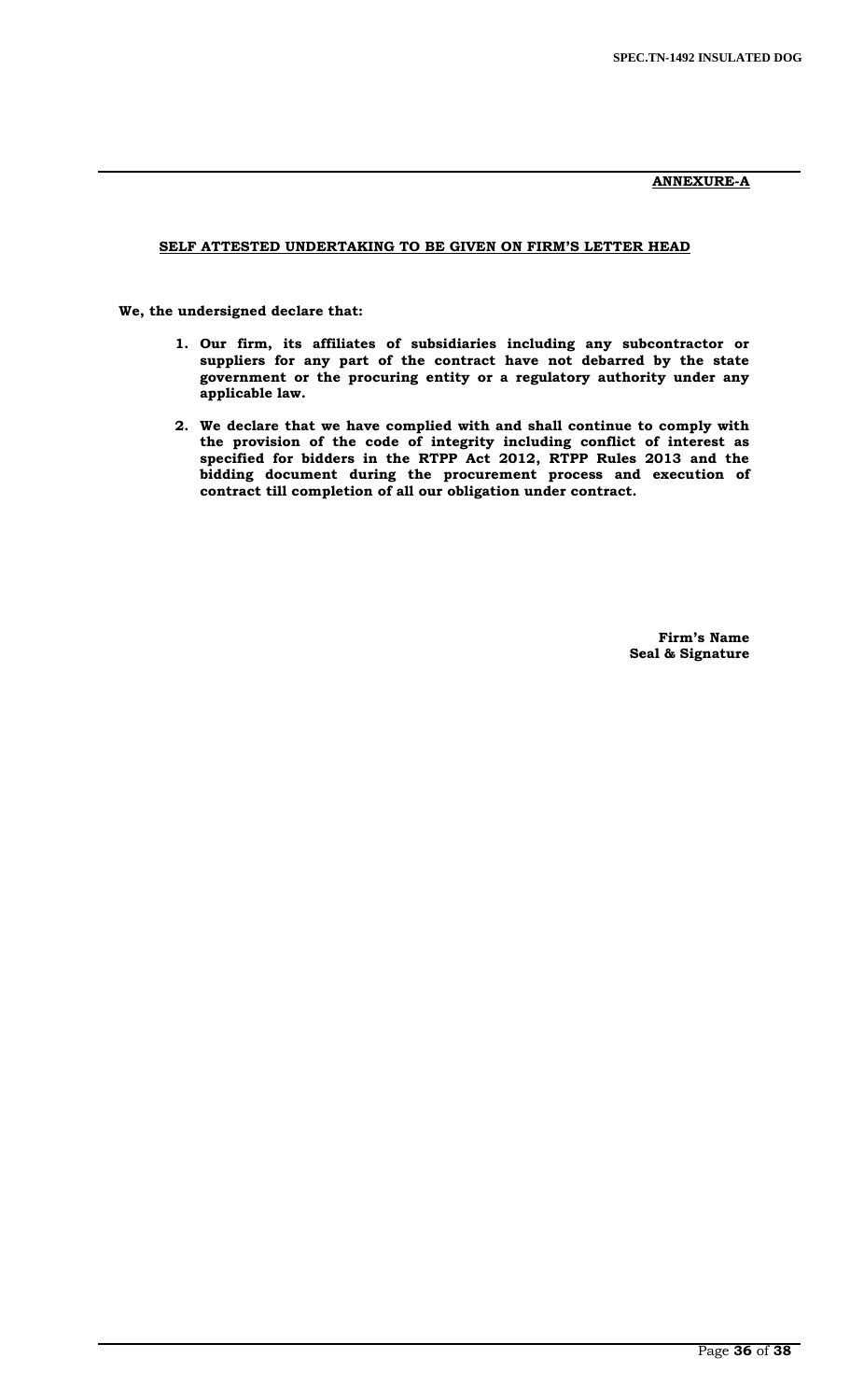**ANNEXURE-I**

# **UNDERTAKING FOR CA CERTIFICATE (TO BE FURNISHED ON NON-JUDICIAL STAMP WORTH Rs.100/- & DULY NOTARIZED)**

I/WE UNDERTAKE THAT THE CA CERTIFICATE SUBMITTED AS PER THE REQUIREMENT OF PRE-QUALIFICATION REQUIREMENTS, FOR ADJUDGING THE PAST SUPPLIES ,UNDER THE SUBJECT TENDER, TN-\_**\_\_\_\_\_\_\_\_\_\_\_** , IS CORRECT AND I, UNDERSIGNED WILL BE SOLELY RESPONSIBLE FOR ANY DEVAITION/ DISCREPANCY/ IN-CORRECT INFORMATION , IF EVER NOTICED IN THE CA CERTIFICATE.

FURHER, IN CASE, IF ANY DEVAITION/DISCREPANCY/IN-CORRECT INFORMATION IS NOTICED IN THE CA CERTIFICATE FURNISHED WITH THE BID, AT ANY STAGE DURING PROCESSING/ CURRENCY OF TENDER, DISCOM CAN TAKE THE ACTION AGAINST THE FIRM  $M/s$   $\sim$ 

\_\_\_\_\_\_\_\_\_\_\_\_\_\_\_\_\_\_\_\_\_\_\_\_\_\_\_\_\_\_\_\_\_\_\_\_\_\_\_\_\_\_\_\_\_\_\_\_\_\_\_\_AS PER THE RULES & REGULATIONS.

 **(SIGNATURE)** NAME & DESIGNATION WITH SEAL OF THE BIDDER